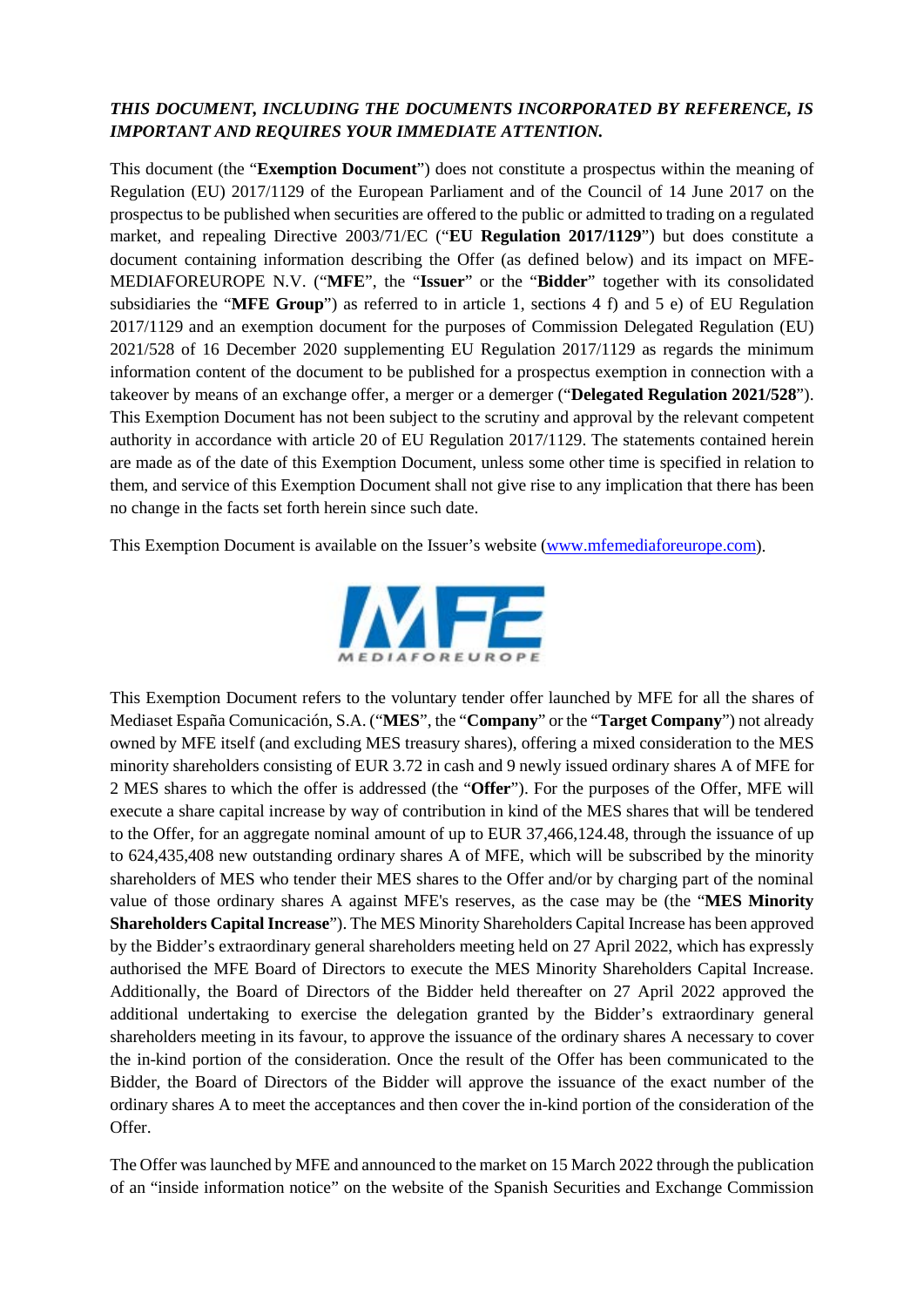(*Comisión Nacional del Mercado de Valores*, the "**CNMV**") [\(www.cnmv.es\)](http://www.cnmv.es/) with registration number 1,364 and on MFE's corporate website [\(www.mfemediaforeurope.com\)](http://www.mfemediaforeurope.com/) (the "**Initial Announcement**"). On 13 April 2022, the Bidder filed with CNMV the request for authorisation of the Offer, which was admitted for processing by the CNMV on 29 April 2022. The Offer was finally authorised by the CNMV on 26 May 2022 and the 30 calendar days' acceptance period of the Offer will start as from the trading day following the date of the publication of the first of the announcements referred to in Article 22 of Spanish Royal Decree 1066/2007, of 27 July, on the rules for public tender offers for securities ("**Royal Decree 1066/2007**"), which will be published (i) in the listing bulletins of the Spanish Stock Exchanges; and (ii) at least, in a Spanish national newspaper.

As of the date hereof, the Issuer holds 174,402,718 shares in MES representing 55.69 % of its issued share capital.

### **26 May 2022**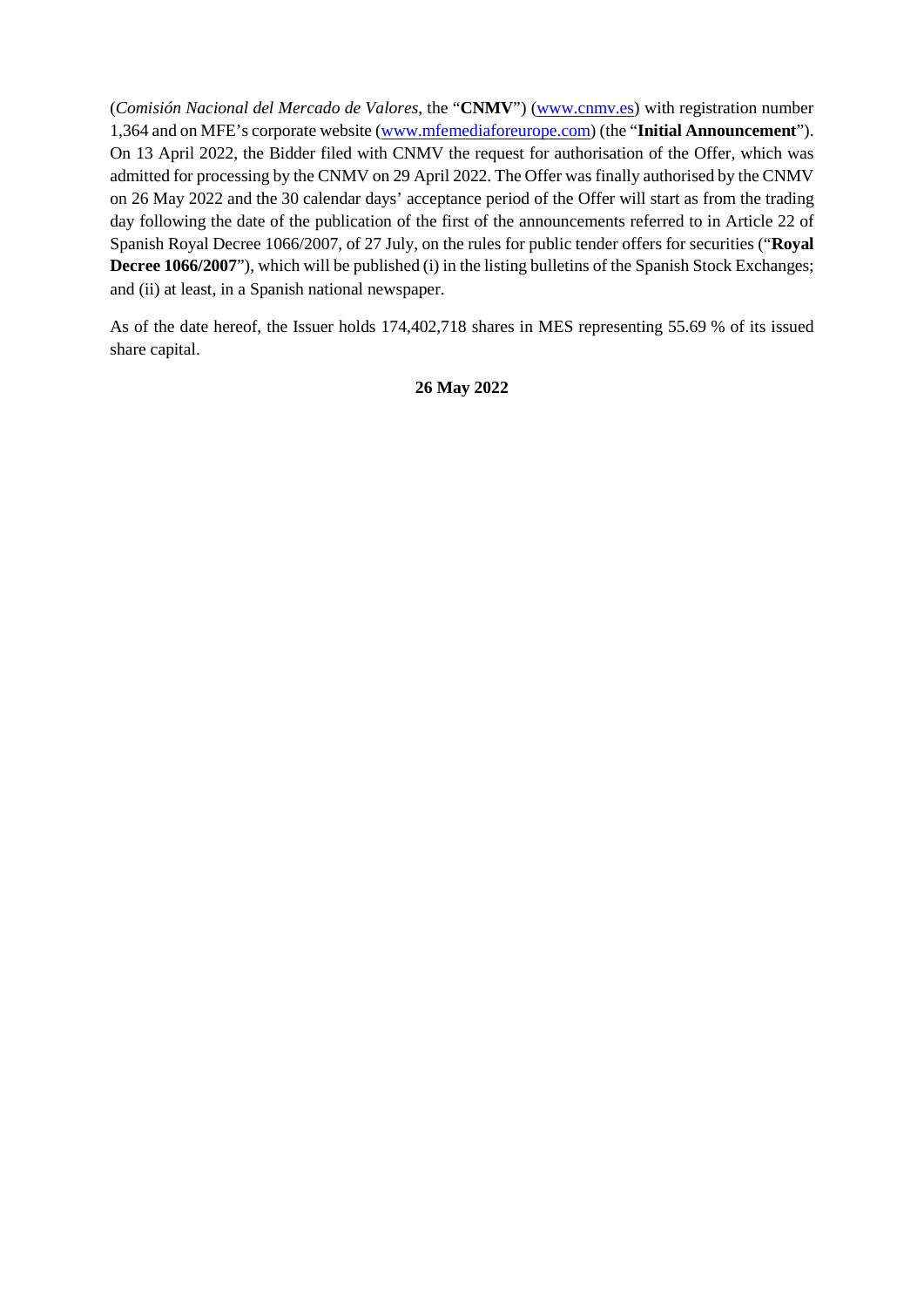### **IMPORTANT NOTICES**

This Exemption Document has not been approved by or registered with the Netherlands Authority for the Financial Markets (*Autoriteit Financiële Markten*, the "**AFM**"), the Italian Securities and Exchange Commission (*Commissione Nazionale per le Società e la Borsa*, "**CONSOB**"), the CNMV nor any other supervisory authority in any other jurisdiction.

# **THE PUBLICATION OR DISTRIBUTION OF THIS EXEMPTION DOCUMENT IN JURISDICTIONS OTHER THAN THE NETHERLANDS, ITALY AND SPAIN MAY BE RESTRICTED BY LAW. ANY PERSON IN POSSESSION OF THIS EXEMPTION DOCUMENT MUST BE LEGALLY ADVISED AND COMPLY WITH THOSE RESTRICTIONS.**

This Exemption Document is for informational purposes only and is not intended to provide, and should not be understood as providing, a complete and comprehensive description of the Offer, which is provided in the Offer Document (as defined below), it being specified that the Offer Document is available on the CNMV's website [\(link\)](http://www.cnmv.es/) and on the MFE's website [\(link\)](http://www.mfemediaforeurope.com/), and hard copies free of charge to any interested party are available in the address of the CNMV (Madrid and Barcelona), Governing Bodies of the Spanish Stock Exchanges (Madrid, Barcelona, Valencia and Bilbao) and the Issuer's and the Target Company's addresses. This Exemption Document is not an offer for the sale, nor a solicitation to purchase, any type of securities of MFE or MES.

### **EXPLANATORY NOTE**

The Exemption Document jointly comprises:

- (i) the information prepared expressly for this Exemption Document and contained in its text; and
- (ii) the following documents, which are incorporated by reference under Article 19 of the EU Regulation 2017/1129 to this Exemption Document and are not included as attached documents:
	- Annual report, comprising the MFE Consolidated Financial Statements and Explanatory Notes, MFE Company Financial Statements and Explanatory Notes, Independent Auditor's Report and Directors' Report on Operations for the year ended 31 December 2021 (the "**MFE's Annual Report 2021**") [\(link\)](https://www.mfemediaforeurope.com/binary/documentRepository/93/AR_2021_ENG_1791.pdf).
	- MFE unaudited condensed consolidated interim financial and operating information for the three-month period ended 31 March 2022 [\(link\)](https://www.mfemediaforeurope.com/binary/documentRepository/66/Gruppo%20MFE%20-%20Informazioni%20Finanziarie%20Periodiche%20Aggiuntive%20al%2031%20Marzo%202022_ENG_1821.pdf).
	- MES consolidated financial statements, auditor's report, and consolidated management report for the year ended 31 December 2021 [\(link\)](https://files.mediaset.es/file/10002/2022/04/26/Informe_Grupo_Mediaset_Espana_2021_COMPLETO_6cb7.pdf).
	- MES unaudited condensed consolidated interim financial and operating information for the three-month period ended 31 March 2022 [\(link\)](https://files.mediaset.es/file/10002/2022/05/11/1Q_2022_ENGLISH_CNMV_f29f.pdf).
	- MFE's inside information notice dated 15 March 2022 [\(link\)](https://www.cnmv.es/Portal/verDoc.axd?t=%7be647660e-879f-429f-a774-f1911cfd4e93%7d).
	- The prospectus for the allotment to the shareholders of MFE and the admission to listing and trading of ordinary shares A of the Bidder on the Italian regulated market Euronext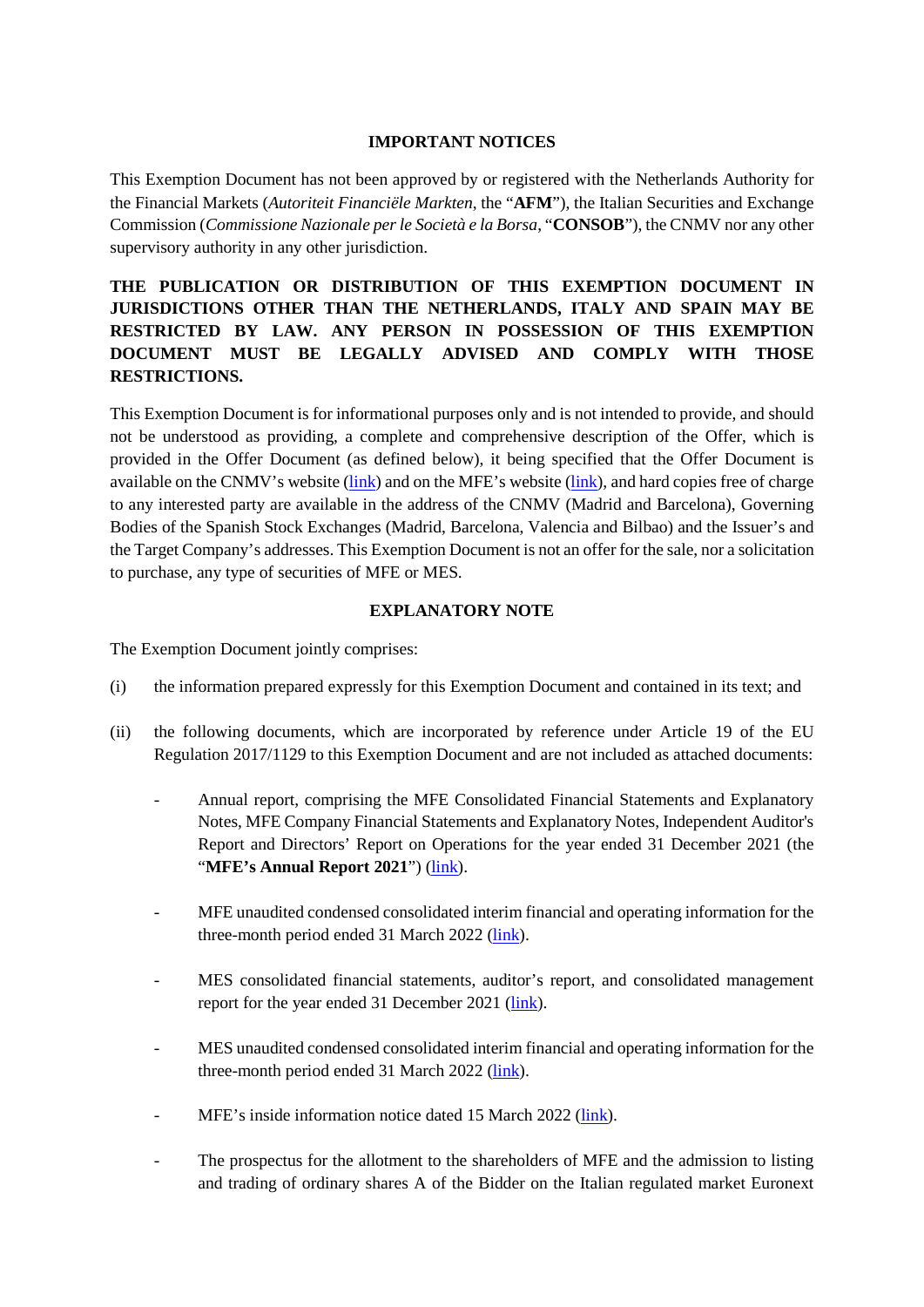Milan, organized and managed by Borsa Italiana S.p.A. ("**Euronext Milan**") which was approved as a prospectus for the purposes of the Prospectus Regulation by the AFM on 3 December 2021, as competent authority under the EU Regulation 2017/1129 (the "**MFE A Prospectus**"), which is available on the Issuer's corporate website [\(link\)](http://www.mfemediaforeurope.com/). Pursuant to Articles 24 and 25 of the EU Regulation 2017/1129, the Bidder requested the AFM to provide CONSOB and ESMA with a certificate of approval attesting that the MFE A Prospectus constituted a prospectus for the purpose of Article 3 of the EU Regulation 2017/1129 and was prepared in accordance with the EU Regulation 2017/1129.

Additionally, the offer document (*folleto explicativo*) regarding the Offer filed by MFE with the CNMV on 24 May 2022 and approved by the CNMV on 26 May 2022 is available on the CNMV's website (**link**) and on the MFE's website (**link**) (the "**Offer Document**")<sup>[1](#page-3-0)</sup>.

Unless otherwise stated, the references in this Exemption Document made to other documents or websites are only for informational purposes. The content of such other documents or websites is not incorporated by reference to this Exemption Document and must not be considered to be a part hereof for any purposes.

<u>.</u>

<span id="page-3-0"></span><sup>&</sup>lt;sup>1</sup> The CNMV's website [\(link\)](https://www.mfemediaforeurope.com/en/governance/voluntary-mediaset-espa-a-tender-offer/) and the MFE's website (link) also contain an English translation of the Offer Document (excluding its annexes). This translation has been published on the CNMV's website at MFE's request for information purposes only and it has not been reviewed nor approved by the CNMV. In the event of any discrepancies between this translation and the corresponding original Spanish version, the Spanish version shall prevail.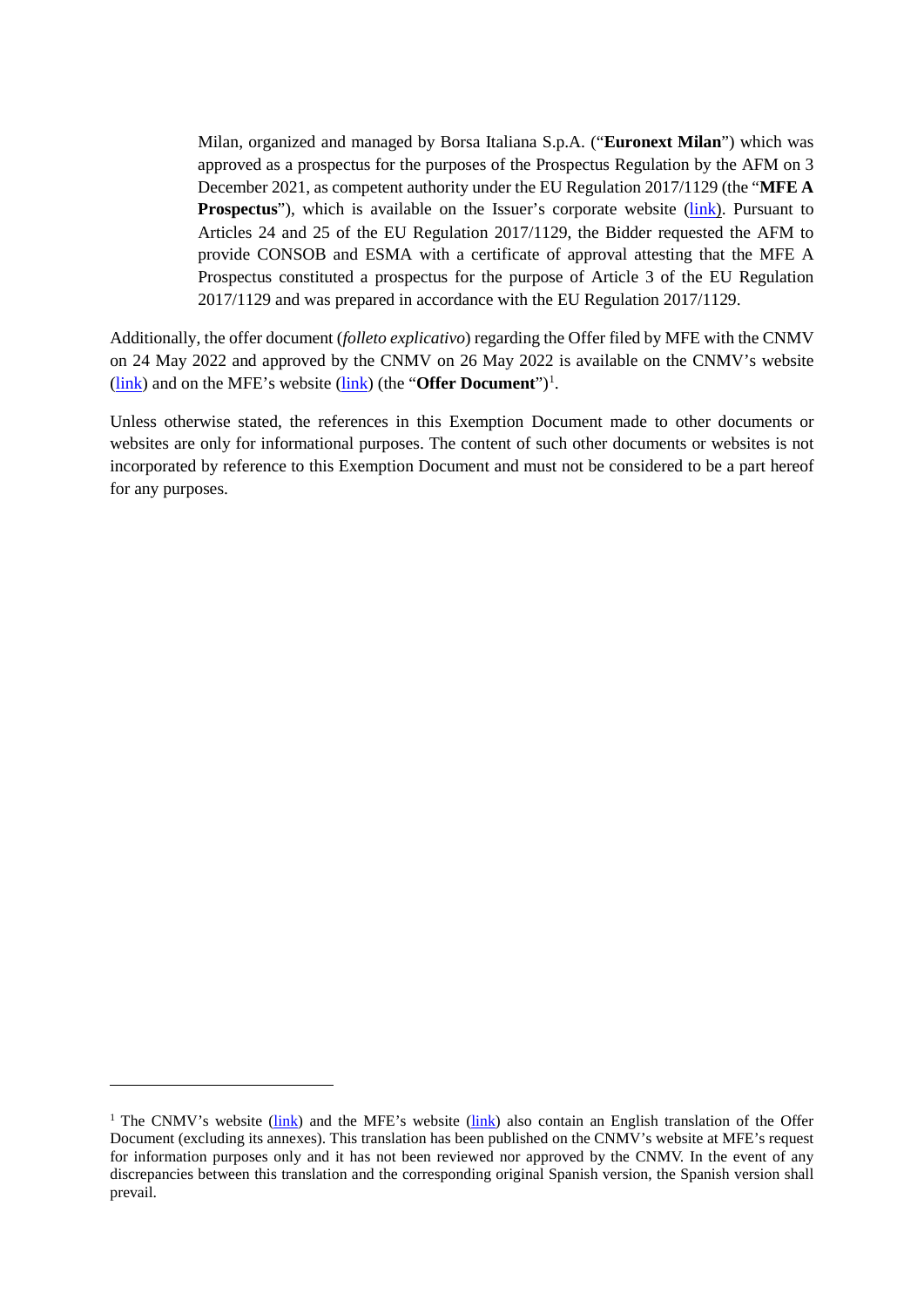## **TABLE OF CONTENTS**

| 1.   | PERSONS RESPONSIBLE FOR DRAWING UP THE EXEMPTION DOCUMENT, THIRD                      |
|------|---------------------------------------------------------------------------------------|
| 2.   | INFORMATION ON THE ISSUER AND ON THE TARGET COMPANY  1                                |
| 2.1. |                                                                                       |
| 2.2. |                                                                                       |
| 2.3. |                                                                                       |
| 2.4. |                                                                                       |
| 2.5. |                                                                                       |
| 2.6. |                                                                                       |
| 2.7. | Summary of information disclosed under Regulation (EU) No 596/2014 12                 |
| 3.   |                                                                                       |
| 3.1. |                                                                                       |
| 3.2. |                                                                                       |
| 3.3. |                                                                                       |
| 3.4. |                                                                                       |
| 3.5. |                                                                                       |
| 4.   | EQUITY SECURITIES OFFERED TO THE PUBLIC OR ADMITTED TO TRADING ON A                   |
| 4.1. |                                                                                       |
| 4.2. |                                                                                       |
| 4.3. | Information concerning the equity securities to be offered and admitted to trading 39 |
| 4.4. |                                                                                       |
| 4.5. |                                                                                       |
| 4.6. |                                                                                       |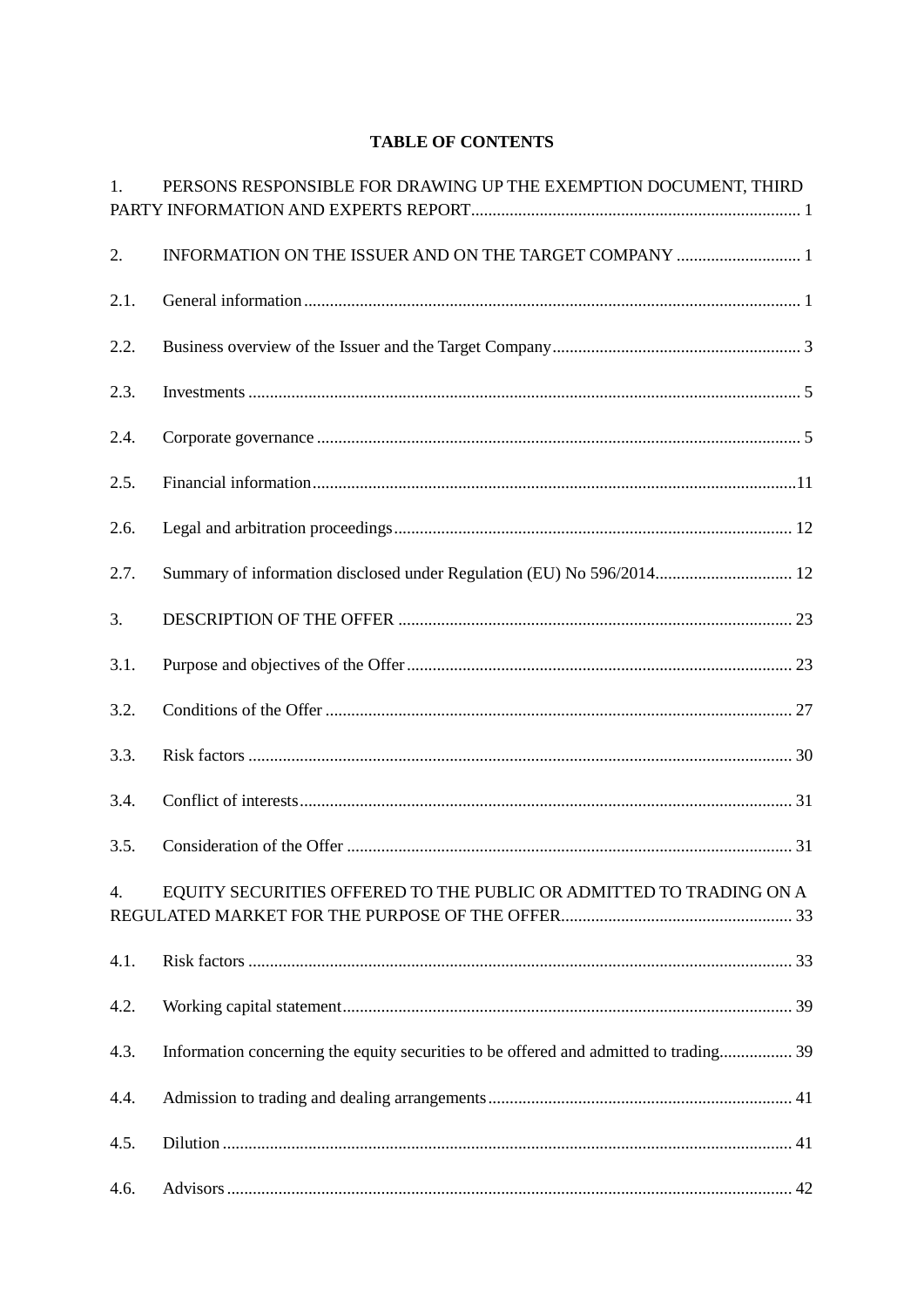| 5.1. |  |
|------|--|
|      |  |
|      |  |
|      |  |
| 5.5. |  |
|      |  |
|      |  |
|      |  |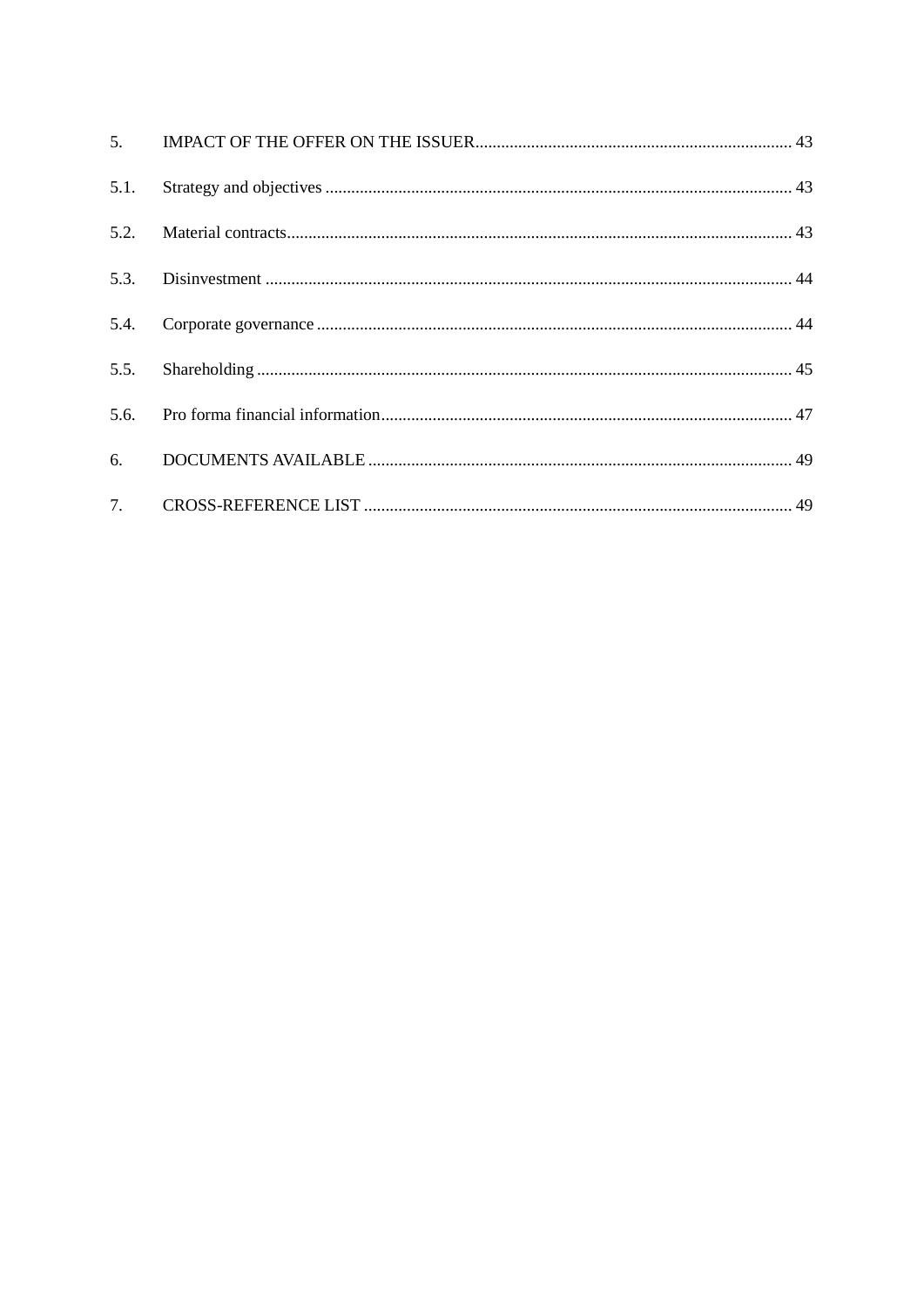# <span id="page-6-0"></span>**1. PERSONS RESPONSIBLE FOR DRAWING UP THE EXEMPTION DOCUMENT, THIRD PARTY INFORMATION AND EXPERTS REPORT**

## **1.1. Identification of persons responsible for drawing up the Exemption Document**

The responsibility for the content of this Exemption Document is assumed, in the name and on behalf of MFE, by Mr. Marco Giordani, of legal age, of Italian nationality, acting in his capacity as Executive Director and Chief Financial Officer of the Bidder and exercising the faculties delegated in his favour by virtue of the resolutions of the Board of Directors of MFE dated 14 March 2022.

### **1.2. Responsibility statement**

Mr. Marco Giordani, in the name and on behalf of MFE, states that the data and information contained in this Exemption Document is, to the best of his knowledge, in accordance with the facts and that the Exemption Document makes no omission likely to affect its import.

## **1.3. Expert's statement or report**

This Exemption Document does not contain nor reproduces any expert's statement or report.

## **1.4. Information sourced by a third party**

Where information in this Exemption Document has been sourced from third parties, this information has been accurately reproduced and, as far as the Issuer is aware and is able to ascertain from the information published by such third parties, no facts have been omitted which would render the reproduced information inaccurate or misleading. The source of third party information is identified where used.

### **1.5. Regulatory statements**

The Issuer states that.

- (a) The Exemption Document does not constitute a prospectus within the meaning of EU Regulation 2017/1129.
- (b) The Exemption Document has not been subject to the scrutiny and approval by the relevant competent authority in accordance with article 20 of EU Regulation 2017/1129.

# <span id="page-6-1"></span>**2. INFORMATION ON THE ISSUER AND ON THE TARGET COMPANY**

### <span id="page-6-2"></span>**2.1. General information**

- *2.1.1. Legal and commercial name*
- (a) Issuer:

MFE-MEDIAFOREUROPE N.V. (formerly Mediaset N.V).

(b) Target Company:

Mediaset España Comunicación, S.A., commercially known as Mediaset España.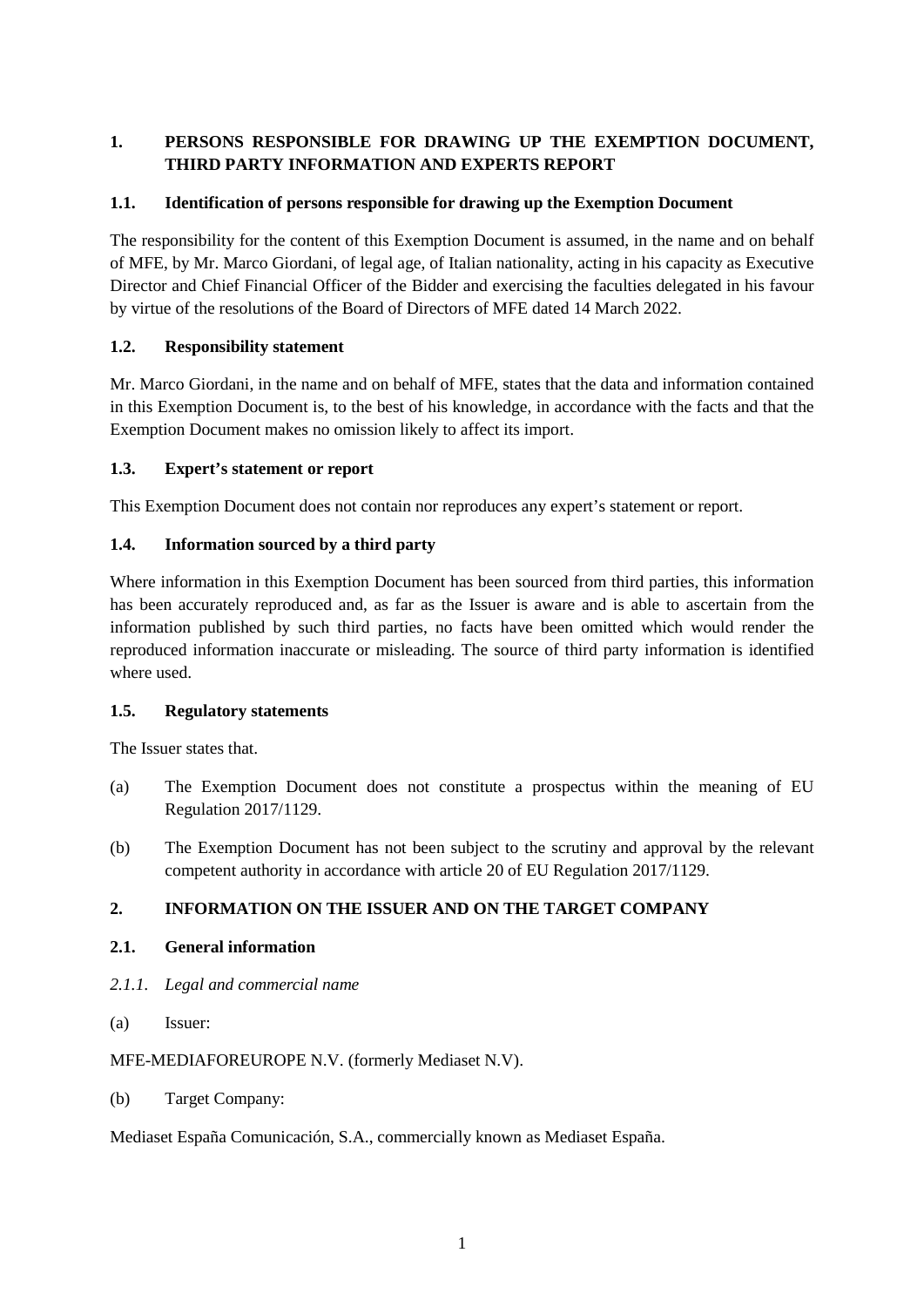- *2.1.2. Domicile and legal form; legal entity identifier ('LEI'); the law of the country of incorporation; country of incorporation, and the address, telephone number of its registered office (or principal place of business where different from the registered office); and hyperlink to the website with a disclaimer that the information on the website does not form part of the Exemption Document unless that information is incorporated by reference into the Exemption Document*
- (a) Issuer

The Issuer is a public limited company (*naamloze vennootschap*) existing under the laws of the Netherlands, with its registered office in Amsterdam (the Netherlands) and with telephone number +39 02 2514 9588. The Issuer is resident for tax purposes in Italy and its legal entity identification (LEI) code number is 213800DIFN7NR7B97A50.

The issued share capital of MFE amounts to EUR 777,186,257.34 and is divided into a total number of 2,322,056,213 shares, of which 1,140,828,649 are ordinary shares A (with a nominal value of EUR 0.06 each and granting 1 voting right per share – code named "MFE A") (the "**MFE Shares A**") and 1,181,227,564 ordinary shares B (with a nominal value of EUR 0.60 and granting 10 voting rights per share – code named "MFE B") (the "**MFE Shares B**" and together with the MFE Shares A, the "**Shares**"), of which 40,398,915 MFE Shares B are treasury shares. The Issuer's Shares are issued in registered form and are listed on Euronext Milan, a regulated market organised and managed by Borsa Italiana S.p.A.

The Issuer's corporate website can be found at the following link [\(www.mfemediaforeurope.com\)](http://www.mfemediaforeurope.com/). The information available on the Issuer's corporate website does not form part of the Exemption Document unless that information is incorporated by reference into the Exemption Document.

### (b) Target Company

The Target Company is a public limited company (*sociedad anónima*) incorporated under the laws of Spain, with registered office at Carretera de Fuencarral a Alcobendas 4, 28049 Madrid, Spain and with telephone number +34 913 96 63 00. MES legal entity identification (LEI) code number is 95980020140005021479.

MES has a current share capital of EUR 156,583,072 divided into 313,166,144 shares, of EUR 0.50 nominal value each, all of a single class and series, fully subscribed and paid. MES shares are represented in book-entry form, which registry is carried out by *Sociedad de Gestión de los Sistemas de Registro, Compensación y Liquidación de Valores, S.A.U*. ("**Iberclear**") and are listed on the Madrid, Barcelona, Bilbao and Valencia Stock Exchanges through the Spanish Automated Quotation System (*Sistema de Interconexión Bursátil* - *Mercado Continuo*).

The Target Company's corporate website can be found at the following link [\(www.mediaset.es\)](http://www.mediaset.es/). The information available on the Target Company's corporate website does not form part of the Exemption Document unless that information is incorporated by reference into the Exemption Document.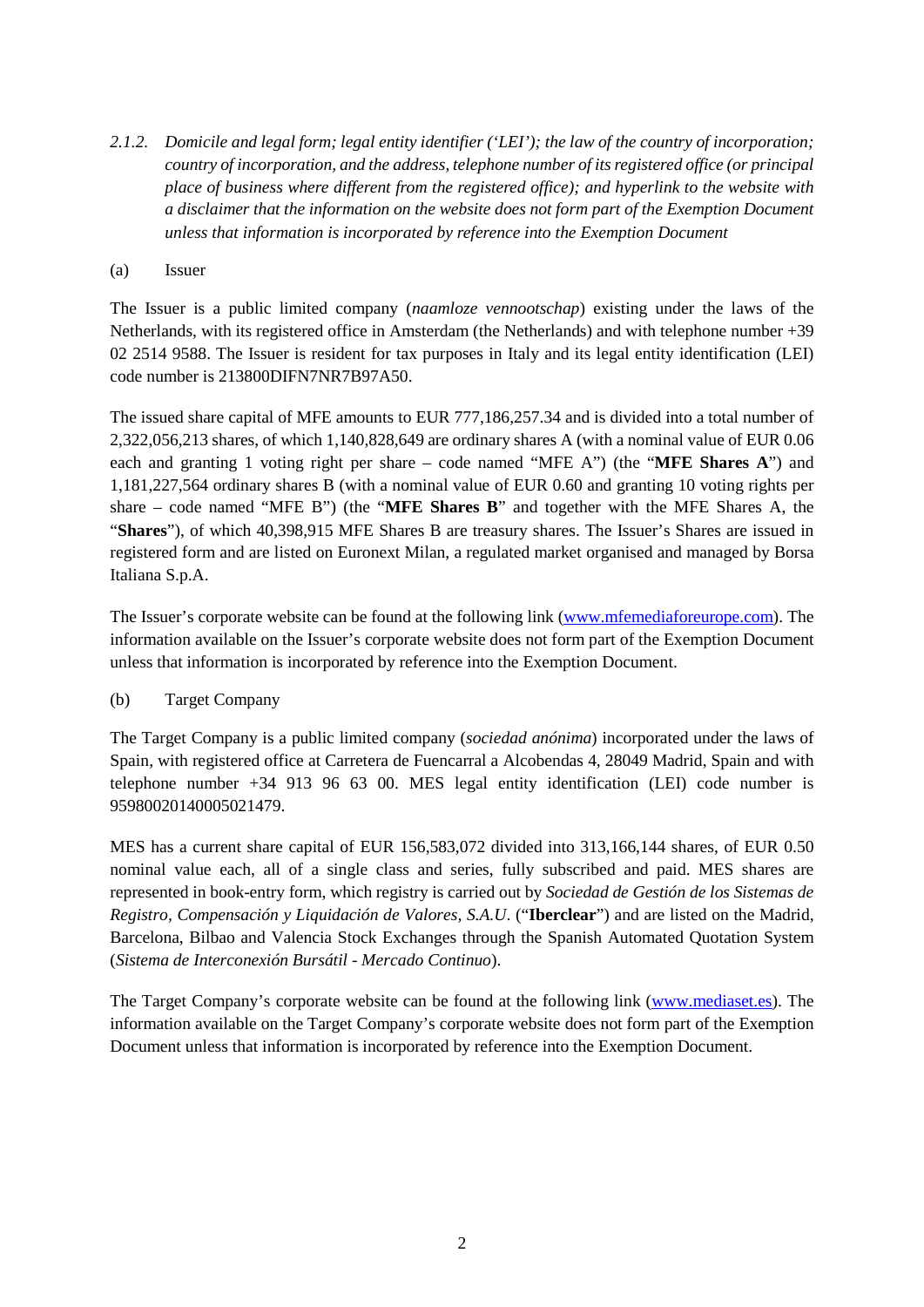- *2.1.3. Names of the auditors for the period covered by the financial statements and the name of the professional body(ies) which they are members of*
- (a) Issuer

The Issuer's audit firm is Deloitte Accountants B.V., the auditor signing the auditor's report on behalf of Deloitte Accountants B.V. is a member of the Royal Netherlands Institute of Chartered Accountants (*Koninklijke Nederlandse Beroepsorganisatie van Accountants*).

(b) Target Company

The Target Company's audit firm is Deloitte S.L., member of the Official Register of Accountant Auditors ("ROAC", as known by its acronym in Spanish) with number S0692 and member of the Institute of Certified Accountants of Spain (*Instituto de Censores Jurados de Cuentas de España*).

### <span id="page-8-0"></span>**2.2. Business overview of the Issuer and the Target Company**

- <span id="page-8-2"></span>*2.2.1. Principal activities, including the main categories of products sold and/or services performed in the last financial year*
- <span id="page-8-1"></span>(a) Issuer

The Issuer is the holding company of the MFE Group, a multinational media group mainly operating in the television industry in Italy and Spain, developing in said countries the below mentioned activity.

In Italy, MFE Group operates in the integrated mass media space, which consists of content production, commercial free-to-air television, radio, free-to-air services (OTT services) and digital publishing activities. MFE produces and distributes across different platforms a wide range of content focused mainly on general entertainment, news, movies, series, documentaries, sporting events and children's television.

In Spain, MFE is the main MES shareholder, which is a Spanish commercial television network with two main general interests channels (Telecinco and Cuatro) and a number of free-to-air thematic channels, which also operates in content production, OTT services and digital publishing activities.

According to the last notification sent to the German financial market supervisory authority (BaFin) on 16 May 2022, MFE Group holds 25.01% of the voting rights in ProSiebenSat.1 Media SE through shares and instruments in respect of shares as of 12 May 2022. In particular, MFE Group holds 24.26% of the share capital and voting rights attached to shares in ProSiebenSat.1 Media SE (11.26% directly and 13% through MES) and further holds 0.74% of the voting rights in ProSiebenSat.1 Media SE through financial instruments in respect of shares (0.56% directly and 0.18% through MES). The German company ProSiebenSat.1 Media SE is one of the largest television media groups in Europe, which enjoys a leading position in Germany, Austria and Switzerland and is listed on the Frankfurt Stock Exchange.

The main activities of the Issuer and its subsidiaries are further described in the MFE A Prospectus, which is available on the Issuer's corporate website (*link*) and in the Directors' Report on Operations included in the MFE's Annual Report 2021 [\(link\)](https://www.mfemediaforeurope.com/binary/documentRepository/93/AR_2021_ENG_1791.pdf).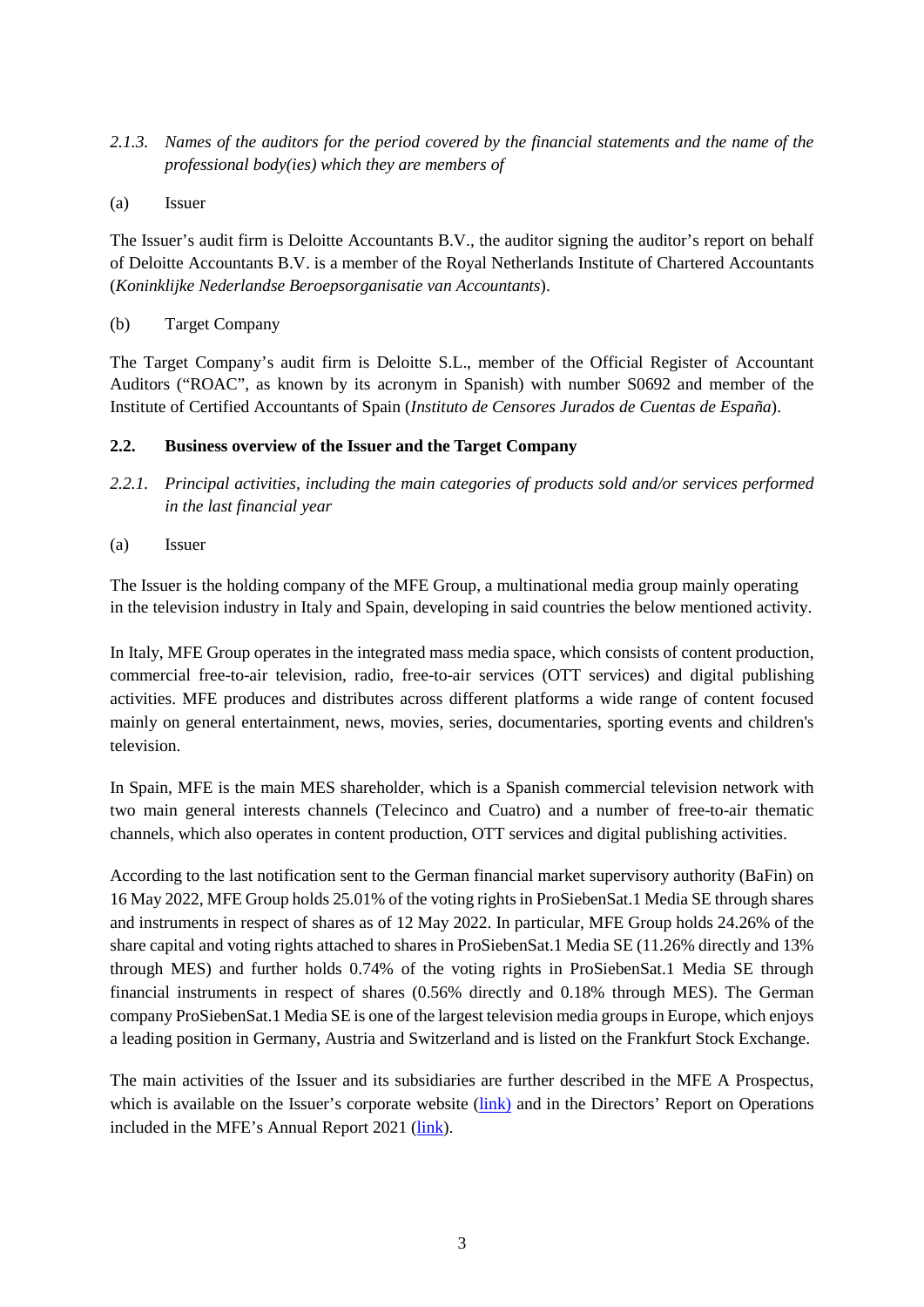### (b) Target Company

The Target Company is a well-known commercial television broadcaster and also operates in the content production, OTT services and digital publishing activities.

- <span id="page-9-2"></span>*2.2.2. Any significant changes having an impact on the operations and principal activities since the end of the period covered by the latest published audited financial statements*
- <span id="page-9-1"></span>(a) Issuer

There has been no significant change having an impact on the operations and principal activities of the MFE Group since 31 December 2021 apart from the events described in (i) the explanatory note 17 ("*Subsequent Events after 31 December 2021*") to the consolidated financial statements of MFE for the year ended 31 December 2021 included in the MFE's Annual Report 2021 (pages 360 to 362, both included), which is incorporated by reference to this Exemption Document and is available on the Issuer's corporate website [\(link\)](https://www.mfemediaforeurope.com/binary/documentRepository/93/AR_2021_ENG_1791.pdf) and (ii) the unaudited condensed consolidated interim financial and operating information of MFE for the three-month period ended 31 March 2022, which are incorporated by reference to this Exemption Document and are available on the Issuer's corporate website [\(link\)](https://www.mfemediaforeurope.com/binary/documentRepository/66/Gruppo%20MFE%20-%20Informazioni%20Finanziarie%20Periodiche%20Aggiuntive%20al%2031%20Marzo%202022_ENG_1821.pdf).

### <span id="page-9-3"></span>(b) Target Company

As far as the Issuer is aware, apart from the events described in the explanatory notes 13 and 24 of MES Consolidated Financial Statement, which is incorporated by reference to this Exemption Document and is available on the MES' corporate website [\(link\)](https://files.mediaset.es/file/10002/2022/04/26/Informe_Grupo_Mediaset_Espana_2021_COMPLETO_6cb7.pdf), there has been no significant change having an impact on the operations and principal activities of the Target Company since 31 December 2021.

- <span id="page-9-0"></span>*2.2.3. A brief description of the principal markets, including a breakdown of total revenues by operating segment and geographic market for the last financial year*
- <span id="page-9-4"></span>(a) Issuer

### *Principal markets*

The Issuer operates in Italy and Spain (through its subsidiary, the Target Company). The main characteristics of such markets are described below.

### *Italian market*

In Italy, the MFE Group operates in the integrated media space, consisting of content production, FTA commercial television, radio, OTT services and digital publishing activities. MFE produces and distributes through different platforms a broad range of content mainly centered on general entertainment, news, cinema, TV series, documentaries, sport events and children's television.

### *Spanish market*

See point [\(b\)](#page-10-2) "Target Company" of section [2.2.3](#page-9-0) below.

### *Breakdown of revenues by category and location*

Please refer to section named "*Financial review: main economic and financial results by geographical area and business segment*" of the MFE's Annual Report 2021 (pages 63 to 69, both included), which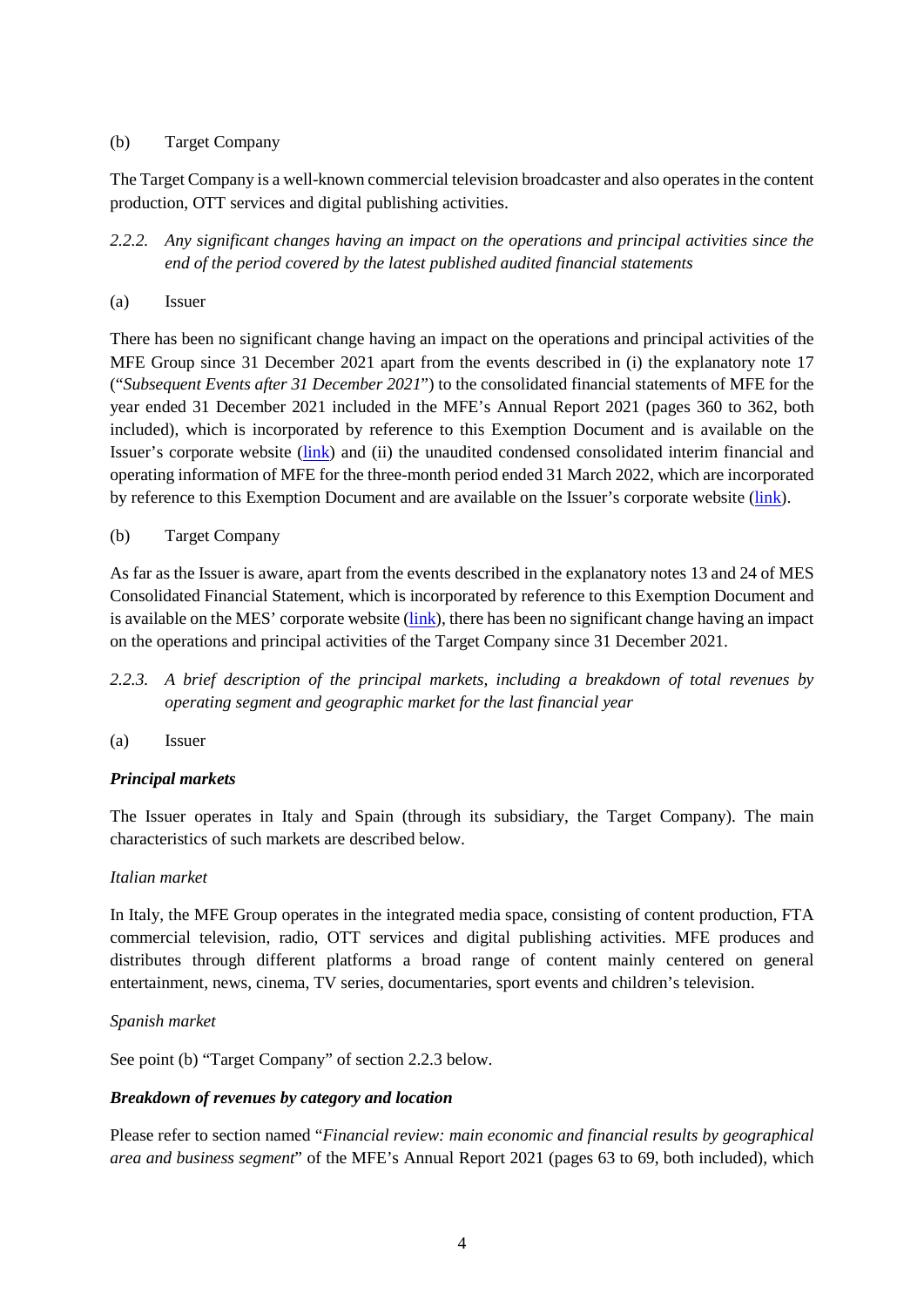is incorporated by reference to this Exemption Document and is available on the Issuer's corporate website [\(link\)](https://www.mfemediaforeurope.com/binary/documentRepository/93/AR_2021_ENG_1791.pdf).

<span id="page-10-2"></span>(b) Target Company

The Target Company operates in Spain. The main characteristics of the Spanish media market are described below:

### *Spanish market*

MES is the leading Spanish commercial television broadcaster in terms of audience and TV advertising shares (as shown by Kantar Media Data5 and the Infoadex Report6, respectively) with two main general interest channels (Telecinco and Cuatro) and a range of free-to-air thematic channels, operating also in the content production, OTT services and digital publishing activities.

### *Breakdown of revenues by category and location*

Please refer to section named "*Financial review: main economic and financial results by geographical area and business segment*" of the MFE's Annual Report 2021 (pages 63 to 69, both included), which is incorporated by reference to this Exemption Document and is available on the Issuer's corporate website [\(link\)](https://www.mfemediaforeurope.com/binary/documentRepository/93/AR_2021_ENG_1791.pdf).

### <span id="page-10-0"></span>**2.3. Investments**

(a) Issuer

No material investments have been made since the date of the last published financial statements of MFE nor material investments are in progress nor for which firm commitments have already been made by MFE, apart from those described in (i) the MFE's Annual Report 2021, which is incorporated by reference to this Exemption Document and is available on the Issuer's corporate website [\(link\)](https://www.mfemediaforeurope.com/binary/documentRepository/93/AR_2021_ENG_1791.pdf) and (ii) the unaudited condensed consolidated interim financial and operating information of MFE for the threemonth period ended 31 March 2022, which are incorporated by reference to this Exemption Document and are available on the Issuer's corporate website [\(link\)](https://www.mfemediaforeurope.com/binary/documentRepository/66/Gruppo%20MFE%20-%20Informazioni%20Finanziarie%20Periodiche%20Aggiuntive%20al%2031%20Marzo%202022_ENG_1821.pdf).

(b) Target Company

As far as the Issuer is aware, no material investments have been made since the date of the last published financial statements of MES nor are material investments in progress nor for which firm commitments have already been made by MES.

### <span id="page-10-1"></span>**2.4. Corporate governance**

- *2.4.1. Names, business addresses and functions within the Issuer or the Target Company, of the members of the administrative, management or supervisory bodies and, in case of a limited partnership with a share capital, of partners with unlimited liability*
- (a) Issuer

The Board of Directors of the Issuer, appointed by the General Shareholders Meeting of MFE held on 23 June 2021, consists of 15 members and will remain in office until the approval of the financial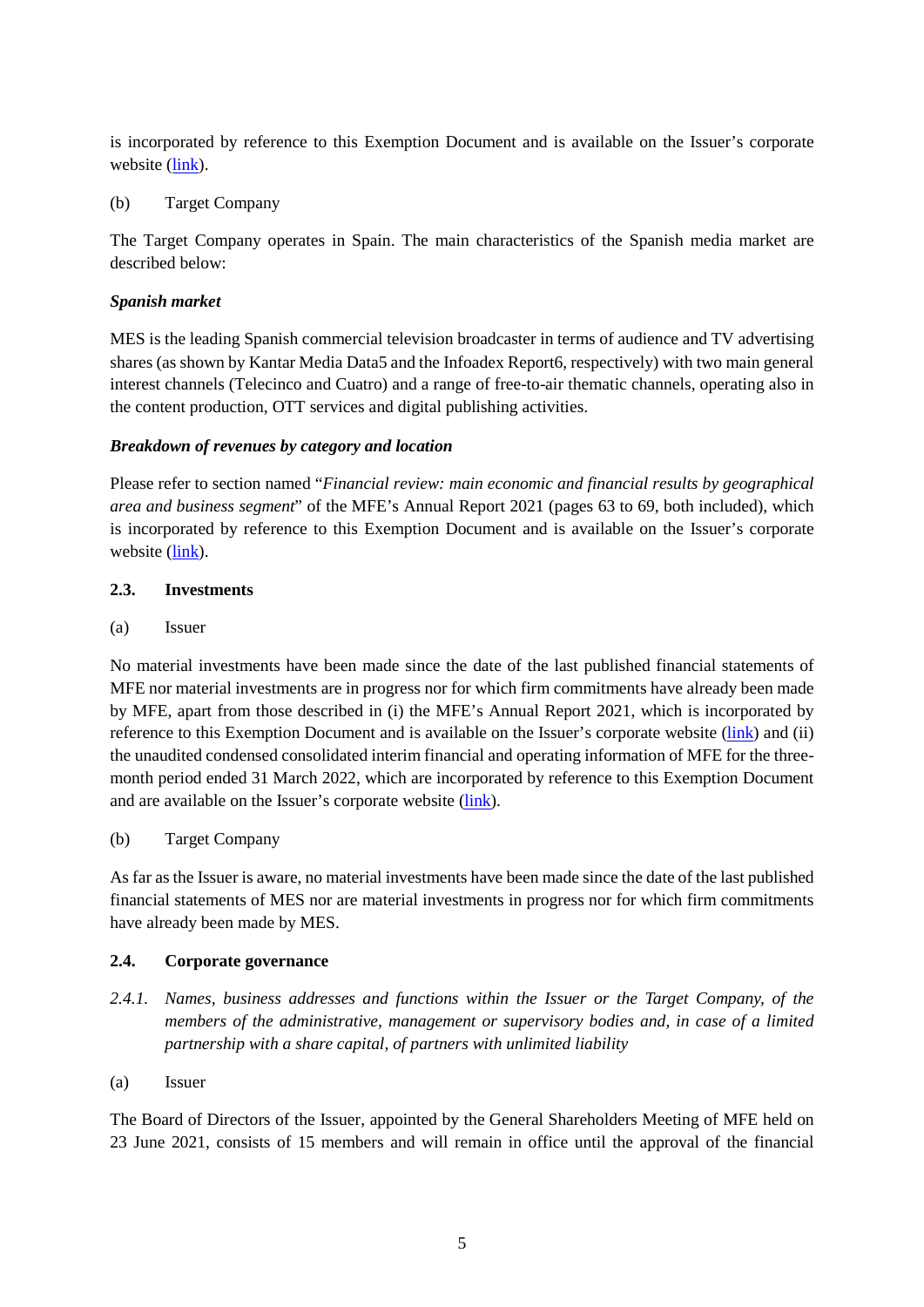statements as of 31 December 2023. The Board of Directors of the Issuer comprises the following members:

| <b>Name</b>                                                        | <b>Position</b>                              | Category                         | <b>Business address</b>                                    |
|--------------------------------------------------------------------|----------------------------------------------|----------------------------------|------------------------------------------------------------|
| Mr. Fedele<br>Confalonieri                                         | Chairman                                     | Non-Executive                    | Viale Europa 46, 20093<br>Cologno Monzese, Milan,<br>Italy |
| Mr. Pier Silvio<br><b>Chief Executive</b><br>Berlusconi<br>Officer |                                              | Executive                        | Viale Europa 46, 20093<br>Cologno Monzese, Milan,<br>Italy |
| Mr. Marco Giordani                                                 | Member and Chief<br><b>Financial Officer</b> | Executive                        | Viale Europa 46, 20093<br>Cologno Monzese, Milan,<br>Italy |
| Ms. Gina Nieri                                                     | Member                                       | Executive                        | Viale Europa 46, 20093<br>Cologno Monzese, Milan,<br>Italy |
| Mr. Niccoló Querci                                                 | Member                                       | Executive                        | Viale Europa 46, 20093<br>Cologno Monzese, Milan,<br>Italy |
| Mr. Stefano Sala                                                   | Member                                       | Executive                        | Viale Europa 46, 20093<br>Cologno Monzese, Milan,<br>Italy |
| Ms. Marina Berlusconi                                              | Member                                       | Non-Executive                    | Viale Europa 46, 20093<br>Cologno Monzese, Milan,<br>Italy |
| Mr. Danilo Pellegrino                                              | Member                                       | Non-Executive                    | Viale Europa 46, 20093<br>Cologno Monzese, Milan,<br>Italy |
| Ms. Marina Brogi                                                   | Member                                       | Non-Executive and<br>Independent | Viale Europa 46, 20093<br>Cologno Monzese, Milan,<br>Italy |
| Ms. Alessandra<br>Member<br>Piccinino                              |                                              | Non-Executive and<br>Independent | Viale Europa 46, 20093<br>Cologno Monzese, Milan,<br>Italy |
| Mr. Carlo Secchi                                                   | Member                                       | Non-Executive and<br>Independent | Viale Europa 46, 20093<br>Cologno Monzese, Milan,<br>Italy |
| Ms. Stefania Bariatti<br>Member                                    |                                              | Non-Executive and<br>Independent | Viale Europa 46, 20093<br>Cologno Monzese, Milan,<br>Italy |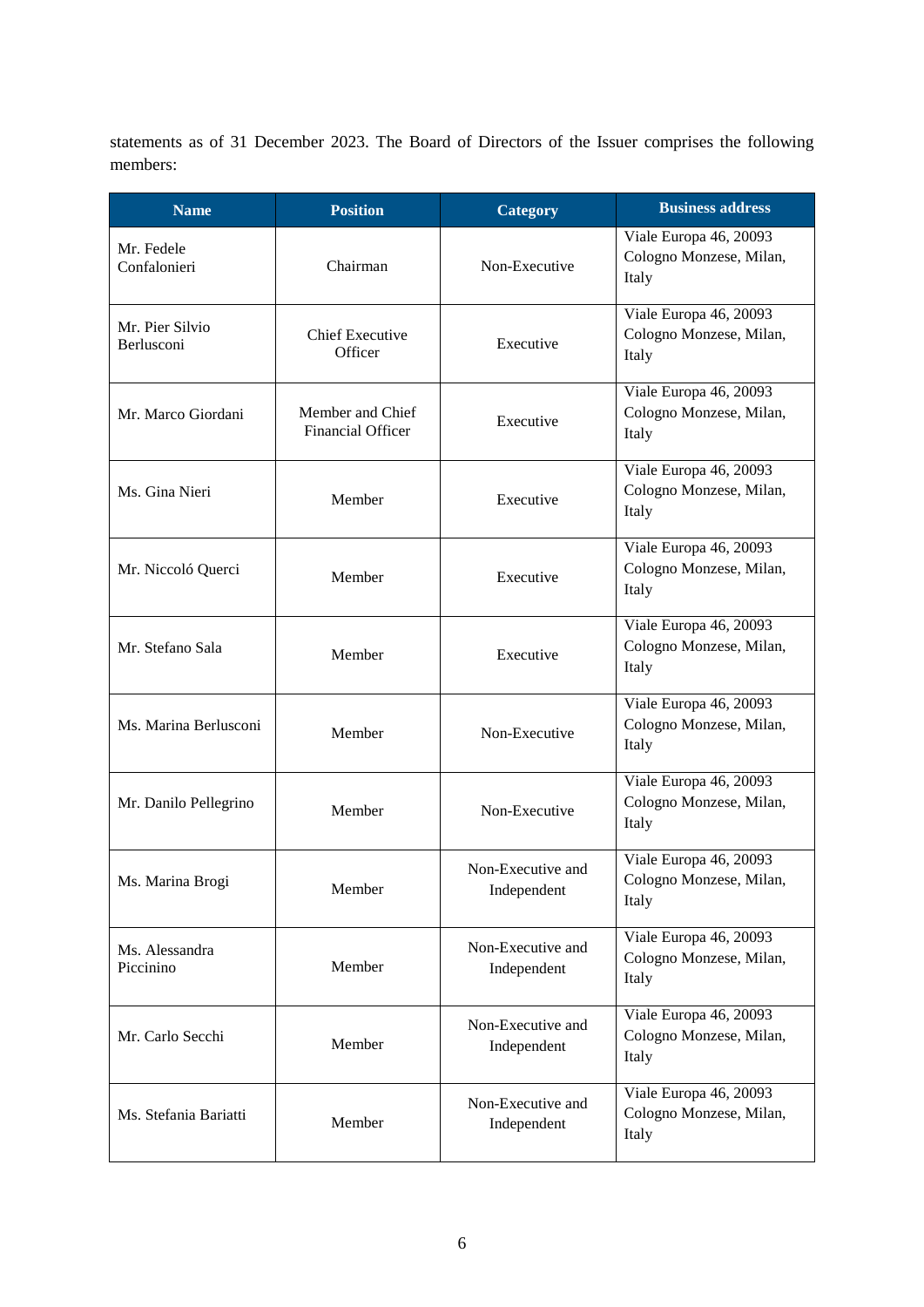| <b>Name</b>                            | <b>Position</b> | <b>Category</b>                  | <b>Business address</b>                                    |
|----------------------------------------|-----------------|----------------------------------|------------------------------------------------------------|
| Ms. Costanza Esclapon<br>de Villeneuve | Member          | Non-Executive and<br>Independent | Viale Europa 46, 20093<br>Cologno Monzese, Milan,<br>Italy |
| Mr. Giulio Gallazzi                    | Member          | Non-Executive and<br>Independent | Viale Europa 46, 20093<br>Cologno Monzese, Milan,<br>Italy |
| Member<br>Mr. Raffaele Cappiello       |                 | Non-Executive and<br>Independent | Viale Europa 46, 20093<br>Cologno Monzese, Milan,<br>Italy |

The information regarding the educational background, training and experience of the members of the Bidder's Board of Directors may be consulted on its corporate website [\(www.mfemediaforeurope.com\)](https://www.mfemediaforeurope.com/en/governance/corporate-bodies/).

### (b) Target Company

The Board of Directors of MES is currently composed of 11 members. The members of the Board of Directors of the Target Company hold the positions included in the following table:

| <b>Name</b>                          | <b>Position</b>                   | Category    | <b>Business address</b>                                        |
|--------------------------------------|-----------------------------------|-------------|----------------------------------------------------------------|
| Mr. Borja Prado Eulate               | Chairman                          |             | Carretera de Fuencarral a Alcobendas 4,<br>28049 Madrid, Spain |
| Mr. Fedele Confalonieri              | Vice Chairman                     | Proprietary | Carretera de Fuencarral a Alcobendas 4.<br>28049 Madrid, Spain |
| Mr. Paolo Vasile                     | <b>Chief Executive</b><br>Officer | Executive   | Carretera de Fuencarral a Alcobendas 4.<br>28049 Madrid, Spain |
| Mr. Massimo Musolino                 | Member                            | Executive   | Carretera de Fuencarral a Alcobendas 4.<br>28049 Madrid, Spain |
| Mr. Mario Rodríguez<br>Valderas      | Secretary                         | Executive   | Carretera de Fuencarral a Alcobendas 4,<br>28049 Madrid, Spain |
| Mr. Marco Giordani                   | Member                            | Proprietary | Carretera de Fuencarral a Alcobendas 4,<br>28049 Madrid, Spain |
| Ms. Cristina Garmendia<br>Mendizábal | Member                            | Independent | Carretera de Fuencarral a Alcobendas 4,<br>28049 Madrid, Spain |
| Ms. Consuelo Crespo<br><b>Bofill</b> | Member                            | Independent | Carretera de Fuencarral a Alcobendas 4,<br>28049 Madrid, Spain |
| Mr. Javier Díez de<br>Polanco        | Member                            | Independent | Carretera de Fuencarral a Alcobendas 4,<br>28049 Madrid, Spain |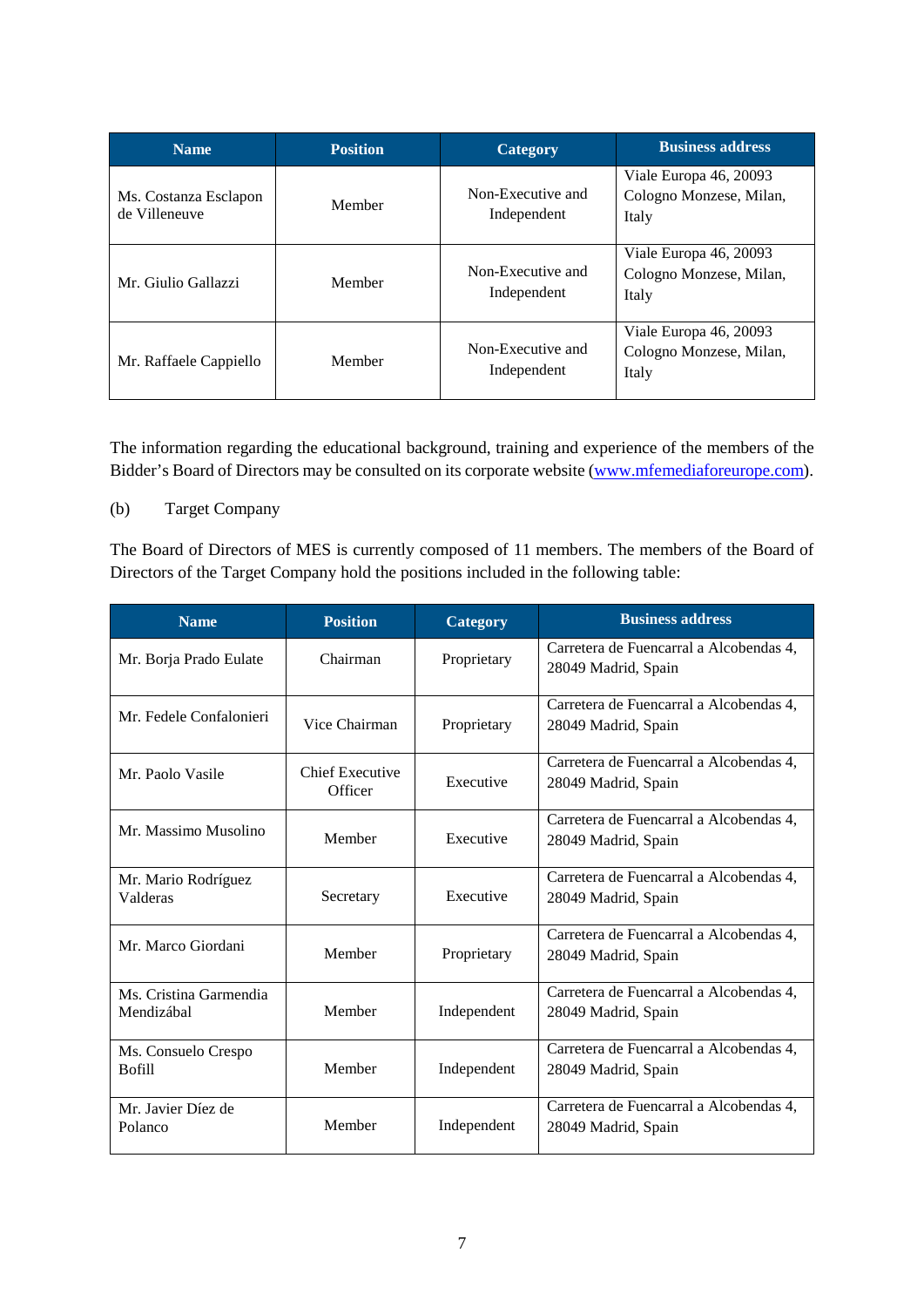| <b>Name</b>        | <b>Position</b> | Category    | <b>Business address</b>                                        |
|--------------------|-----------------|-------------|----------------------------------------------------------------|
| Ms. Gina Nieri     | Member          | Proprietary | Carretera de Fuencarral a Alcobendas 4,<br>28049 Madrid, Spain |
| Mr. Niccoló Querci | Member          | Proprietary | Carretera de Fuencarral a Alcobendas 4,<br>28049 Madrid, Spain |

The ordinary General Shareholders' Meeting of MES held on 20 April 2022 decided to reappoint all the current members of the Board of Directors of MES for a new term of four years according to MES articles of association.

## *2.4.2. Identity of major shareholders*

### (a) Issuer

At the date of the Exemption Document, the issued share capital of MFE amounts to EUR 777,186,257.34 and is divided into a total number of 2,322,056,213 shares, of which 1,140,828,649 are MFE Shares A (with a nominal value of EUR 0.06 each and granting 1 voting right per share – code named "MFE A") and 1,181,227,564 MFE Shares B (with a nominal value of EUR 0.60 and granting 10 voting rights per share – code named "MFE B"), of which 40,398,915 MFE Shares B are treasury shares.

The extraordinary General Shareholders' Meeting of the Issuer held on 27 April 2022 agreed to increase the authorised share capital of MFE up to an amount of EUR 817,076,316.72, divided into 1,805,662,972 MFE Shares A, having a nominal value of EUR 0.06 each, and 1,181,227,564 MFE Shares B, having a nominal value of EUR 0.60 each.

Both MFE Shares A and MFE Shares B have the same rights to any distributions in favour of MFE Shares A and MFE Shares B, which shall be made on equal terms, i.e. in proportion to the number of Shares each shareholder holds.

The holders of the Shares will have a pre-emption right in proportion to the aggregate nominal value of their Shares, meaning that a holder of one MFE Share B will have tenfold pre-emption rights compared to a holder of one MFE Share A.

Each MFE Share A confers the right to cast one vote, while each MFE Share B confers the right to cast 10 votes.

At the date of the Exemption Document, the significant shareholdings in the share capital of the Issuer are as follows: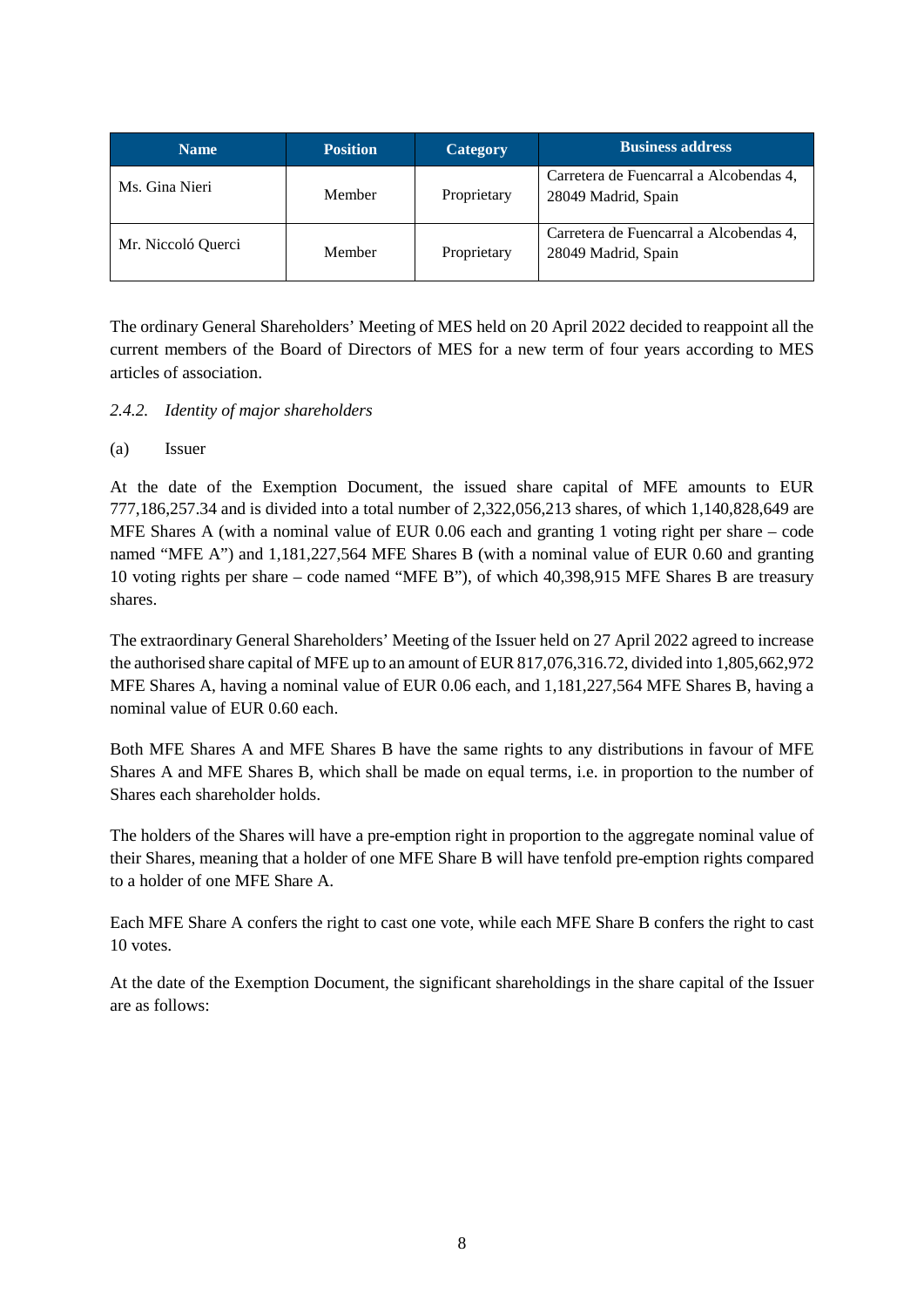|                                                                |                               |                            | % ownership                                           |                                             |                      |              |                                  |
|----------------------------------------------------------------|-------------------------------|----------------------------|-------------------------------------------------------|---------------------------------------------|----------------------|--------------|----------------------------------|
|                                                                | <b>No. of MFE Shares</b><br>A | <b>No. of MFE Shares B</b> | No. of<br><b>Shares</b>                               | Share capital by nominal value              | $%$ voting<br>rights |              |                                  |
| <b>Declarer</b>                                                |                               |                            | (%)<br><b>MFE A</b><br>$+$ MFE<br>$B)$ <sup>(4)</sup> | $%$ MFE<br>$B +$<br><b>MFE</b><br>$A^{(5)}$ | $%$ MFE<br>B         | $%$ MFE<br>A | (excluding<br>treasury<br>stock) |
| Mr. Silvio<br>Berlusconi $^{(1)}$                              | 582,007,240                   | 580,865,369                | 50.08%                                                | 49.33%                                      | 49.17%               | 51.02%       | 50.93%                           |
| Vivendi S.E. $^{(2)(3)}$                                       | 281,051,873                   | 281,043,323                | 24.21%                                                | 23.87%                                      | 23.79%               | 24.63%       | 24.63%                           |
| $MFE -$<br><b>MEDIAFOREURO</b><br>PE N.V. (treasury<br>shares) |                               | 40,398,915                 | 1.74%                                                 | 3.12%                                       | 3.42%                |              |                                  |
| Free float                                                     | 277, 769, 536                 | 278,919,357                | 23.97%                                                | 23.68%                                      | 23.61%               | 24.35%       | 24.44%                           |
| <b>Total</b>                                                   | 1,140,828,649                 | 1,181,227,564              | 100.00%                                               | 100.00%                                     | 100.00%              | 100.00%      | 100.00%                          |

Note (1): The direct shareholder is Finanziaria d'investimento Fininvest S.p.A. ("**Fininvest**").

- Note (2): Vivendi S.E. ("**Vivendi**") directly holds 54,471,923 MFE Shares A and 54,471,923 MFE Shares B. Simon Fiduciaria S.p.A. ("**SimonFid**") directly holds 226,579,950 MFE Shares A and 226,572,000 MFE Shares B. In compliance with the Italian Media Authority Decision No. 178/17/CONS, Vivendi signed a consulting agreement with SimonFid and its sole shareholder Ersel SIM S.p.A. ("**Ersel**"), relating to the exercise of voting rights over the MFE shares owned by SimonFid, according to the instructions given by Ersel, through its Chairman. Vivendi has kept its right to provide SimonFid with voting instruction at the shareholders' meeting resolving on matters entitling the shareholders (not taking part in said decision) to withdraw from MFE under the applicable law.
- Note (3): Fininvest, on the one hand, and Vivendi (together with SimonFid and its sole shareholder Ersel), on the other hand, entered into an agreement, on 3 May 2021 (amended on 18 November 2021 to take into account the introduction by MFE of the dual-class share structure), regarding certain commitments in relation to MFE. Pursuant to this agreement, Vivendi undertook to sell on the market all of the MFE Shares held directly by SimonFid (representing 19.19% of the share capital of MFE) for a period of five years from 22 July 2021. In particular, Vivendi thereby committed to sell one-fifth of the MFE Shares A and MFE Shares B held indirectly through SimonFid each year at specifically agreed minimum prices for each year (unless Vivendi authorizes the sale of these shares at a lower price). In any event, Vivendi will have the right to sell the MFE Shares A and/or the MFE Shares B held indirectly through SimonFid at any time if their price reaches EUR 1.60. Fininvest is, however, entitled to purchase any such MFE Shares A and/or MFE Shares B that are not sold in each 12-month period at a price annually determined.
- Note (4): The percentage figures are calculated by applying the following formula: number of MFE B + MFE A Shares owned by each shareholder / total number of MFE B + MFE A Shares issued.
- Note (5): According to AFM criteria, the percentage figures are calculated by applying the following formula: number of MFE B + MFE A shares owned by each shareholder \* nominal value of each Share / total nominal.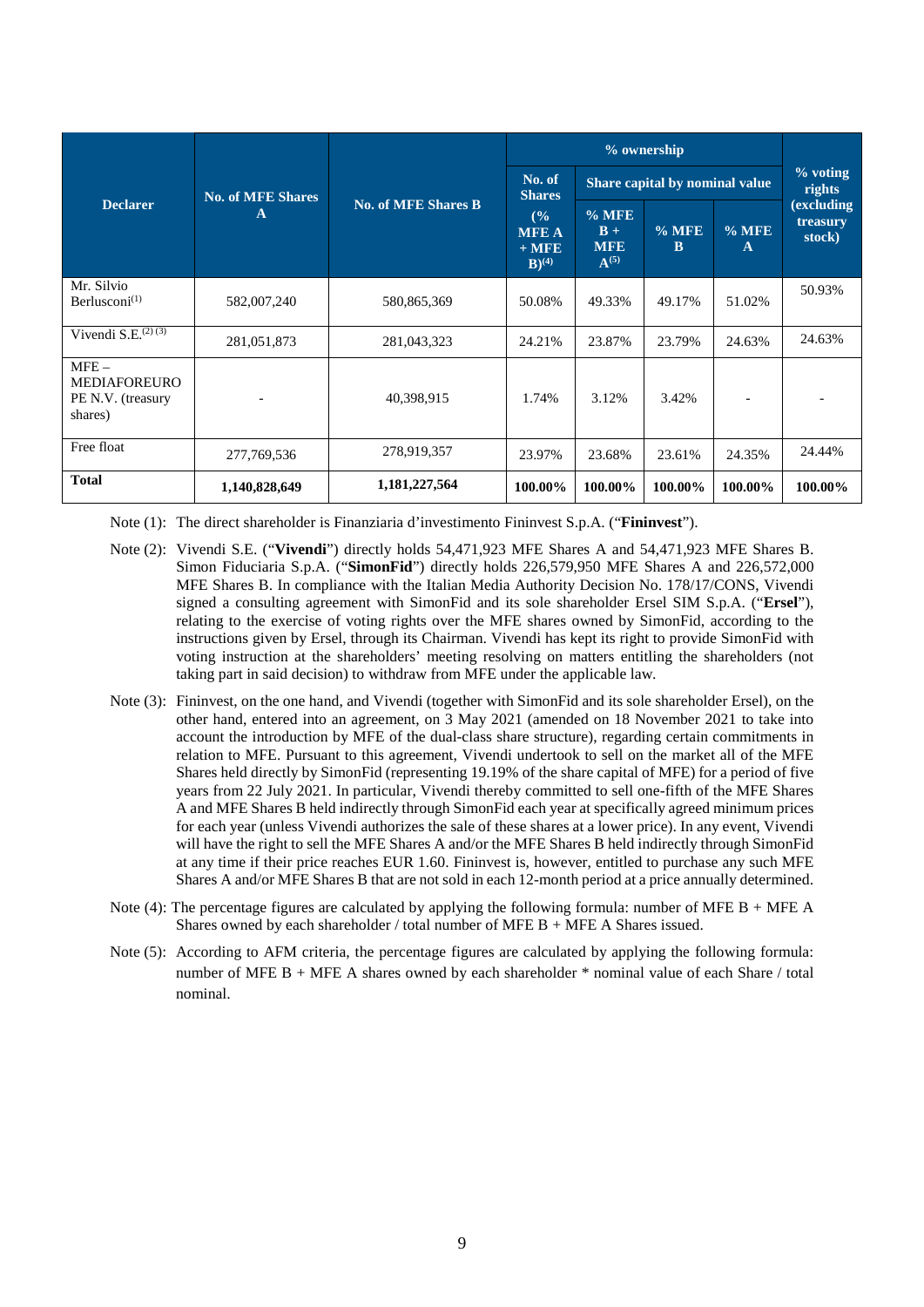### (b) Target Company

At the date of the Exemption Document, MES' share capital amounts to EUR 156,583,072 and is divided into 313,166,144 ordinary shares (including two treasury shares) of EUR 0.50 nominal value each, all of a single class and series, fully subscribed and paid.

Based on the public information available on the CNMV's website [\(www.cnmv.es\)](http://www.cnmv.es/) and on the MES website [\(www.mediaset.es\)](https://www.mediaset.es/inversores/es/capital-social-accionariado_18_3159199146.html) and the information of the Issuer, MES' shareholding structure as of the date of this Exemption Document comprises the following shareholdings:

| <b>Shareholder</b>                              | No. of shares  | Share capital $(\% )$ |
|-------------------------------------------------|----------------|-----------------------|
| Mr. Silvio Berlusconi <sup>(1)</sup>            | 174,402,718    | 55.69                 |
| <b>DWS</b> Investment GmbH                      | 9,264,805      | 2.96                  |
| Norges Bank                                     | 6,447,581      | 2.06                  |
| Credit Suisse Group <sup><math>(2)</math></sup> | 124,186        | 0.04                  |
| Treasury stock                                  | $\overline{2}$ | 0.00                  |
| Free float <sup><math>(3)</math></sup>          | 122,926,852    | 39.25                 |
| <b>Total</b>                                    | 313.166.144    | <b>100</b>            |

- Note (1): The Italian company, Fininvest, which is indirectly controlled by Mr. Silvio Berlusconi, holds a direct stake in MFE-MEDIAFOREUROPE N.V. representing 49.33 % of its nominal share capital and 50.93 % of its voting rights (excluding treasury stock). MFE-MEDIAFOREUROPE N.V. holds directly 55.69% of the share capital of MES.
- Note (2): Credit Suisse Group indirectly holds, through Credit Suisse International, 124,186 shares of MES representing approximately 0.04% of its share capital, as well as various financial instruments (right to recall and equity swaps) which entitle it to up to 1.16% of the voting rights of MES.
- Note (3): Includes 191,875 shares, representing approximately 0.06% of the share capital owned by several members of the Board of Directors of MES, in accordance with section 1.3.3 of the Offer Document, which is available on the CNMV's website [\(link\)](http://www.mfemediaforeurope.com/) and on the MFE's website (link), and 8.02% through financial instruments as follows: Simon Davies indirectly holds financial instruments (contract for differences, equity CFDs) which grants the equivalent of 3% of the voting rights of MES. Melqart Asset Management (UK) Ltd. acts as Investment Manager for and on behalf of Melqart Opportunities Master Fund Ltd., which holds financial instruments (CFD) to which it is conferred the equivalent of 2.003% of the voting rights in MES. Sand Grove Opportunities Master Fund LTD holds financial instruments (contracts for difference, equity CFDs) that entitle it to the equivalent of 2% of the voting rights of MES. Reade Eugene Griffith holds the majority of the voting rights and is the controlling person of TFG Asset Management UK LLP. Reade Eugene Griffith indirectly holds financial products (contracts for difference, CFDs) which grants the equivalent of 1.02% voting rights of MES.

### *2.4.3. Number of employees*

As of 31 December 2021, the MFE Group comprised 4,889 employees (of whom 1,595 correspond to the average number of employees during the 2021 financial year in Spain).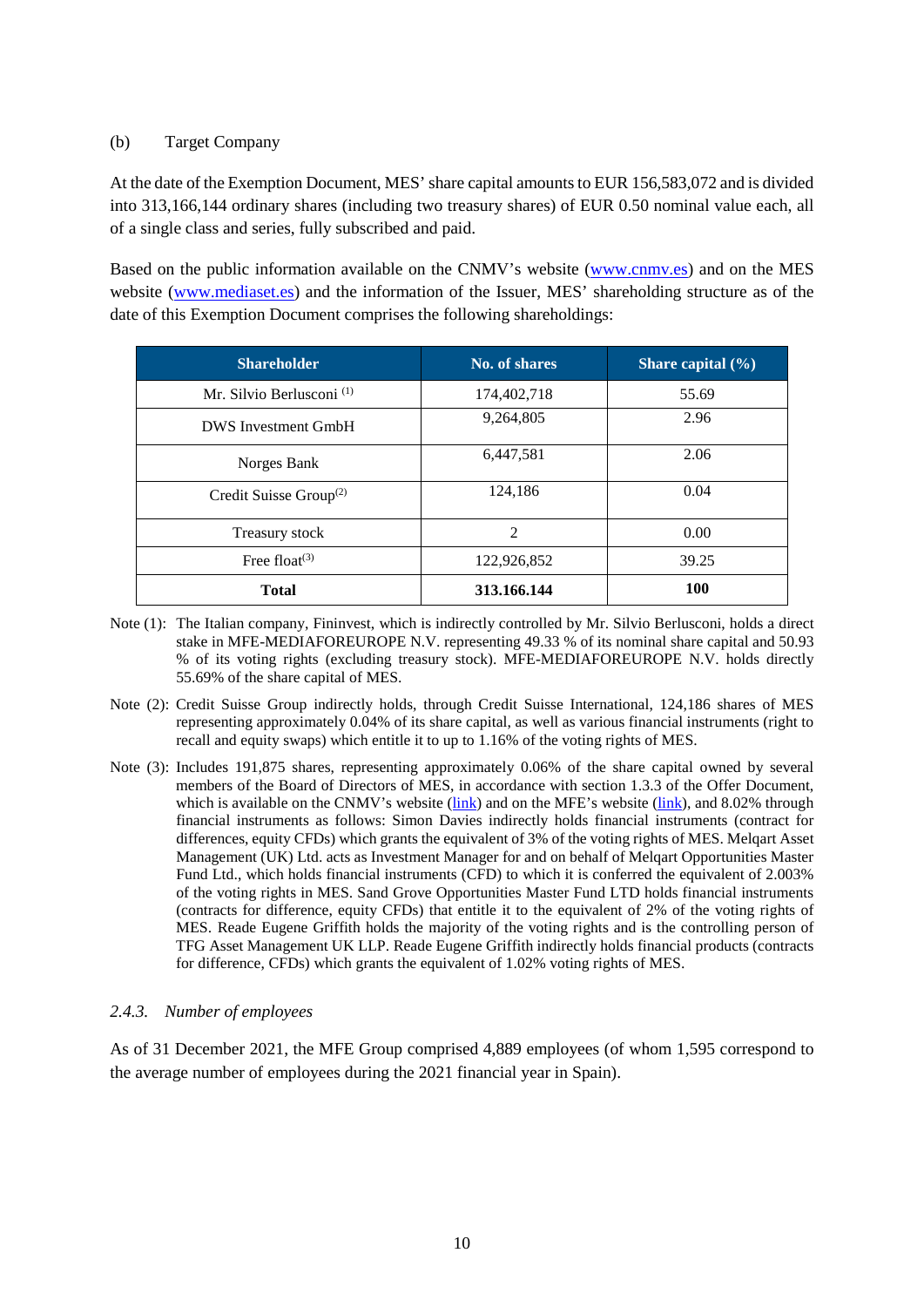## <span id="page-16-0"></span>**2.5. Financial information**

## <span id="page-16-2"></span>*2.5.1. Financial statements*

### <span id="page-16-1"></span>(a) Issuer

The latest consolidated annual financial statements of MFE cover the financial period of 1 January 2021 - 31 December 2021 (the "**MFE's Consolidated Financial Statements**"). The MFE's Consolidated Financial Statements comprises MFE and its subsidiaries (including the Target Company).

The MFE's Consolidated Financial Statements including the independent auditor's report, which are comprised in the MFE's Annual Report 2021, have been incorporated in the Exemption Document by reference and are available in electronic form on the Issuer's corporate website [\(link\)](https://www.mfemediaforeurope.com/binary/documentRepository/93/AR_2021_ENG_1791.pdf).

### <span id="page-16-3"></span>(b) Target Company

The latest consolidated annual financial statements of MES cover the financial period of 1 January 2021 - 31 December 2021 (the "**MES Consolidated Financial Statements**"). The MES Consolidated Financial Statements comprises MES and its subsidiaries.

The MES Consolidated Financial Statements including the independent auditor's report, have been incorporated in the Exemption Document by reference and are available in electronic form on the Target Company's corporate website [\(link\)](https://files.mediaset.es/file/10002/2022/04/26/Informe_Grupo_Mediaset_Espana_2021_COMPLETO_6cb7.pdf).

## *2.5.2. Accounting standards*

The MFE's Consolidated Financial Statements of MFE for the year 2021 have been prepared in accordance with International Financial Reporting Standards as adopted by the European Union (EU-IFRS) and with Part 9 of Book 2 of the Dutch Civil Code.

The MES Consolidated Financial Statements of MES for the year 2021 have been prepared in accordance with International Financial Reporting Standards as adopted by the European Union (EU-IFRS) and with the applicable provisions under the Spanish accounting legal framework.

- <span id="page-16-5"></span>*2.5.3. A description of any significant change in the financial position which has occurred since the end of the last financial period for which either audited financial statements or interim financial information have been published, or where no such significant change has occurred, a statement to that effect*
- <span id="page-16-4"></span>(a) Issuer

No significant change in the financial position of MFE other than the ordinary course of business has occurred after the publication of its unaudited condensed consolidated interim financial and operating information for the three-month period ended 31 March 2022, which are incorporated by reference to this Exemption Document and are available on the Issuer's corporate website [\(link\)](https://www.mfemediaforeurope.com/binary/documentRepository/66/Gruppo%20MFE%20-%20Informazioni%20Finanziarie%20Periodiche%20Aggiuntive%20al%2031%20Marzo%202022_ENG_1821.pdf).

### <span id="page-16-6"></span>(b) Target Company

As far as the Issuer is aware, no significant change in the financial position of MES other than the ordinary course of business has occurred after the publication of its unaudited condensed consolidated interim financial and operating information for the three-month period ended 31 March 2022 [\(link\)](https://files.mediaset.es/file/10002/2022/05/11/1Q_2022_ENGLISH_CNMV_f29f.pdf).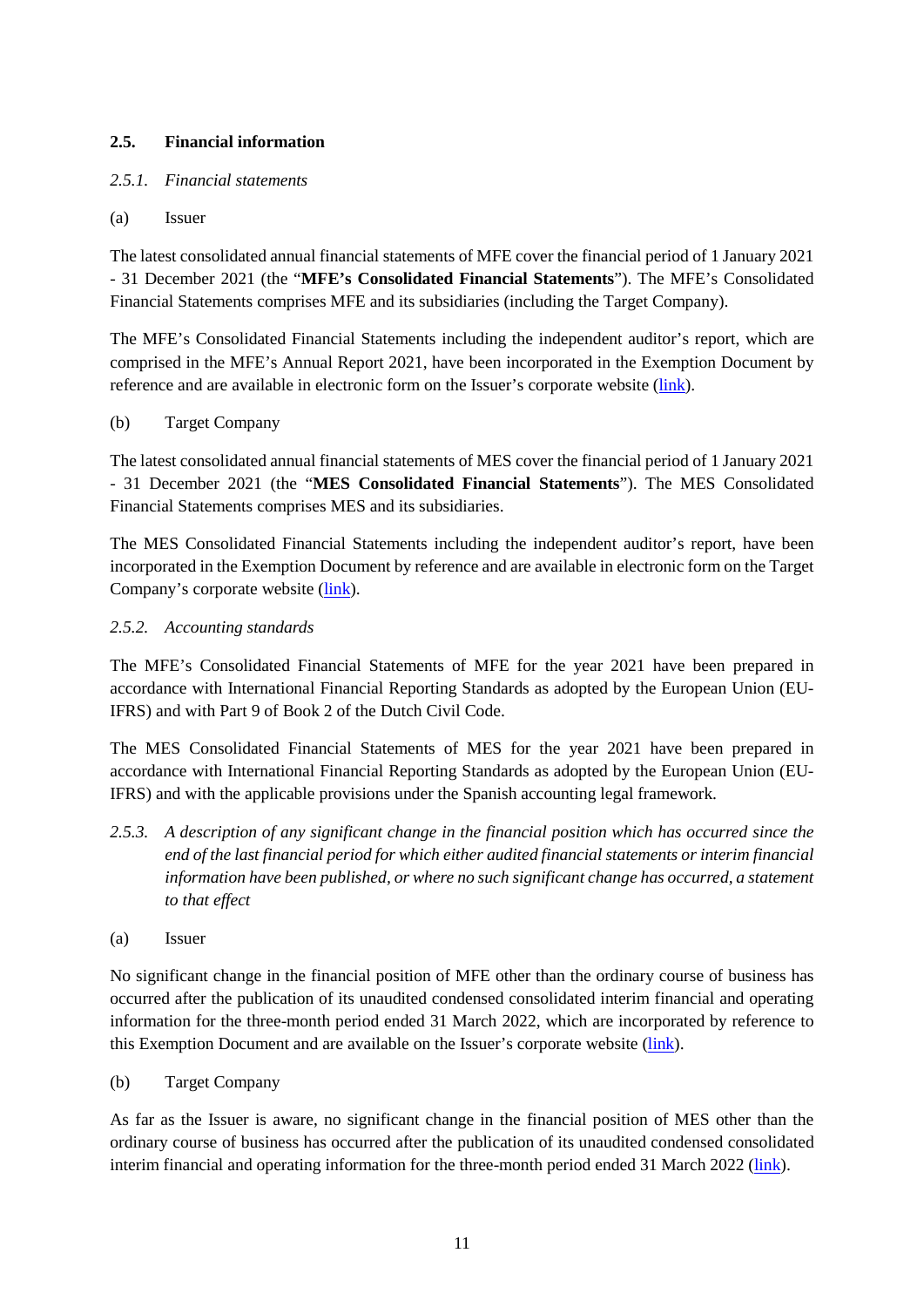## <span id="page-17-2"></span>*2.5.4. Where applicable, the management report referred to in Articles 19 and 29 of Directive 2013/34/EU*

The management report referred to in Articles 19 and 29 of Directive 2013/34/EU is included with respect to MFE and MES in both the MFE's Annual Report 2021 and the MES Consolidated Financial Statements, which have been incorporated in the Exemption Document by reference and are available on the Issuer's corporate website [\(link\)](https://www.mfemediaforeurope.com/binary/documentRepository/93/AR_2021_ENG_1791.pdf) and the Target Company's website [\(link\)](https://files.mediaset.es/file/10002/2022/04/26/Informe_Grupo_Mediaset_Espana_2021_COMPLETO_6cb7.pdf), respectively.

## <span id="page-17-0"></span>**2.6. Legal and arbitration proceedings**

### <span id="page-17-3"></span>(a) Issuer

Please refer to note 10.3 ("*Provisions and contingent liabilities*") to the MFE's Consolidated Financial Statements included in the MFE's Annual Report 2021 (pages 325 to 328, both included), which is incorporated by reference to this Exemption Document and is available on the Issuer's corporate website [\(link\)](https://www.mfemediaforeurope.com/binary/documentRepository/93/AR_2021_ENG_1791.pdf).

## <span id="page-17-4"></span>(b) Target Company

As far as the Issuer is aware, there has been no material and arbitration proceedings during the last 12 months other than (i) those referred in note 16 ("*Long-term provisions and contingencies*") to the MES Consolidated Financial Statements (pages 73 to 80, both included), which is incorporated by reference to this Exemption Document and is available on the Target Company's corporate website [\(link\)](https://files.mediaset.es/file/10002/2022/04/26/Informe_Grupo_Mediaset_Espana_2021_COMPLETO_6cb7.pdf) and (ii) the Ordinary Proceeding nº 1181/10 (Madrid Court of First Instance nº 6) which is described in detail in the referred note 16 ("*Long-term provisions and contingencies*") to the MES Consolidated Financial Statements (particularly in pages 76 to 77, both included), in relation to which MES has received on 3 March 2022, the claim for performance ("*Demanda de Ejecución*") in relation of the Court of First Instance's ruling of 3 February 2014, which ordered MES to compensate ITV for the profits obtained as a result of the use of the format and title of the programme "Pasapalabra". On MES opinion, there are strong arguments to support that the compensation to be finally established by the competent Court will be in line with the amounts that MES has already accounted for in its MES Consolidated Financial **Statements** 

### <span id="page-17-1"></span>**2.7. Summary of information disclosed under Regulation (EU) No 596/2014**

(a) Issuer

Please see below a summary of the information disclosed by the Issuer under the MAR over the last 12 months, where that information is relevant at the date of the Exemption Document and which is available on the AFM website [\(www.afm.nl\)](http://www.afm.nl/) and on the Italian electronic system for the disclosure of regulated information (*Sistema di Diffusione delle Informazioni Regolamentate* - SDIR) and the centralized storage service for the regulated information (*Sistema di Stoccaggio*) authorized by CONSOB under the Italian Consolidated Law on Finance "eMarket SDIR" and "eMarket STORAGE" [\(www.emarketstorage.com\)](http://www.emarketstorage.com/):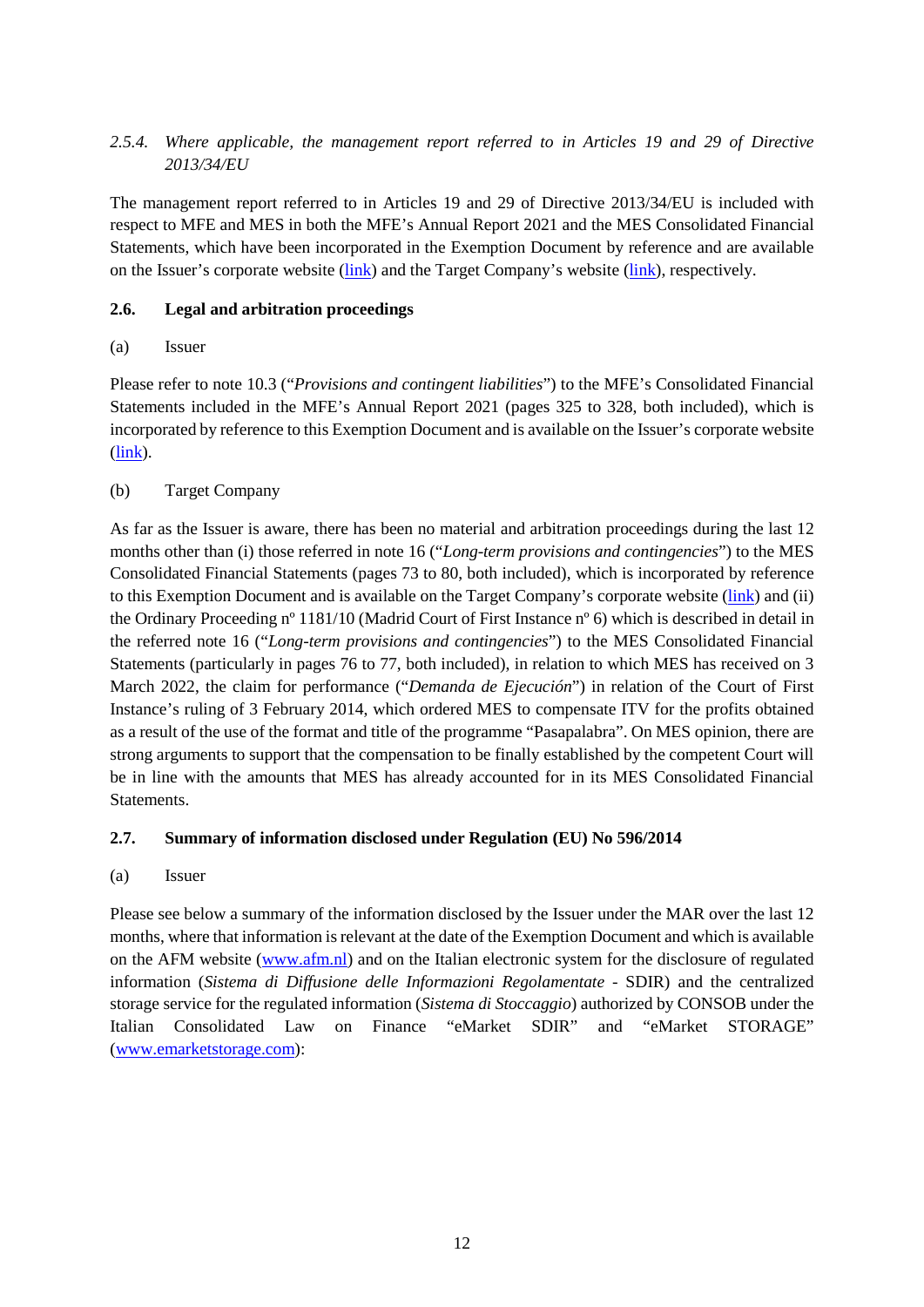|               | <b>Inside information</b>                     |                                                                      |                                                                                                                                                                                                                                                                                                 |  |  |  |  |
|---------------|-----------------------------------------------|----------------------------------------------------------------------|-------------------------------------------------------------------------------------------------------------------------------------------------------------------------------------------------------------------------------------------------------------------------------------------------|--|--|--|--|
| Date          | <b>AFM</b> website /<br><b>SDIR</b> - Storage | <b>Title</b>                                                         | <b>Description</b>                                                                                                                                                                                                                                                                              |  |  |  |  |
| 25 May 2022   | AFM website                                   | Approval 3M 2022<br>results                                          | The Board of Directors approves MFE's<br>results for the first quarter of 2022 and<br>publication of interim financial report as<br>of 31 March 2022                                                                                                                                            |  |  |  |  |
| 17 May 2022   | <b>AFM Website</b>                            | Annual<br>General<br>Meeting                                         | MFE announces the publication of the<br>documents for the Annual General<br>Meeting to be held on 29 June 2022                                                                                                                                                                                  |  |  |  |  |
| 29 April 2022 |                                               | Publication<br>of<br>the<br>financial<br>annual<br>report as of 2021 | Publication of the annual financial report<br>as of 31 December 2021                                                                                                                                                                                                                            |  |  |  |  |
| 28 April 2022 | AFM website                                   | Approval results 2021                                                | The Board of Directors of MFE approves<br>results to 31 December 2021                                                                                                                                                                                                                           |  |  |  |  |
| 27 April 2022 | AFM website                                   | Approval amendment<br>and authorisation                              | The General Meeting of the Shareholders<br>approved:<br>• the amendment of MFE's articles of<br>association                                                                                                                                                                                     |  |  |  |  |
|               |                                               |                                                                      | • the authorisation of the Board to issue<br>Ordinary Shares 'A' in relation to the<br>voluntary tender offer over Mediaset<br>España Communicación S.A.                                                                                                                                        |  |  |  |  |
| 13 April 2022 | AFM website                                   | Request authorisation<br>voluntary tender offer                      | Request for authorisation of the voluntary<br>tender offer promoted by MFE for all of<br>of<br>Mediaset<br>the<br>shares<br>España<br>Comunicación, S.A.                                                                                                                                        |  |  |  |  |
| 16 March 2022 | AFM website                                   | Documents EGM                                                        | publishes<br>for<br>MFE<br>documents<br>the<br><b>Extraordinary Shareholders' Meeting</b>                                                                                                                                                                                                       |  |  |  |  |
| 15 March 2022 | AFM website                                   | Prior<br>announcement<br>voluntary tender offer                      | MFE sends the prior announcement of the<br>voluntary tender offer to acquire 44.31%<br>of capital share of Mediaset España<br>Comunicación, S.A. that does not own,<br>with an offer of EUR 1.86 in cash and 4.5<br>MFE Shares A of MFE for each share of<br>Mediaset España Comunicación, S.A. |  |  |  |  |
| 14 March 2022 | AFM website                                   | Call<br>Board<br>οf<br>Directors                                     | The Board of Directors called to discuss<br>stake<br>Mediaset<br>the<br>in<br>España<br>Communicación S.A.                                                                                                                                                                                      |  |  |  |  |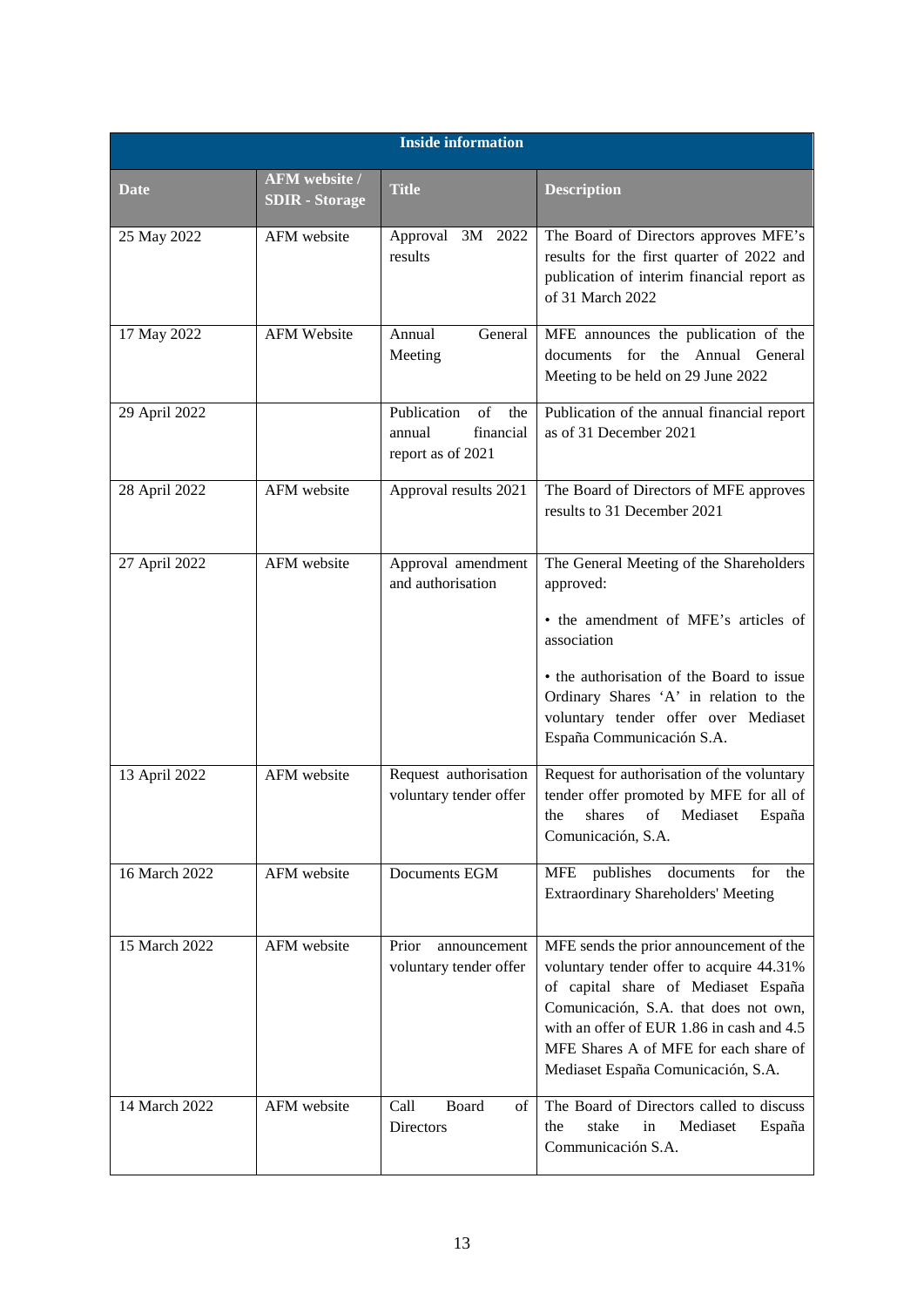| 1 March 2022     | AFM website | Approval preliminary<br>results 2021                                                           | The Board of Directors of MFE approves<br>preliminary results to 31 December 2021                                                                                                                                                                                                 |
|------------------|-------------|------------------------------------------------------------------------------------------------|-----------------------------------------------------------------------------------------------------------------------------------------------------------------------------------------------------------------------------------------------------------------------------------|
| 27 January 2022  | AFM website | Announcement 2022<br>financial calendar                                                        | MFE announces 2022 financial calendar                                                                                                                                                                                                                                             |
| 3 December 2021  | AFM website | Introduction<br>new<br>share structure                                                         | MFE introduces a new share structure:<br>• admission to listing of the MFE Shares<br>A on Euronext Milan<br>and publication of the<br>approval<br>prospectus<br>• conversion of the existing shares into<br>MFE Shares B and issuance and start of<br>trading of the MFE Shares A |
| 25 November 2021 | AFM website | Approval<br>name<br>change, introduction<br>share structure<br>and<br>authorisation            | The General Meeting of the Shareholders<br>approved:<br>• the change of MFE's name into MFE -<br>Mediaforeurope N.V.<br>• the introduction of a dual class share<br>structure<br>• the authorisation of the Board to issue<br><b>MFE</b> Shares A                                 |
| 18 November 2021 | AFM website | Agreement to amend<br>provisions<br>οf<br>agreements                                           | Fininvest, Mediaset and Vivendi agree to<br>amend<br>certain<br>provisions<br>of<br>the<br>agreements entered into on 3 May 2021 to<br>take account of the proposed changes to<br>Mediaset's share structure through the<br>introduction of a dual share class                    |
| 11 November 2021 | AFM website | Publication<br>of<br>the<br>financial<br>interim<br>of<br>30<br>report<br>as<br>September 2021 | Publication of interim financial report as<br>of 30 September 2021                                                                                                                                                                                                                |
| 10 November 2021 | AFM website | Approval 9M 2021<br>results                                                                    | The Board of Directors approves MFE's<br>results for the first nine months of 2021                                                                                                                                                                                                |
| 14 October 2021  | AFM website | Documents EGM                                                                                  | publishes<br>documents for<br><b>MFE</b><br>the<br><b>Extraordinary Shareholders' Meeting</b>                                                                                                                                                                                     |
| 1 October 2021   | AFM website | Assessment<br>completion<br>loyalty<br>and incentive plan                                      | Board<br>Directors<br>The<br>of<br>completes<br>assessment of medium-long term loyalty<br>and incentive plan                                                                                                                                                                      |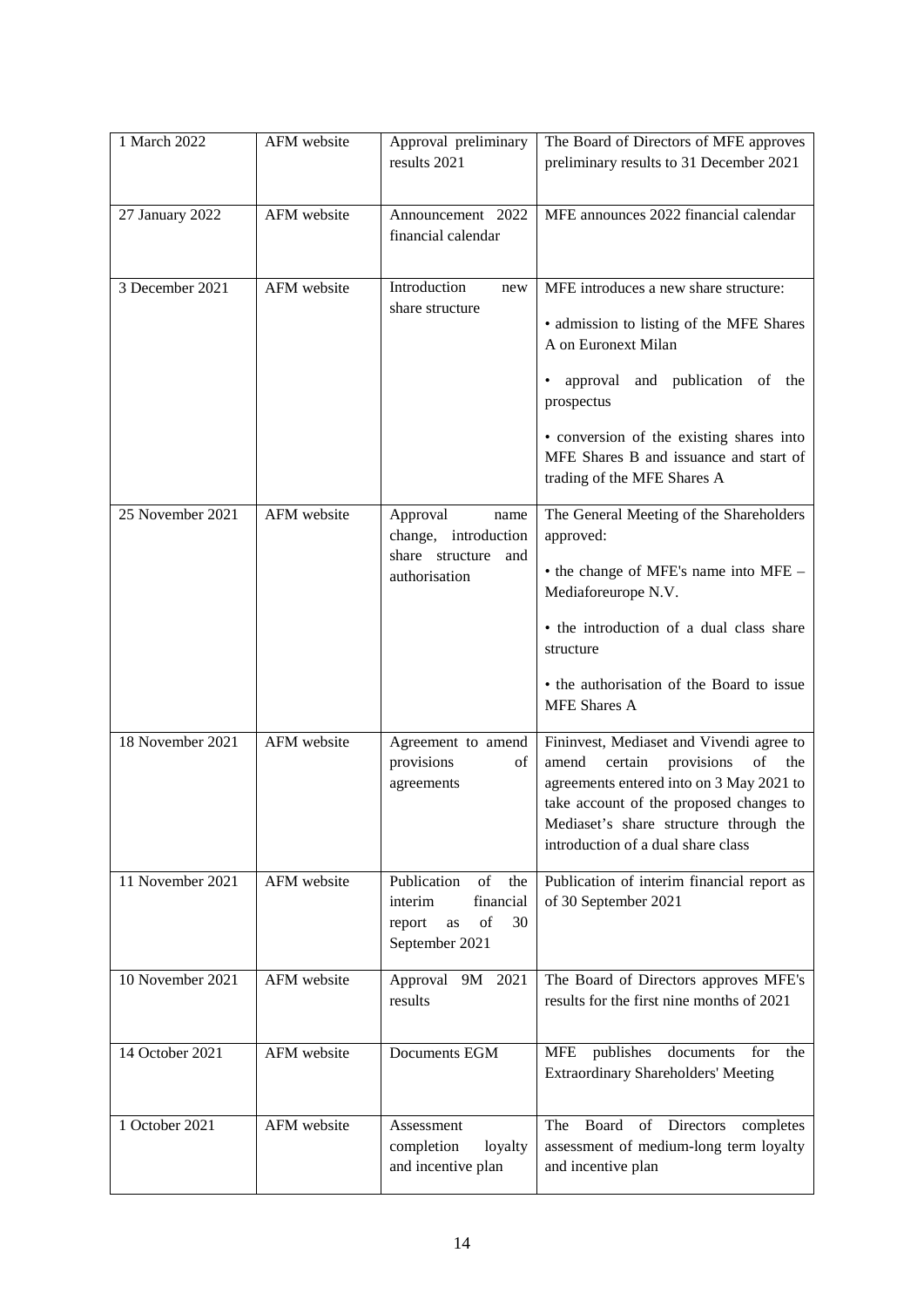| 1 October 2021    | AFM website | Proposal to General<br>Meeting                                               | The Board of Directors proposes to the<br>General Meeting:                                                                                                                                                                     |
|-------------------|-------------|------------------------------------------------------------------------------|--------------------------------------------------------------------------------------------------------------------------------------------------------------------------------------------------------------------------------|
|                   |             |                                                                              | • the change of MFE's name into MFE -<br>Mediaforeurope N.V.                                                                                                                                                                   |
|                   |             |                                                                              | • the introduction of a dual class share<br>structure with different voting rights                                                                                                                                             |
|                   |             |                                                                              |                                                                                                                                                                                                                                |
| 28 September 2021 | AFM website | Appointment of the<br>corporate committees                                   | The Board of Directors established the<br>following corporate committees:                                                                                                                                                      |
|                   |             |                                                                              | · Audit Committee                                                                                                                                                                                                              |
|                   |             |                                                                              | Nomination<br>Remuneration<br>and<br>Committee                                                                                                                                                                                 |
|                   |             |                                                                              | • Environmental Social and Governance<br>Committee                                                                                                                                                                             |
|                   |             |                                                                              | • Related Parties Transactions Committee                                                                                                                                                                                       |
| 18 September 2021 |             | Consummation of the<br>transfer of the<br>company seat to The<br>Netherlands | Consummation of the transfer of the<br>MFE's seat to The Netherlands                                                                                                                                                           |
| 16 September 2021 |             | Publication of the<br>half-year financial<br>report at 30 June<br>2021       | Publication of the half-year financial<br>report as of 30 June 2021                                                                                                                                                            |
| 15 September 2021 |             | Transfer of the<br>company seat in The<br>Netherlands - new<br>ISIN code     | Notice of:<br>• the execution of the notarial deed for<br>the transfer of the company seat to The<br>Netherlands expected on 18 September<br>2021 and effective as from the same date.<br>• the company shares' new ISIN code. |
| 15 September 2021 |             | Approval 6M 2021<br>results                                                  | Approval by the Board of Directors of the<br>financial report as of 30 June 2021                                                                                                                                               |
| 14 September 2021 |             | Medium-long term<br>loyalty and incentive<br>plan 2021-2023                  | The Board of Directors identified the<br>beneficiaries of the medium-long term<br>loyalty and incentive plan 2021-2023<br>approved by the General Meeting on 23<br>June 2021.                                                  |
| 30 July 2021      |             | Result of the<br>withdrawal and<br>purchase of the shares                    | Publication of the expiry of the period in<br>which to exercise the withdrawal right<br>deriving from the approval of the                                                                                                      |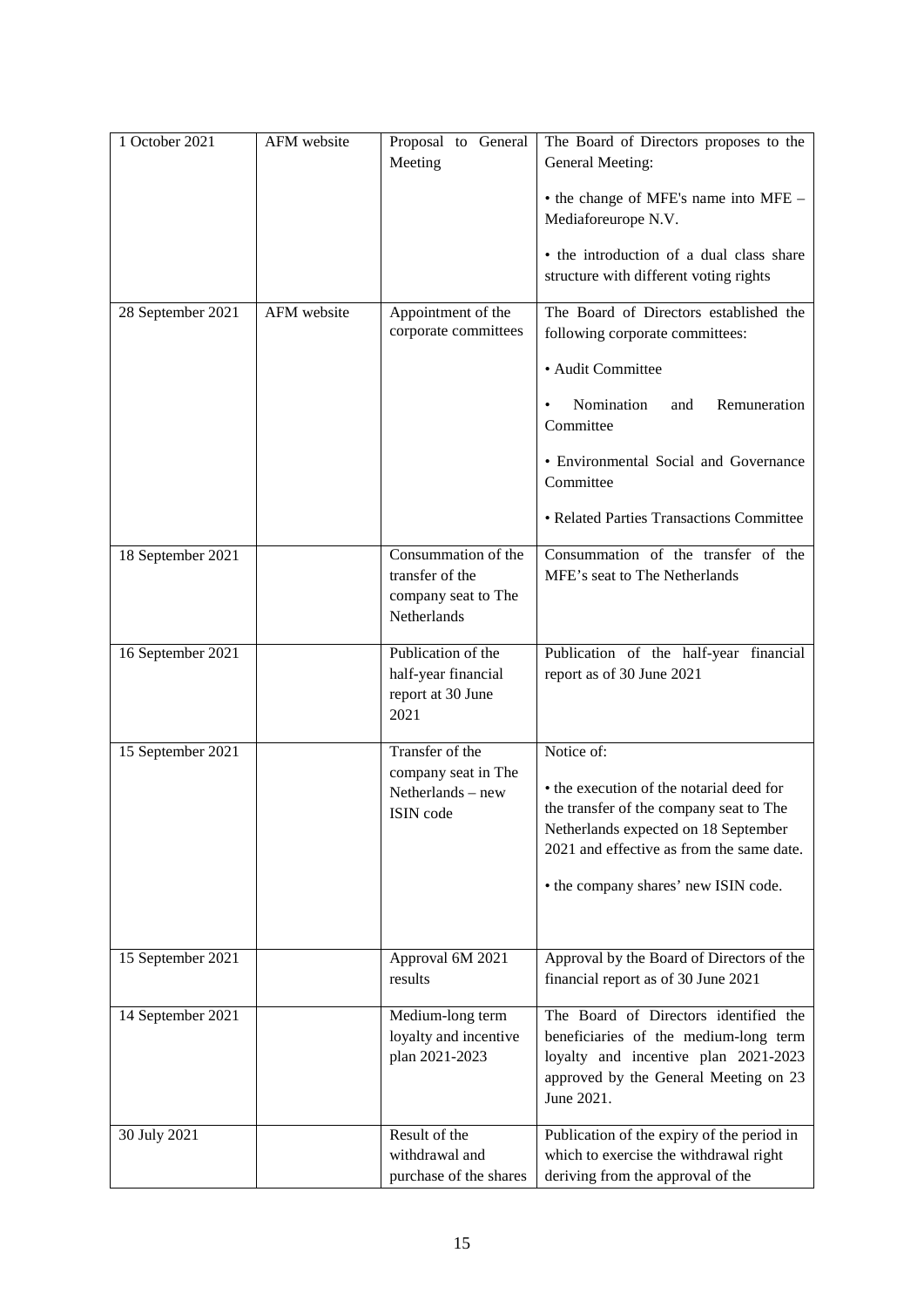|              | object of the<br>withdrawal by<br>Mediaset S.p.A.                                                                          | resolution to transfer to company seat<br>abroad on 23 June 2021, and the number<br>of shares in relation to which the<br>withdrawal right was exercised.<br>Purchase of said shares by Mediaset                  |
|--------------|----------------------------------------------------------------------------------------------------------------------------|-------------------------------------------------------------------------------------------------------------------------------------------------------------------------------------------------------------------|
| 27 July 2021 | Medium-long term<br>loyalty and incentive<br>plan and amendment<br>to the financial<br>calendar                            | The Board of Directors:<br>• approved the Rules of the medium-long<br>term loyalty and incentive plan 2021-<br>2023 set up by the General Meeting of 23<br>June 2021.<br>• amended the financial calendar for the |
|              |                                                                                                                            | approval of the financial report as of 30<br>June 2021.                                                                                                                                                           |
| 22 July 2021 | Consummation of the<br>closing of the<br>comprehensive<br>agreement executed<br>between Fininvest,<br>Mediaset and Vivendi | Notice of the consummation of the closing<br>of<br>the<br>comprehensive<br>settlement<br>agreement between Fininvest, Mediaset<br>and Vivendi.                                                                    |
| 1 July 2021  | Notice to<br>shareholders-<br>Information regarding<br>the withdraw right                                                  | Notice to Mediaset's shareholders of their<br>withdrawal right consequent to the<br>approval by the Extraordinary General<br>Meeting of the transfer of the company<br>seat to The Netherlands.                   |
| 24 June 2021 | The Board of<br>Directors defines<br>offices, powers and<br>Committees                                                     | Notice of the confirmation of Fedele<br>Confalonieri and Pier Silvio Berlusconi as<br>Chairman of Board of Directors and CEO,<br>respectively.                                                                    |
| 23 June 2021 | Resolutions of the<br>Ordinary and                                                                                         | Notice of the approval by the General<br>Meeting of:                                                                                                                                                              |
|              | Extraordinary<br>General Meeting of<br>23 June 2021                                                                        | • the company's financial statements as<br>of 31 December 2020                                                                                                                                                    |
|              |                                                                                                                            | • an extraordinary dividend of 0,3 euro<br>per share                                                                                                                                                              |
|              |                                                                                                                            | • the appointment of the new Board of<br>Directors and confirmation of Fedele<br>Confalonieri as Chairman of the Board                                                                                            |
|              |                                                                                                                            | • the transfer of the company seat to The<br>Netherlands                                                                                                                                                          |
| 27 May 2021  | The General Meeting<br>approves the                                                                                        | Notice<br>of<br>the<br>General<br>Meeting's<br>resolution to revoke its resolution of 18                                                                                                                          |
|              | amendments to the                                                                                                          | April 2019 and thereby amend article 7 of                                                                                                                                                                         |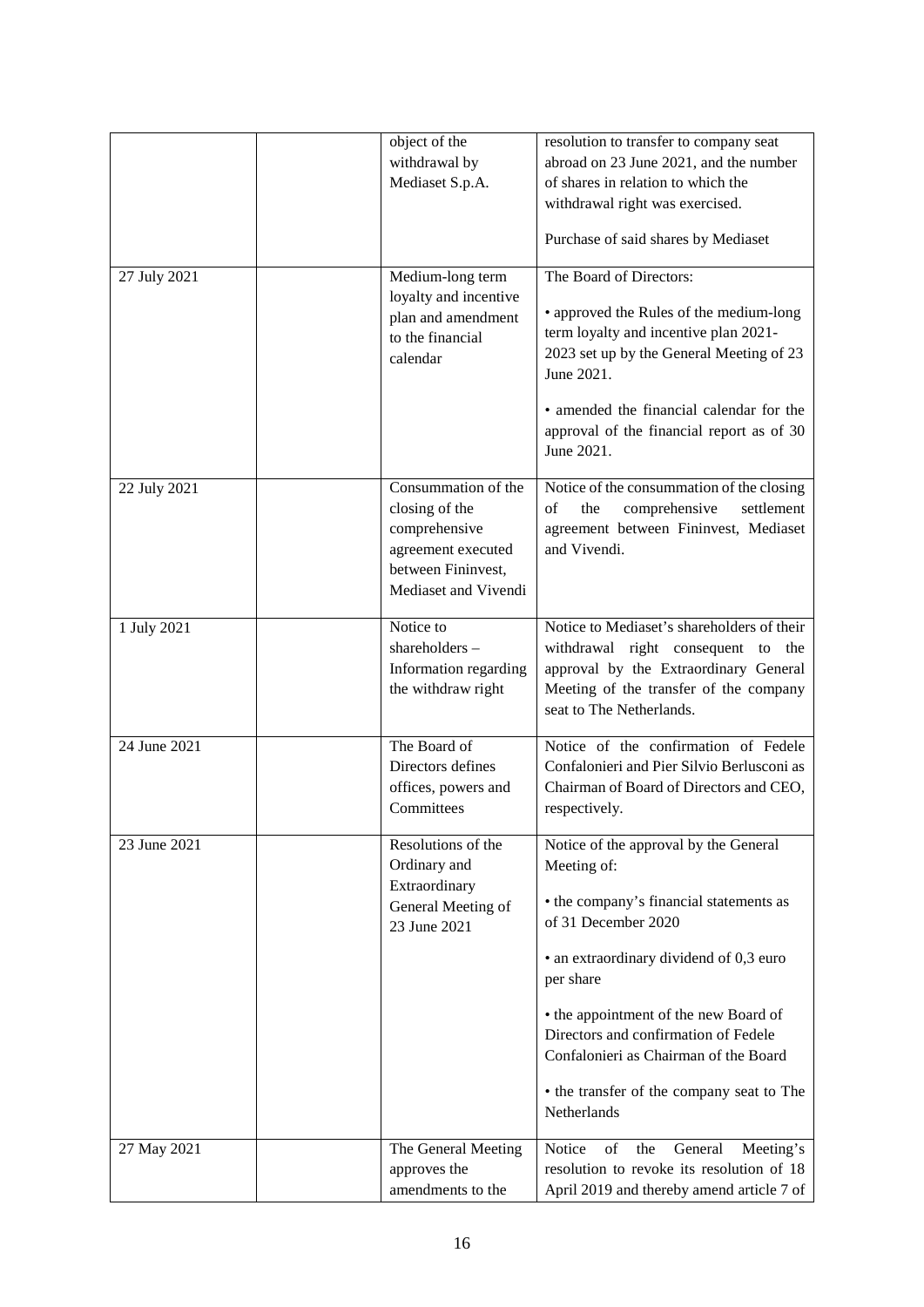|  | Articles of | the Article of Association to eliminate the |
|--|-------------|---------------------------------------------|
|  | Association | voting loyalty schemes under Article 127    |
|  |             | quinquies of the Italian Consolidated Law   |
|  |             | on Finance.                                 |
|  |             |                                             |

| <b>Managers' transactions</b> |                                        |                                            |                                                                                                                                                                                          |
|-------------------------------|----------------------------------------|--------------------------------------------|------------------------------------------------------------------------------------------------------------------------------------------------------------------------------------------|
| Date                          | AFM website /<br><b>SDIR</b> - Storage | <b>Title</b>                               | <b>Description</b>                                                                                                                                                                       |
| 13 December 2021              | AFM website                            | Notification<br>of<br>conversion of shares | Person subject to<br>notification:<br>M.<br>Giordani<br>Notification of conversion of 246.175,00<br>Ordinary Shares into 246.175,00 MFE<br>Shares A and 246.175,00 MFE Shares B          |
| 13 December 2021              | AFM website                            | Notification<br>of<br>conversion of shares | Person<br>notification:<br>subject<br>F<br>to<br>Confalonieri<br>Notification of conversion of 400.000,00<br>Ordinary Shares into 400.000,00 MFE<br>Shares A and 400.000,00 MFE Shares B |
| 13 December 2021              | AFM website                            | Notification<br>of<br>conversion of shares | notification:<br>subject<br>Person<br>to<br>M.<br>Berlusconi<br>Notification of conversion of 320.000,00<br>Ordinary Shares into 320.000,00 MFE<br>Shares A and 320.000,00 MFE Shares B  |
| 13 December 2021              | AFM website                            | Notification<br>of<br>conversion of shares | Person subject to notification: P.S.<br>Berlusconi<br>Notification of conversion of 331.339,00<br>Ordinary Shares into 331.339,00 MFE<br>Shares A and 331.339,00 MFE Shares B            |
| 13 December 2021              | AFM website                            | Notification<br>of<br>conversion of shares | Person subject to notification: G. Nieri<br>Notification of conversion of 151.094,00<br>Ordinary Shares into 151.094,00 MFE<br>Shares A and 151.094,00 MFE Shares B                      |
| 13 December 2021              | AFM website                            | Notification<br>of<br>conversion of shares | Person subject to notification: N. Querci<br>Notification of conversion of 40.502,00<br>Ordinary Shares into 40.502,00 MFE<br>Shares A and 40.502,00 MFE Shares B                        |
| 13 December 2021              | AFM website                            | Notification<br>of<br>conversion of shares | Person subject to notification: S. Sala                                                                                                                                                  |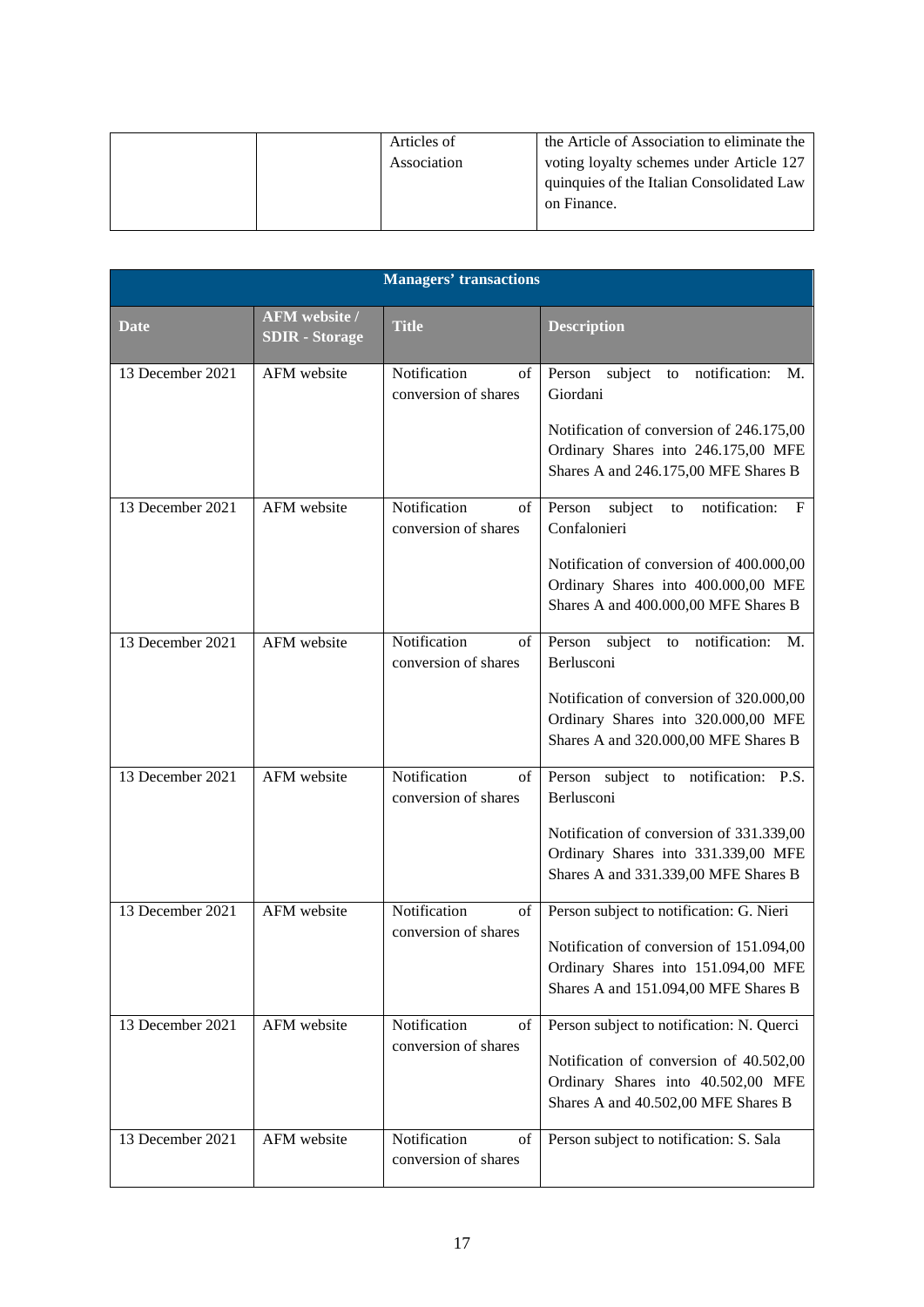|                |             |                                               | Notification of conversion of 76.879,00<br>Ordinary Shares into 76.879,00 MFE<br>Shares A and 76.879,00 MFE Shares B |
|----------------|-------------|-----------------------------------------------|----------------------------------------------------------------------------------------------------------------------|
| 6 October 2021 | AFM website | Notification of change<br>in amount of shares | Person subject to notification:<br>M.<br>Giordani                                                                    |
|                |             |                                               | Notification of change in amount of<br>shares: 276.033,00 Ordinary Shares to<br>246.175,00 Ordinary Shares           |
| 6 October 2021 | AFM website | Notification of change<br>in amount of shares | Person subject to notification: P.S.<br>Berlusconi                                                                   |
|                |             |                                               | Notification of change in amount of<br>shares: 338.454,00 Ordinary Shares to<br>331.339,00 Ordinary Shares           |
| 6 October 2021 | AFM website | Notification of change<br>in amount of shares | Person subject to notification: G. Nieri                                                                             |
|                |             |                                               | Notification of change in amount of<br>shares: 157.451,00 Ordinary Shares to<br>151.094,00 Ordinary Shares           |
| 6 October 2021 | AFM website | Notification of change<br>in amount of shares | Person subject to notification: N. Querci                                                                            |
|                |             |                                               | Notification of change in amount of<br>shares: 47.095,00 Ordinary Shares to<br>40.502,00 Ordinary Shares             |
| 6 October 2021 | AFM website | Notification of change<br>in amount of shares | Person subject to notification: S. Sala                                                                              |
|                |             |                                               | Notification of change in amount of<br>shares: 182.511,00 Ordinary Shares to<br>76.879,00 Ordinary Shares            |
| 5 October 2021 | AFM website | Notification of change<br>in amount of shares | Person<br>subject to<br>M.<br>notification:<br>Giordani                                                              |
|                |             |                                               | Notification of change in amount of<br>shares: 297.654,00 Ordinary Shares to<br>276.033,00 Ordinary Shares           |
| 5 October 2021 | AFM website | Notification of change<br>in amount of shares | Person subject to notification: P.S.<br>Berlusconi                                                                   |
|                |             |                                               | Notification of change in amount of<br>shares: 381.511,00 Ordinary Shares to<br>338.454,00 Ordinary Shares           |
| 5 October 2021 | AFM website | Notification of change<br>in amount of shares | Person subject to notification: G. Nieri                                                                             |
|                |             |                                               | Notification of change in amount of<br>shares: 178.344,00 Ordinary Shares to<br>157.451,00 Ordinary Shares           |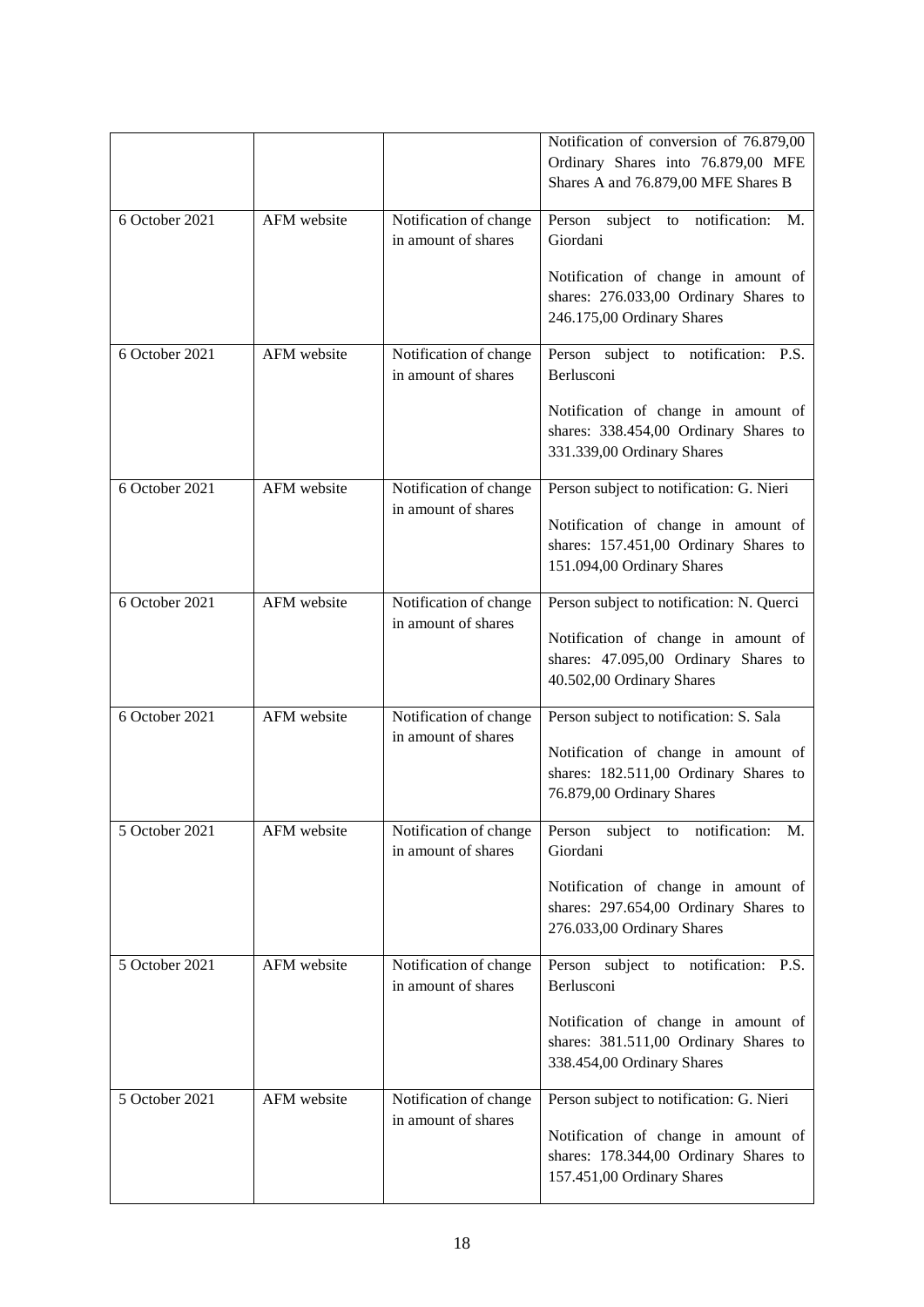| 5 October 2021 | AFM website | Notification of change<br>in amount of shares                                    | Person subject to notification: N. Querci<br>Notification of change in amount of<br>shares: 67.988,00 Ordinary Shares to<br>47.095,00 Ordinary Shares                                                                                                                                         |
|----------------|-------------|----------------------------------------------------------------------------------|-----------------------------------------------------------------------------------------------------------------------------------------------------------------------------------------------------------------------------------------------------------------------------------------------|
| 5 October 2021 | AFM website | Notification of change<br>in amount of shares                                    | Person subject to notification: S. Sala<br>Notification of change in amount of<br>shares: 287.783,00 Ordinary Shares to<br>182.511,00 Ordinary Shares                                                                                                                                         |
| 4 October 2021 | AFM website | Notification of change<br>in amount of shares<br>and rights to acquire<br>shares | Person subject to notification:<br>M.<br>Giordani<br>Notification of change in amount of<br>shares: 197.458,00 Ordinary Shares to<br>297.654,00 Ordinary Shares<br>Notification of change in amount of<br>rights:<br>449.138 rights to acquire shares to<br>295.746 rights to acquire shares  |
| 4 October 2021 | AFM website | Notification of change<br>in amount of shares<br>and rights to acquire<br>shares | Person subject to notification: P.S.<br>Berlusconi<br>Notification of change in amount of<br>shares: 222.318,00 Ordinary Shares to<br>381.511,00 Ordinary Shares<br>Notification of change in amount of<br>rights:<br>561.424 rights to acquire shares to<br>369.684 rights to acquire shares |
| 4 October 2021 | AFM website | Notification of change<br>in amount of shares<br>and rights to acquire<br>shares | Person subject to notification: G. Nieri<br>Notification of change in amount of<br>shares: 96.583,00 Ordinary Shares to<br>178.344,00 Ordinary Shares<br>Notification of change in amount of<br>rights:<br>317.680 rights to acquire shares to<br>221.810 rights to acquire shares            |
| 4 October 2021 | AFM website | Notification of change<br>in amount of shares<br>and rights to acquire<br>shares | Person subject to notification: N. Querci<br>Notification of change in amount of<br>shares: 29.956,00 Ordinary Shares to<br>67.988,00 Ordinary Shares                                                                                                                                         |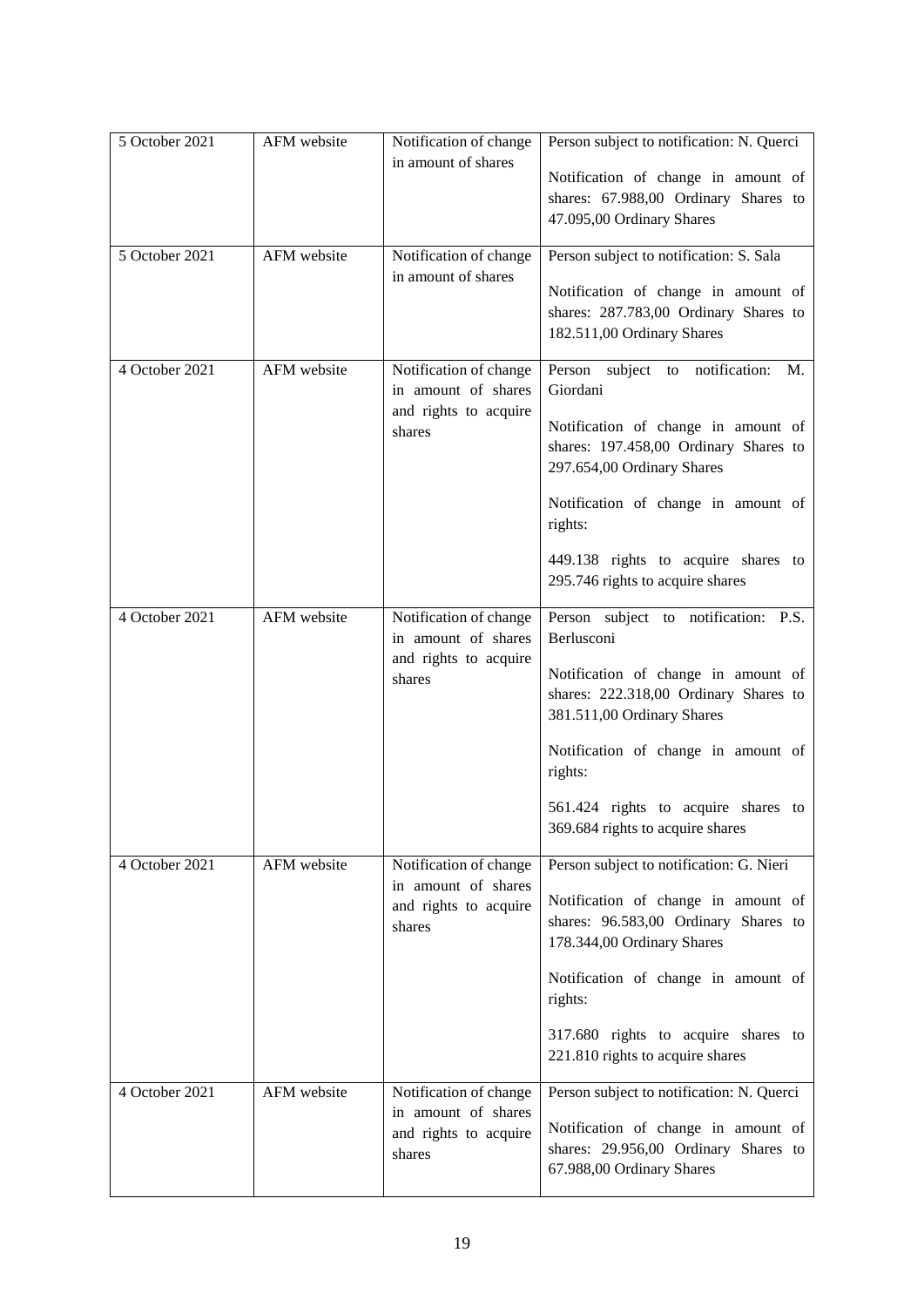|                   |             |                                                           | Notification of change in amount of<br>rights:                                                            |
|-------------------|-------------|-----------------------------------------------------------|-----------------------------------------------------------------------------------------------------------|
|                   |             |                                                           | 231.598 rights to acquire shares to<br>178.870 rights to acquire shares                                   |
| 4 October 2021    | AFM website | Notification of change                                    | Person subject to notification: S. Sala                                                                   |
|                   |             | in amount of shares<br>and rights to acquire<br>shares    | Notification of change in amount of<br>shares: 61.145,00 Ordinary Shares to<br>287.783,00 Ordinary Shares |
|                   |             |                                                           | Notification of change in amount of<br>rights:                                                            |
|                   |             |                                                           | 972.214 rights to acquire shares to<br>665.430 rights to acquire shares                                   |
| 18 September 2021 | AFM website | Notification of total<br>amount of shares                 | Person<br>subject<br>notification:<br>F<br>to<br>Confalonieri                                             |
|                   |             |                                                           | Notification of total amount of shares:<br>400.000,00 Ordinary Shares                                     |
| 18 September 2021 | AFM website | Notification of total<br>amount of shares and             | Person subject to notification: P.S.<br>Berlusconi                                                        |
|                   |             | rights<br>acquire<br>to<br>shares                         | Notification of total amount of shares:<br>222.318,00 Ordinary Shares                                     |
|                   |             |                                                           | Notification of total amount of rights:<br>561.424 rights to acquire shares                               |
| 18 September 2021 | AFM website | Notification of total<br>amount of shares and             | Person<br>subject<br>to notification:<br>M.<br>Giordani                                                   |
|                   |             | rights<br>acquire<br>to<br>shares                         | Notification of total amount of shares:<br>197.458,00 Ordinary Shares                                     |
|                   |             |                                                           | Notification of total amount of rights:<br>449.138 rights to acquire shares                               |
| 18 September 2021 | AFM website | Notification of total                                     | Person subject to notification: G. Nieri                                                                  |
|                   |             | amount of shares and<br>rights<br>acquire<br>to<br>shares | Notification of total amount of shares:<br>96.583,00 Ordinary Shares                                      |
|                   |             |                                                           | Notification of total amount of rights:<br>317.680 rights to acquire shares                               |
| 18 September 2021 | AFM website | Notification of total                                     | Person subject to notification: N. Querci                                                                 |
|                   |             | amount of shares and<br>rights<br>acquire<br>to<br>shares | Notification of total amount of shares:<br>29.956,00 Ordinary Shares                                      |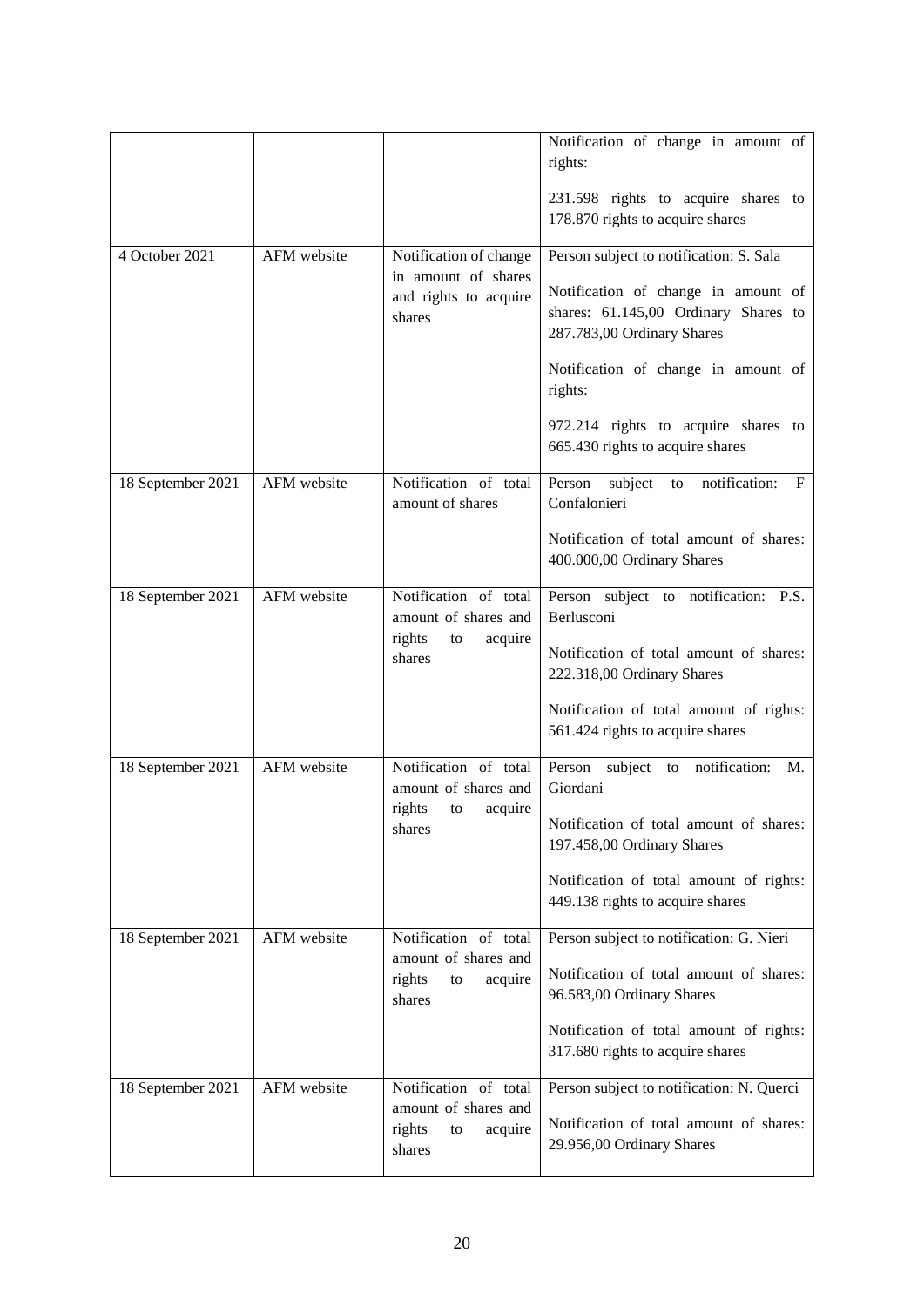|                   |             |                                                                                    | Notification of total amount of rights:<br>231.598 rights to acquire shares                                                                                                                    |
|-------------------|-------------|------------------------------------------------------------------------------------|------------------------------------------------------------------------------------------------------------------------------------------------------------------------------------------------|
| 18 September 2021 | AFM website | Notification of total<br>amount of shares and<br>acquire<br>rights<br>to<br>shares | Person subject to notification: S. Sala<br>Notification of total amount of shares:<br>61.145,00 Ordinary Shares<br>Notification of total amount of rights:<br>972.214 rights to acquire shares |
| 18 September 2021 | AFM website | Notification of total<br>amount of shares                                          | subject to notification:<br>Person<br>M.<br><b>Berlusconi</b><br>Notification of total amount of shares:<br>320.000,00 Ordinary Shares                                                         |

### (b) Target Company

Please see below a summary of the information disclosed by the Target Company under MAR over the last 12 months, where that information is relevant at the date of the Exemption Document and which is available on the CNMV's website [\(www.cnmv.es\)](https://www.cnmv.es/portal/Consultas/DatosEntidad.aspx?nif=A-79075438&lang=es):

| <b>Inside information</b> |                                                                                              |                                                                                                                                                                                                                                                                                        |  |
|---------------------------|----------------------------------------------------------------------------------------------|----------------------------------------------------------------------------------------------------------------------------------------------------------------------------------------------------------------------------------------------------------------------------------------|--|
| <b>Date</b>               | <b>Title</b>                                                                                 | <b>Description</b>                                                                                                                                                                                                                                                                     |  |
| 23 February 2022          | On share buy-back, stabilisation and<br>treasury stock programmes                            | The Company's Board of Directors has<br>resolved to propose to the Ordinary<br>General Shareholders' Meeting that it be<br>authorised to put in place a share buy-<br>back program for an amount of 150<br>million euros                                                               |  |
| 23 February 2022          | On business and financial situation                                                          | Publication of FY 2021 Results                                                                                                                                                                                                                                                         |  |
| 14 March 2022             | On suspensions, lifting of suspensions and<br>delistings                                     | The CNMV has decided to suspend<br>trading<br>Mediaset<br>España<br>on<br>Comunicación, S.A.                                                                                                                                                                                           |  |
| 14 March 2022             | On financial instruments - On corporate<br>transactions: mergers, acquisitions and<br>others | MFE declares that is currently evaluating<br>in<br>relation<br>with its<br>strategy<br>its<br>participation<br>Mediaset<br>in<br>España<br>Comunicación, S.A                                                                                                                           |  |
| 15 March 2022             | On public tender offer for shares                                                            | MFE sends the previous announcement of<br>a public tender offer to acquire 44.31% of<br>capital share of Mediaset España<br>Comunicación, S.A. that does not own,<br>with an offer of EUR 1.86 in cash and 4.5<br>MFE Shares A for each share of Mediaset<br>España Comunicación, S.A. |  |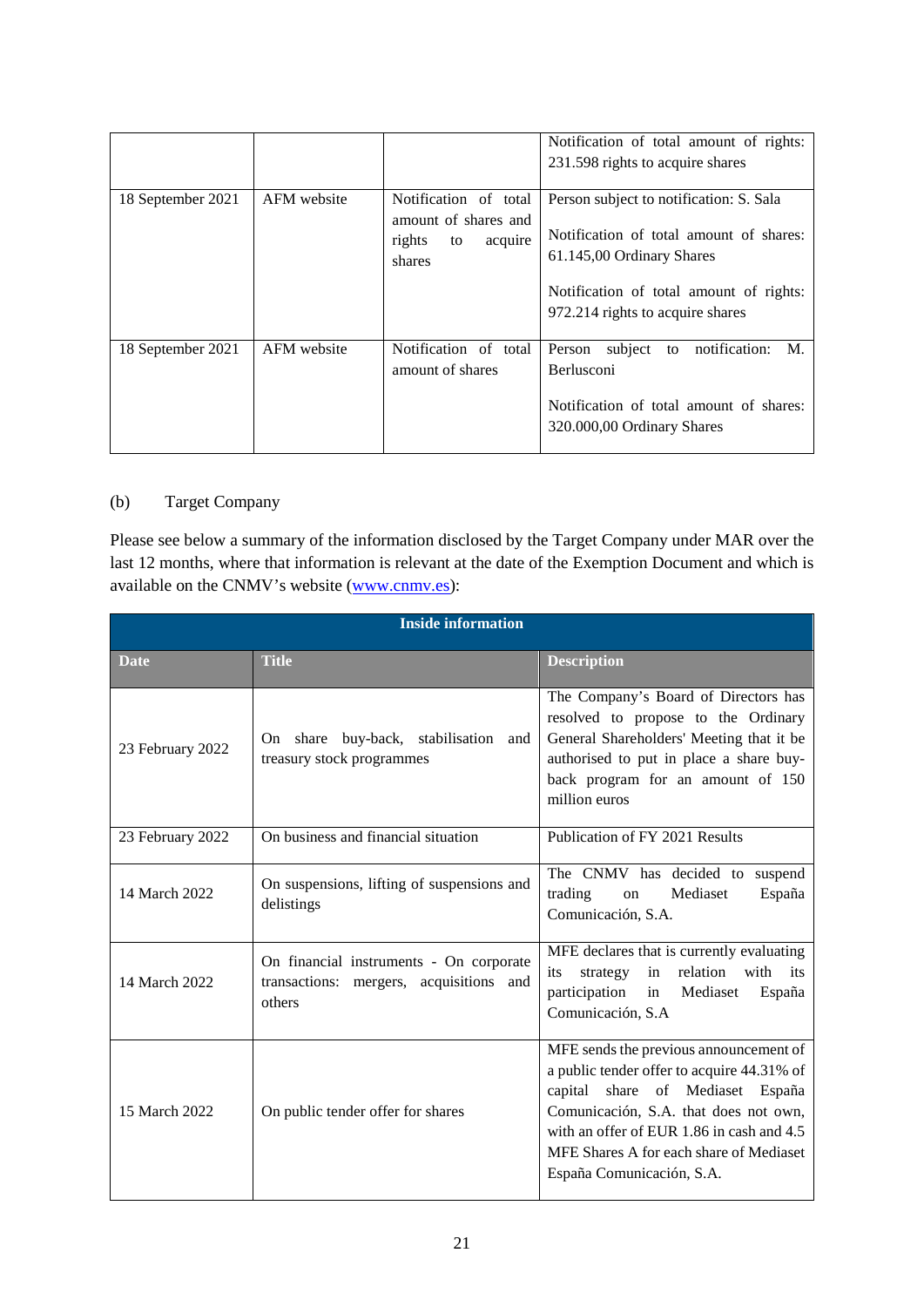| 16 March 2022 | On suspensions, lifting of suspensions and<br>delistings                       | The CNMV has decided to lift with<br>effects as of $08:30$ h, the suspension of<br>trading of<br>Mediaset<br>España<br>Comunicación, S.A.                                                          |
|---------------|--------------------------------------------------------------------------------|----------------------------------------------------------------------------------------------------------------------------------------------------------------------------------------------------|
| 17 March 2022 | buy-back, stabilisation and<br>share<br><b>On</b><br>treasury stock programmes | The Board of Directors of MES has<br>resolved to revoke its resolution to<br>Ordinary<br>to the<br>General<br>propose<br>Shareholders' Meeting the carrying out of<br>the share buy-back programme |
| 13 April 2022 | On public tender offer for shares                                              | Request for authorisation of the voluntary<br>tender offer promoted by MFE for all of<br>of Mediaset<br>the<br>shares<br>España<br>Comunicación, S.A.                                              |

|                  | <b>Other relevant information</b>                                       |                                                                                                                                                                                                                |  |  |
|------------------|-------------------------------------------------------------------------|----------------------------------------------------------------------------------------------------------------------------------------------------------------------------------------------------------------|--|--|
| <b>Date</b>      | <b>Title</b>                                                            | <b>Description</b>                                                                                                                                                                                             |  |  |
| 25 May 2021      | Shareholders'<br>General<br>Meeting<br>Regulations                      | The company publishes the General<br><b>Shareholders' Meeting Regulations</b>                                                                                                                                  |  |  |
| 25 May 2021      | <b>Board of Directors Regulations</b>                                   | The company publishes the Board of<br><b>Directors Regulations</b>                                                                                                                                             |  |  |
| 30 June 2021     | Total number of voting rights and capital                               | Amendment to the share capital amount<br>number of shares<br>and<br>the<br><b>as</b><br>a<br>consequence of the registration of the<br>capital reduction<br>share<br>with<br>the<br><b>Commercial Registry</b> |  |  |
| 21 July 2021     | Other relevant information                                              | Call for the presentation of results<br>corresponding to the first half of the<br>financial year 2021                                                                                                          |  |  |
| 28 July 2021     | On business and financial situation                                     | Publication of 1H 2021 Results                                                                                                                                                                                 |  |  |
| 28 July 2021     | Half-yearly financial reports and audit<br>reports/limited audit review | Publication of 2021 half-yearly financial<br>report                                                                                                                                                            |  |  |
| 20 October 2021  | Other relevant information                                              | Call for the presentation of results<br>corresponding to the third quarter of 2021                                                                                                                             |  |  |
| 27 October 2021  | On business and financial situation                                     | Publication of 9M 2021 Results                                                                                                                                                                                 |  |  |
| 16 February 2022 | Other relevant information                                              | Call for the presentation of FY 2021<br><b>Results</b>                                                                                                                                                         |  |  |
| 23 February 2022 | On business and financial situation                                     | FY 2021 Results Presentation                                                                                                                                                                                   |  |  |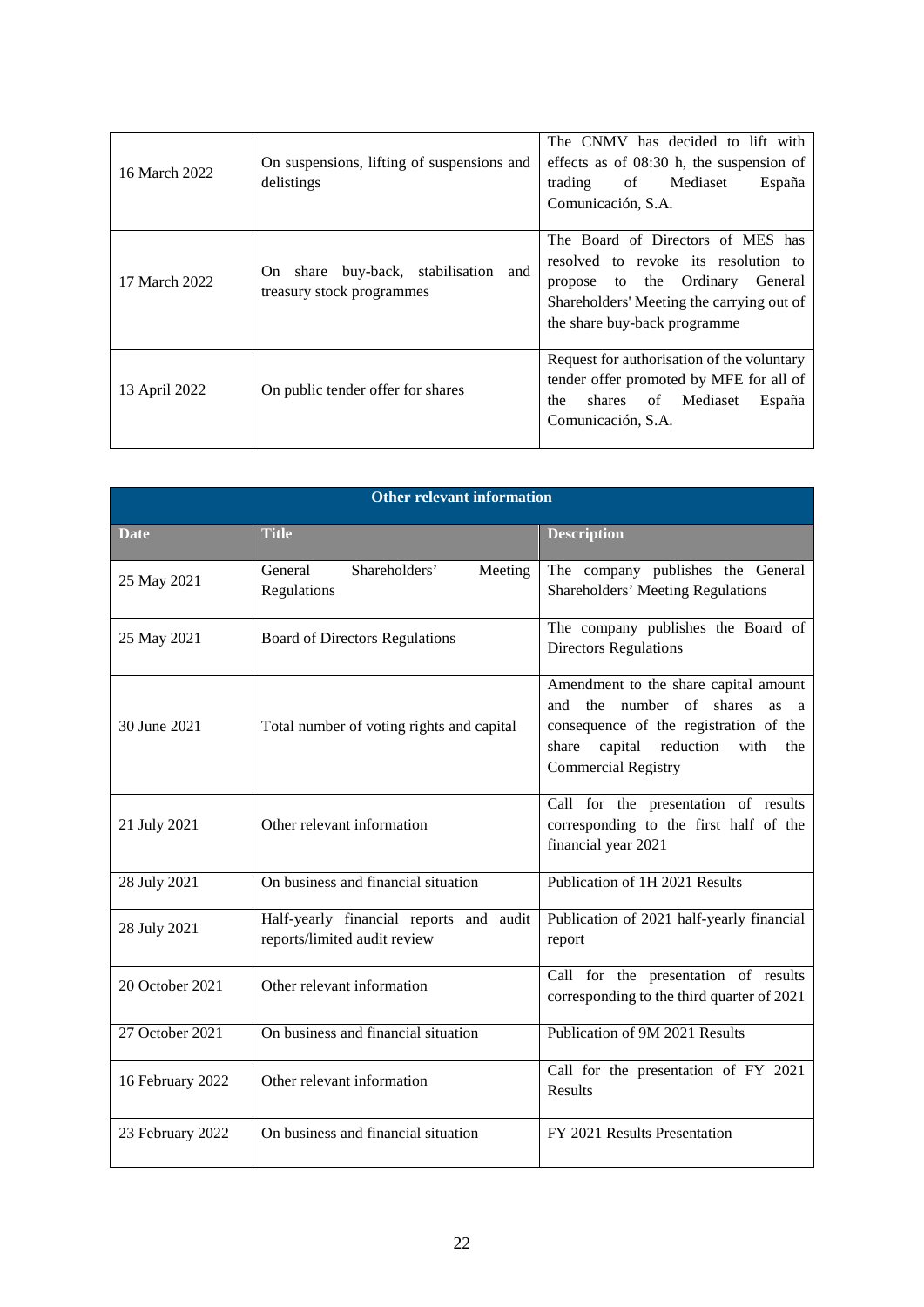| <b>Other relevant information</b> |                                                  |                                                                                                                                                                                                                    |  |
|-----------------------------------|--------------------------------------------------|--------------------------------------------------------------------------------------------------------------------------------------------------------------------------------------------------------------------|--|
| 24 February 2022                  | Annual corporate governance report               | Publication of the 2021 annual corporate<br>governance report                                                                                                                                                      |  |
| 24 February 2022                  | Annual report on directors' remuneration         | Publication of the 2021 annual report on<br>directors' remuneration                                                                                                                                                |  |
| 18 March 2022                     | Announcement of general shareholders'<br>meeting | Call<br>for<br>the<br>Ordinary<br>General<br>Shareholders' Meeting                                                                                                                                                 |  |
| 18 March 2022                     | Announcement of general shareholders'<br>meeting | Proposal of the resolutions to be passed<br>by the Ordinary General Shareholders'<br>Meeting                                                                                                                       |  |
| 20 April 2022                     | On corporate transactions                        | MES together with MFE, as major<br>shareholders of ProsiebenSat.1, will not<br>propose alternative candidates for the<br>Supervisory Board of ProsiebenSat.1 to<br>be elected at its next Shareholders'<br>Meeting |  |
| 20 April 2022                     | Announcement of general shareholders'<br>meeting | Resolutions passed by the Ordinary<br>General Shareholders' Meeting held on<br>20 April 2022                                                                                                                       |  |
| 20 April 2022                     | On corporate governance                          | Distribution of positions within the Board<br>of Directors and composition of the Board<br>Committees                                                                                                              |  |
| 28 April 2022                     | Public tender offer for shares                   | MFE informs about expected dividend<br>distribution on its shares                                                                                                                                                  |  |
| 29 April 2022                     | Public tender offer for shares                   | On 29 April 2022 the CNMV admitted for<br>processing<br>the<br>application<br>for<br>authorisation of the public tender offer<br>submitted by MFE for Mediaset España<br>Comunicación, S.A.                        |  |
| 4 May 2022                        | Other relevant information                       | Call for the presentation of results<br>corresponding to the first quarter of 2022                                                                                                                                 |  |
| 11 May 2022                       | On business and financial situation              | Publication of 1Q 2022 Results                                                                                                                                                                                     |  |

# <span id="page-28-0"></span>**3. DESCRIPTION OF THE OFFER**

# <span id="page-28-1"></span>**3.1. Purpose and objectives of the Offer**

# <span id="page-28-2"></span>*3.1.1. Purpose of the Offer for the Issuer and its shareholders*

The Issuer's purpose for the Offer is to increase its participation in the Target Company to reach at least 85% of its share capital.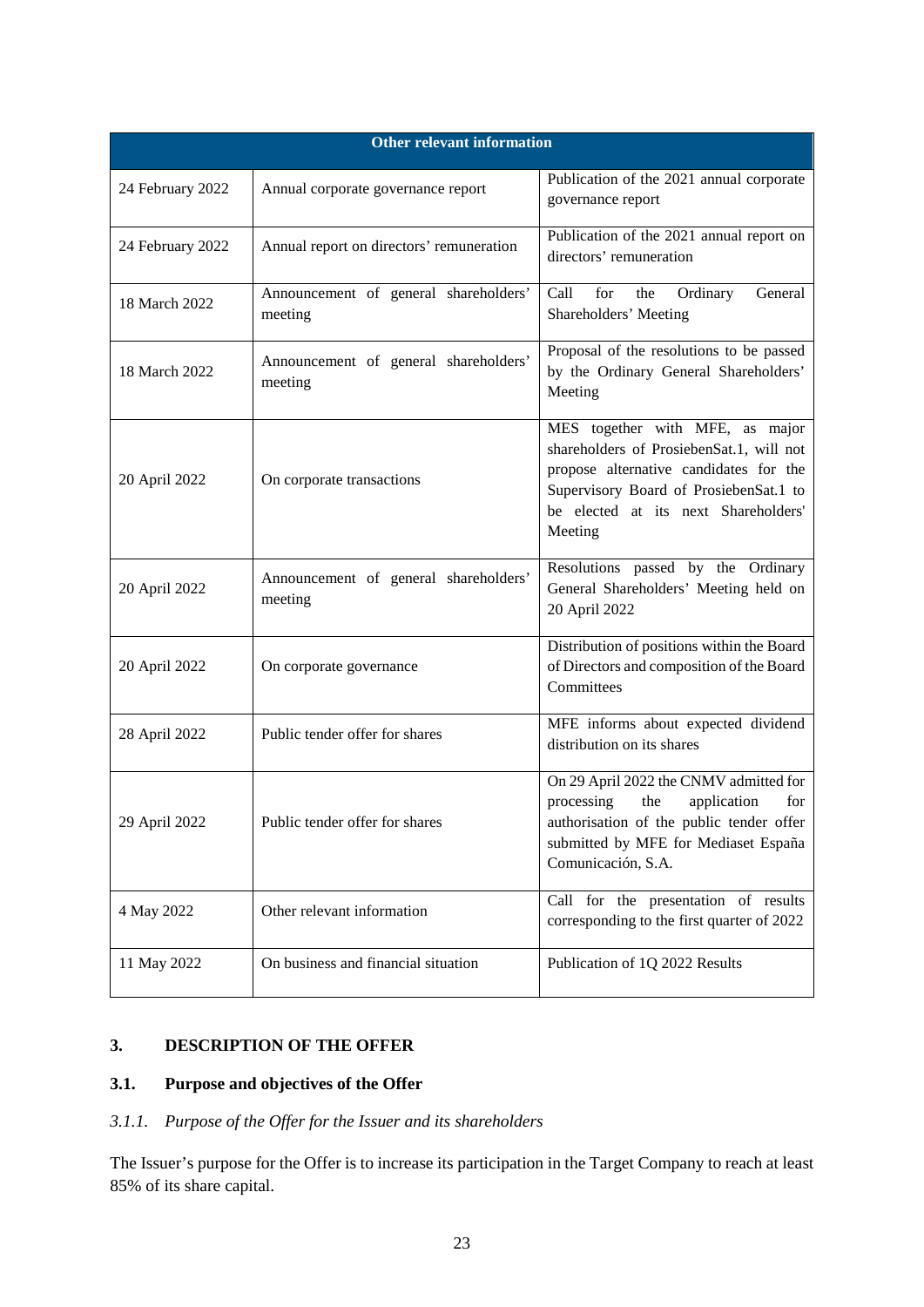Additionally and in case that the statutory requirements for the squeeze-out or the sell-out, provided under Article 136 of the restated text of the Securities Market Act, approved by Royal Legislative Decree 4/2015, of 23 October (the "**Securities Market Act**") and Article 47 of Royal Decree 1066/2007, are met, MFE will exercise the squeeze-out right, becoming the sole shareholder of MES, which will imply the delisting of the Target Company's shares from the Spanish Stock Exchanges and all the shareholders of MES will become shareholders of MFE, whose shares will be dually listed both on Euronext Milan and on the Spanish Stock Exchanges, as detailed in sections 4.10 and 4.11 of the Offer Document, which is available on the CNMV's website [\(link\)](https://www.cnmv.es/portal/home.aspx) and on the MFE's website [\(link\)](http://www.mfemediaforeurope.com/).

From a strategic, industrial and operational perspective, the Issuer intends to create a pan-European media group in the entertainment and content industry, formed by MFE and the companies of its group, which includes MES and the subsidiary companies of MES, with a common shareholder base, thus aligning the interests of MFE and MES, consolidating a leading position in its local markets, achieving a greater scale to compete and potential to further expand its geographical footprint in specific countries across Europe.

The Issuer launches the Offer in order to achieve:

- (i) A complete alignment of interests of MES and MFE shareholders.
- (ii) Coordinated investment across countries will enable a more efficient use of financial resources, which may be reinvested in the development of the business in Spain, Italy and the rest of Europe (local content, talent, technology, etc.).
- (iii) A more efficient use of financial resources, which will allow for cash savings and a higher return for all the shareholders of MFE.
- (iv) For the MES shareholders, the Offer at the same time represents an opportunity to cash in and be part of the shareholding of MFE, with a more appealing pan-European equity story, at MFE's opinion.

Additional information regarding the purpose of the Offer is provided in section 4.1 of the Offer Document, it being specified that the Offer Document is available on the CNMV's website [\(link\)](https://www.cnmv.es/portal/home.aspx) and on the MFE's website [\(link\)](http://www.mfemediaforeurope.com/).

### *3.1.2. Purpose of the Offer for the Target Company and its shareholders*

As mentioned in section [3.1.1](#page-28-2) above, the Offer at the same time represents, for the MES shareholders, an opportunity to cash in and be part of the shareholding of MFE, with a more appealing pan-European equity story, at MFE's opinion.

Furthermore, the Offer aims to achieve a complete alignment of interests of MES and MFE shareholders.

Additional information regarding the purpose of the Offer is provided in section 4.1 of the Offer Document, it being specified that the Offer Document is available on the CNMV's website [\(link\)](https://www.cnmv.es/portal/home.aspx) and on the MFE's website [\(link\)](http://www.mfemediaforeurope.com/).

### <span id="page-29-0"></span>*3.1.3. Description of any anticipated benefits resulting from the Offer*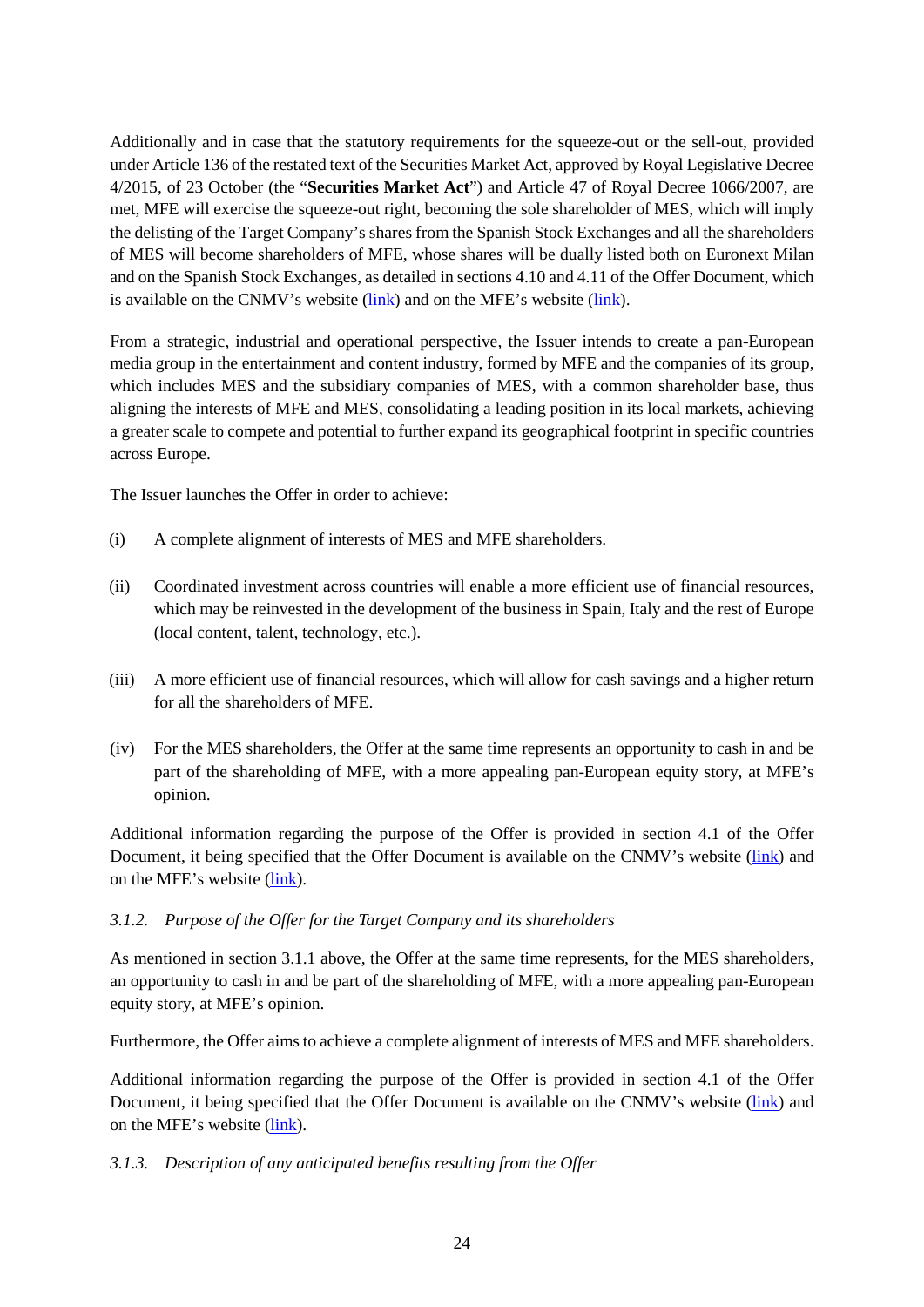#### **Strategic and operational objectives considered by MFE**

(i) **Scale to compete**: A larger and more diversified media group with access to a combined audience of more than 100 million viewers to better compete with global operators. Economies of scale will be generated in key areas such as: (a) audience/reach (addressing a larger combined audience as compared to the single local market), (b) audience addressability through combined technological development, (c) audience data (thanks to integrated tech and personnel development and combined database across countries), (d) AdTech and streaming platforms, (e) local content production and resale, (f) OTT offering (AVODs), and (g) talent acquisition and attraction in tech and new content space.

This strategic long-term goal is essential, at MFE's opinion, for the future development of the MFE Group. Size is becoming more and more a critical factor in order to compete in the developing media space, allowing a fast transformation of our business towards digital, getting closer to consumers and viewers. Growing in scale is the only way to strategically respond to the maturity of the local FTA businesses.

- (ii) **New business opportunities**: All the main players operating in the Media space, namely: US content providers, Independent TV content producers, pay TV broadcasters, OTT players, media agencies and buyers, technology supplier and TV manufactures, are already relying on and benefiting from their global or pan-European footprint. This competitive advantage is furtherly triggered by the relatively recent significant technological development in terms of connectivity, smart TV and devices penetration and broadband infrastructures. The only notable exceptions in media space are FTA broadcasters, who traditionally have remained local businesses competing in national markets. The new operational integrated strategy and the international presence will provide opportunities that cannot be exploited with the current strategy and decision-making process due to its local focus. These opportunities belong mainly to specific business areas: local content resale to third parties, ADTech stack in connected TV, Addressable Advertising, Data management, Media for Equity, etc. Given this recent development of the media industry in Europe and the competition coming from US operators, the local dimension of broadcaster will lead the business into a progressively maturity phase.
- (iii) **Pluralism protection**: MFE will maintain, as non-negotiable priority, the local cultural identities and pluralism protection in all the countries it operates; moreover, MFE considers that the viability of both MFE and MES as FTA broadcasters bound to guarantee information pluralism, transparency and responsibility of information, production of original content and employment will be enhanced.
- (iv) **More resources to invest in local content and technology**: the full alignment of interests across shareholders of MFE and MES will enable a coordinated and consequently more efficient approach to investments in local content and technology, reducing duplication of investments and allowing for a more efficient use of financial resources. This will result on one hand in an increased investment capability, thanks to the reinvestment of such efficiency. In fact, the MFE Group will have stronger financial resources to increase investments in the best local content and the best viewing experience on all platforms (linear and non-linear) both in Italy and Spain. MFE and MES will offer attractive content to viewers thanks to increased in-house production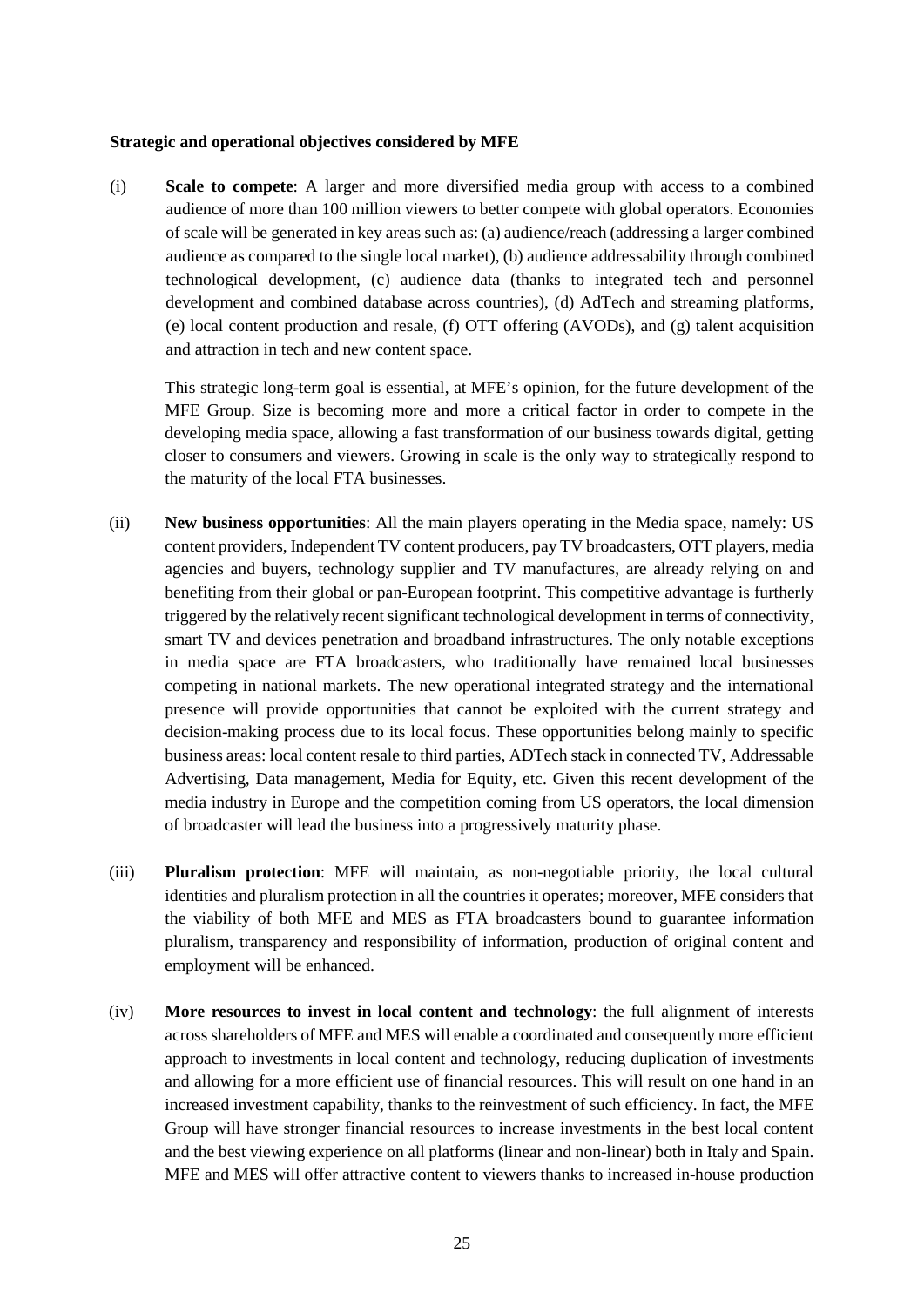resources and a greater capacity to supply content to third parties, in particular OTT players. In addition, the scalability given by the international presence will provide opportunities that cannot be exploited today due to the local dimension and will provide the MFE Group with greater resources to invest in key technological business areas, such as ADTech, Addressable TV, Digital audio, DOOH and Mobile proximity and digital-first content. On the other hand, this more rationale and coordinated approach to investments will lead to cash savings.

(v) **More effective organisation**: after the settlement of the Offer, MFE does not contemplate any legal integration with MES, nor any corporate integration (except for a potential merger transaction or other transaction in the terms indicated in section 4.6 of the Offer Document, which may, if the case may be, be decided by the Bidder not earlier than after a six-month period has elapsed as from the settlement of the Offer), nor transfer of employees and executives; the operations and production activities will remain in the respective countries. However, the organisational and operating model of the MFE Group will be revisited as it has been made in the last years in order to capture new growth opportunities, enable agile decision making and accountability.

An operational integrated strategy and the centralised decision-making at MFE's level, coupled with a pan-European footprint, will benefit the MFE Group, and open up new business optionality to take advantage of being the first player to make this move in the media environment.

(vi) **Operational synergies**. The increase in the participation of MFE in MES will enable, at MFE's opinion, the achievement of significant incremental revenues and cost synergies which MFE's shareholders will participate in consideration of the full alignment of their interests.

MFE considers that these synergies are fully actionable with internally controlled levers; they, in fact, represent only the base case as they do not take in consideration all the potential opportunities arising from a possible change of the operating model that can only be obtained with a full alignment of interest. These further opportunities have not been accounted since they would require strategic decisions not yet taken and are based on assumption and estimates on the relevant markets. At the MFE's opinion, these significant value opportunities are the main strategic reasons behind the creation of a pan-European media group in the entertainment and content industry.

MFE has preliminarily and prudentially estimated the base case synergies of about EUR 55,000,000 per year at the EBIT level, in the event that MFE becomes the sole shareholder of MES as a consequence of the Offer. MFE foresees that the synergies will be achieved progressively and that the estimated amount will be achieved in the fourth year after the acquisition of 100% of the voting rights of MES

The Bidder has estimated that in the fourth year after the settlement of the Offer, cost synergies will represent approximately 40% of the synergies, while incremental revenue will represent approximately the remaining 60% of the total.

In case that, as a result of the Offer, MFE does not reach 100% of the share capital of MES and consequently, MFE cannot proceed with the delisting of the Target Company's shares from the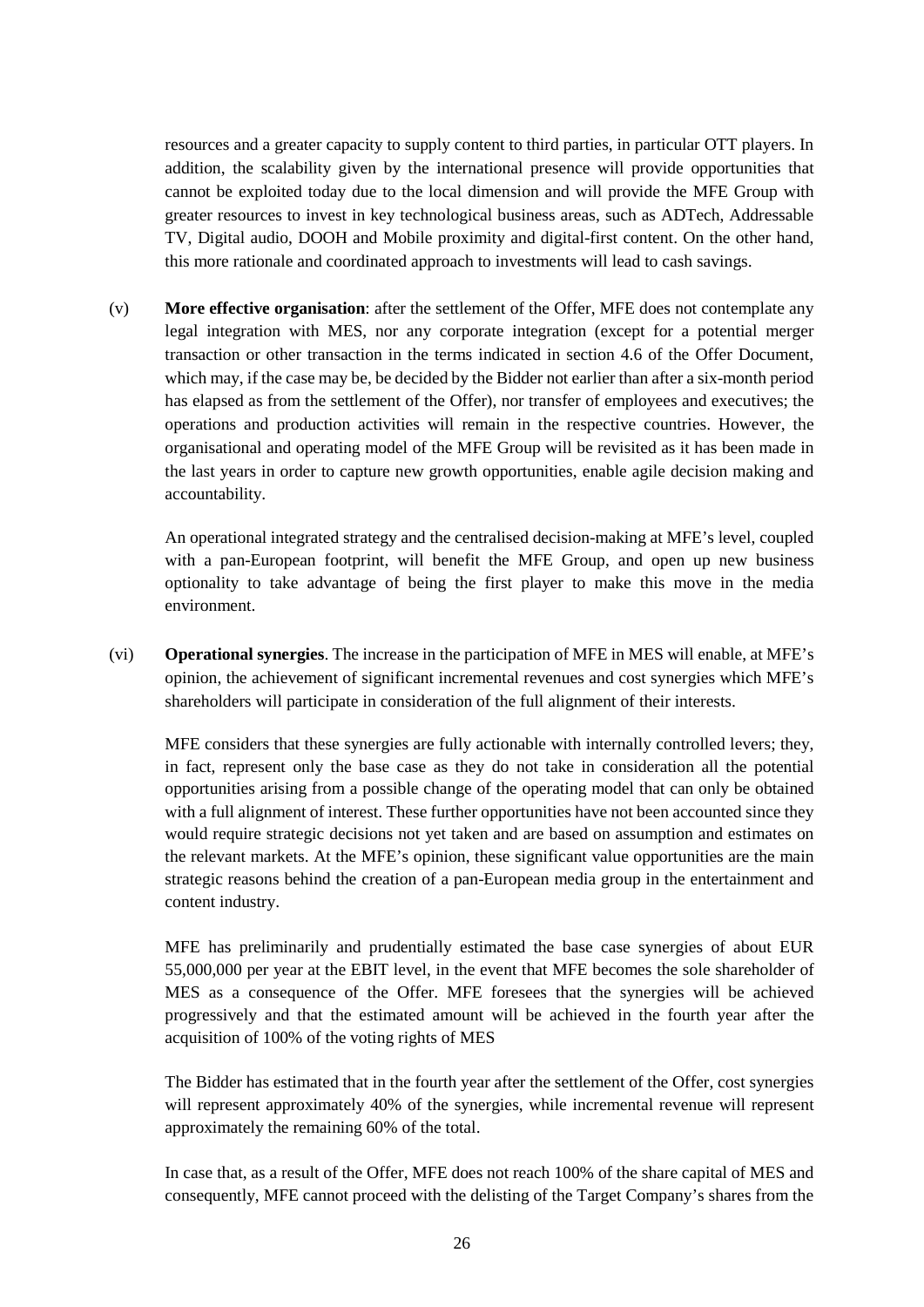Spanish Stock Exchanges, MFE expects that it will also be able to achieve the synergies described in this item (vi) but, in this case, the Bidder estimates that, for a final shareholding stake of 85% in MES, only around 80% of such synergies will be achievable at a slower pace, in a term exceeding the mentioned four years term.

The expected synergies have been calculated on the basis of the existing operational structures of MFE and MES and all figures relating to synergies are unaudited numbers based on MFE's estimates.

In pursuing all these objectives, the fiscal residency of MFE as holding company of the MFE Group will not change and will remain in Italy while its registered office will remain in Amsterdam (the Netherlands). The production facilities and activities will remain local, in the countries in which have been currently being developed by MFE and MES. The MFE Group will continue to focus on preservation of employees and talents development both in Spain and Italy.

## <span id="page-32-0"></span>**3.2. Conditions of the Offer**

*3.2.1. Information on the procedures and terms of the Offer and the governing law of the agreement executing the Offer*

The Offer is a voluntary offer for the purposes of Article 137 of the Securities Market Act and Article 13 of Royal Decree 1066/2007. In this regard, the consideration of the Offer is mixed and consists of the payment of EUR 3.72 in cash (the "**Cash Consideration**") and 9 newly issued MFE Shares A per two MES shares to which the Offer is addressed.

The contractual relationship between the Issuer and the shareholders of MES who, as the case may be, accept the Offer, and the circumstances derived from such relationship will be governed by common Spanish law. Likewise, the competent courts to deal with any matter related to them will be the relevant courts and tribunals of Spain in accordance with Spanish civil procedural law.

Additional information regarding the Offer and particularly, the information required by Article 6(3) of Directive 2004/25/EC, is provided in the Offer Document, it being specified that this Offer Document is available and may be found for perusal on the CNMV website [\(link\)](https://www.cnmv.es/portal/home.aspx) and on the MFE's website [\(link\)](http://www.mfemediaforeurope.com/).

*3.2.2. Where applicable, any conditions to which the effectiveness of the Offer is subject, including any guarantee*

Pursuant to the provisions of Article 13.2 b) of Royal Decree 1066/2007, the Bidder conditions the effectiveness of the Offer upon its acceptance by shareholders of the Target Company holding, in aggregate, at least 66.15% of the voting rights of the shares to which the Offer is effectively addressed, i.e. 29.31% of the total voting rights of the shares, other than those already held by the Bidder (the "**Minimum Acceptance Condition**").

Therefore, the Minimum Acceptance Condition shall be deemed to be satisfied if the Offer is accepted by at least 91,788,505 shares of MES, representing approximately 29.31% of the share capital of the Target Company, which together with the 55.69% of the share capital already held by the Bidder, would allow the Bidder to reach a minimum shareholding of 85%.

The Offer was launched and announced subject to the approval by the General Shareholders' Meeting of the Bidder of (i) the amendment of its articles of association providing for the increase of the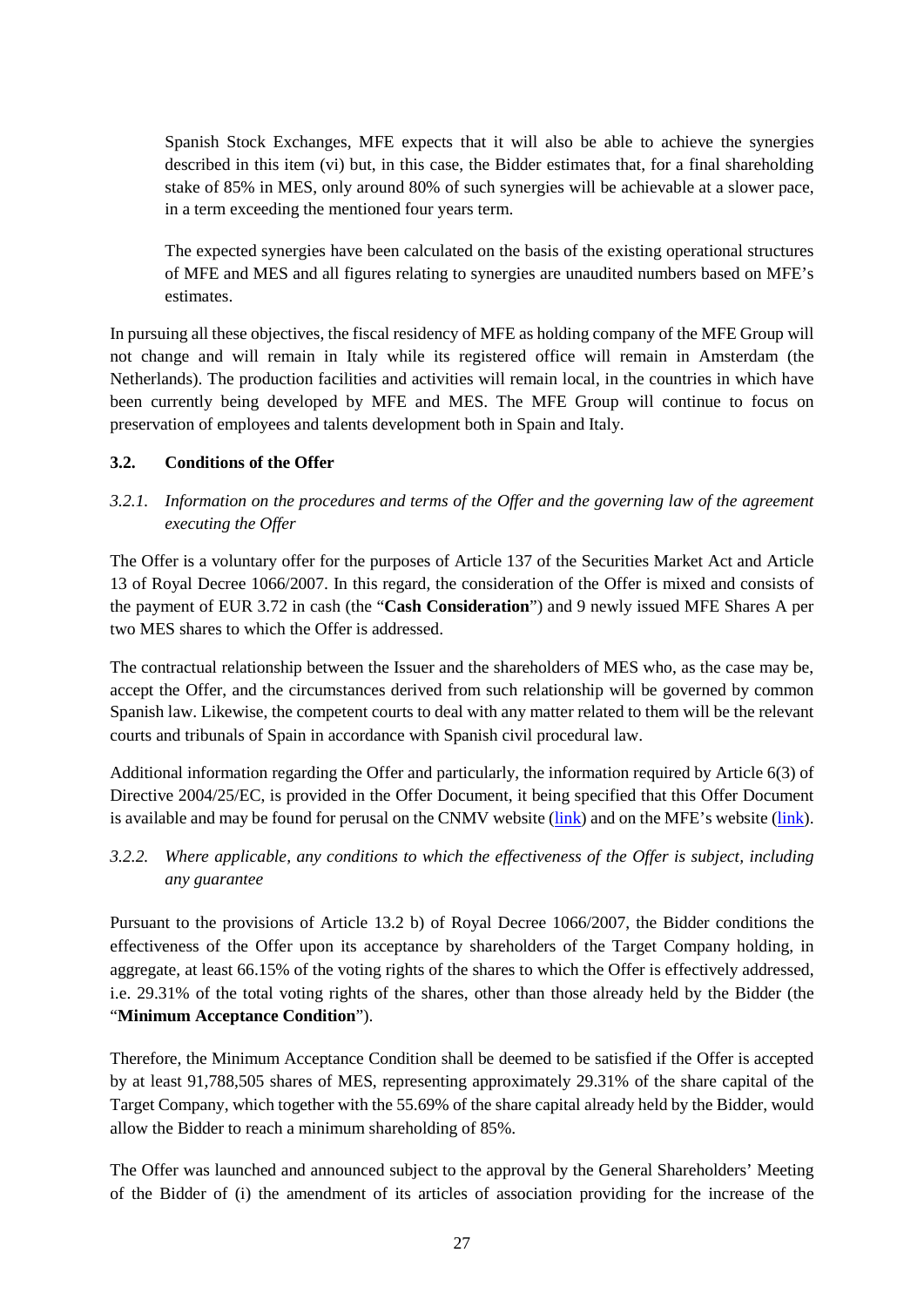authorised share capital of the Bidder up to an amount of EUR 817,076,316.72, divided into 1,805,662,972 MFE Shares A, having a nominal value of EUR 0.06 each, and 1,181,227,564 MFE Shares B, having a nominal value of EUR 0.60 each, and (ii) the designation of the Board as the corporate body authorised to resolve (a) to issue such number of new MFE Shares A necessary to fulfil the payment of the Offer Consideration per Two Shares (as defined below) and (b) to limit or exclude any pre-emptive rights in relation to the issuance of MFE Shares A. This condition has already been fulfilled as of the date of this Exemption Document, since the aforementioned resolutions were approved at the Extraordinary General Shareholders' Meeting of the Bidder, held on 27 April 2022.

*3.2.3. Where applicable, any information on break-up fees or other penalties which may be payable if the Offer is not completed*

There are no agreements determining the payment of any amount if the Offer is not completed.

*3.2.4. Where the Offer is subject to any notifications and/or requests for authorisations, a description of those notifications and/or requests for authorisations*

The Issuer believes that it is under no obligation to notify any Spanish or foreign authority, nor obtain authorization from any other Spanish or foreign administrative authority other than the CNMV in order to carry out the Offer.

Notwithstanding the foregoing, in accordance with Article 19 of Spanish Royal Decree 847/2015, of 28 September, which regulates the Register of Audiovisual Media Service Providers (*Real Decreto 847/2015, de 28 de septiembre, por el que se regula el Registro Estatal de Prestadores de Servicios de Comunicación Audiovisual y el procedimiento de comunicación previa de inicio de actividad*) once the Offer is settled, the Bidder will have to notify the Register of Audiovisual Media Service Providers (*Registro Estatal de Prestadores de Servicios de Comunicación Audiovisual*) of the new shareholding held by the Issuer in the Target Company.

*3.2.5. Where applicable, all information necessary to fully understand the financing structure of the Offer*

In the event that all the effectively targeted shares of the Target Company accept the Offer, that is to say, 138,763,424 shares, the Issuer shall pay EUR 258,099,968.64 and shall deliver 624,435,408 MFE Shares A.

The portion of the Offer Consideration relating to new MFE Shares A will be fulfilled by the issuance of the number of MFE Shares A required to satisfy such portion of the consideration, while the Cash Consideration and the Odd Lots (as defined below) will be funded by external financing as described below.

In particular, the Bidder will satisfy the Cash Consideration and the Odd Lots through the proceeds arising from the Facility A (as defined below) committed in favour of the Bidder by UniCredit S.p.A., Banco BPM S.p.A., BNP Paribas Italian Branch, Caixa Bank S.A. and Intesa Sanpaolo S.p.A. on the basis of a facilities agreement entered into on 30 March 2022 by the Bidder, as borrower, UniCredit S.p.A., Banco BPM S.p.A., BNP Paribas Italian Branch, Caixa Bank S.A. and Intesa Sanpaolo S.p.A., as mandated lead arrangers, initial issuers and original lenders (the "**Facilities Agreement**"). The Facilities Agreement was entered into, in a timely manner, by the above parties and does not envisage a general syndication to other lenders, nor the assignment to third parties of the rights and obligations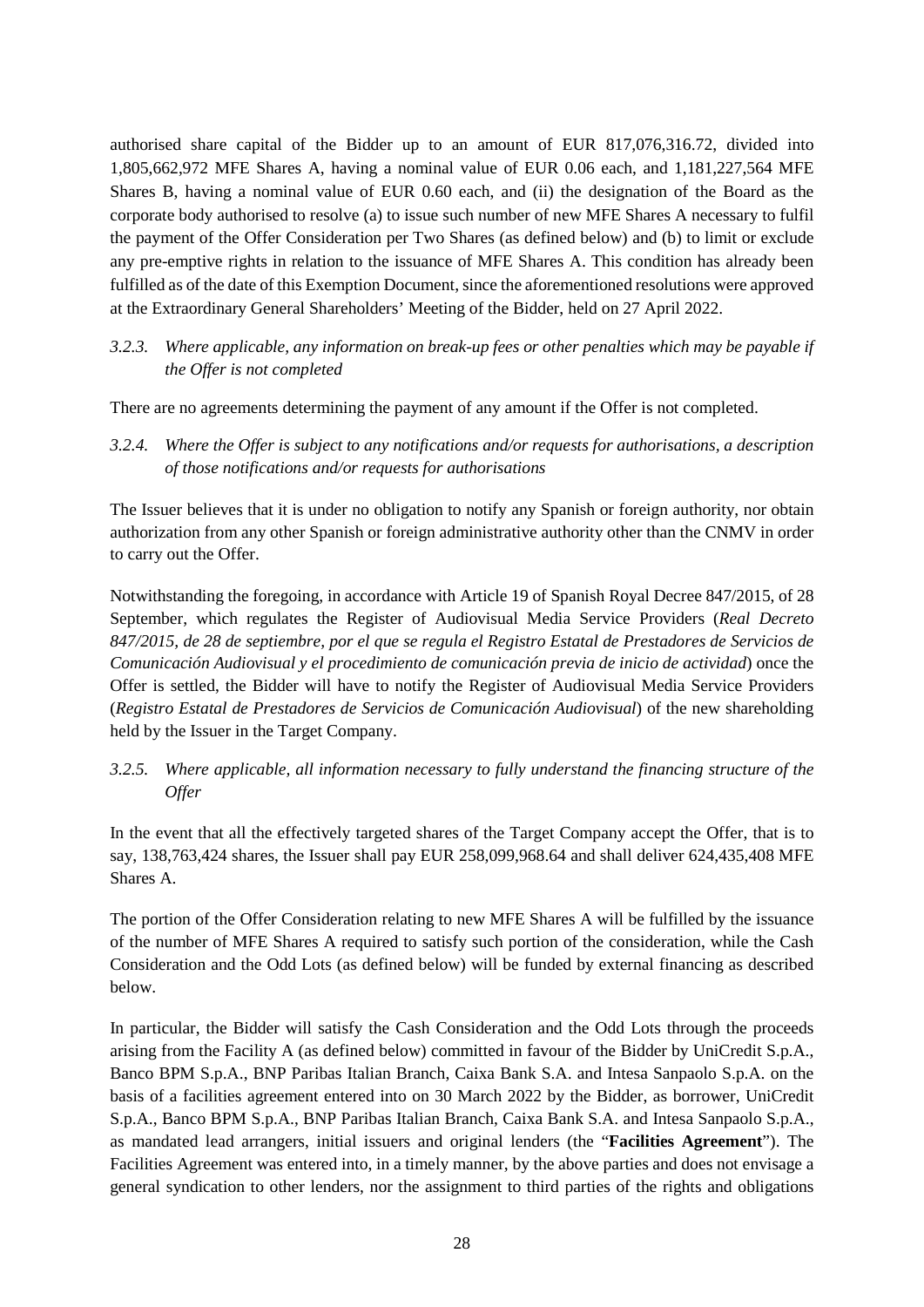provided for therein until the payment of the Offer Consideration (unless in very remote scenarios where material defaults are outstanding).

On 15 March 2022 the Bidder and UniCredit S.p.A. entered into a preliminary financing agreement providing for the possibility of syndication to other lenders in order to commit the financing necessary to obtain the funds required to meet the Offer Consideration, although such preliminary agreement was revoked and replaced by the Facilities Agreement.

Pursuant to the Facilities Agreement, which sets out terms and conditions in line with the standard market practice for transactions of this kind, UniCredit S.p.A., Banco BPM S.p.A., BNP Paribas Italian Branch, Caixa Bank S.A. and Intesa Sanpaolo S.p.A. undertook *inter alia* to make available to the Bidder a term loan facility in an aggregate amount which shall not exceed EUR 300,000,000 (the "**Facility A**"). The funds of the Facility A drawdown by the Bidder will be used towards the payment of the Cash Consideration in the relevant settlement date of the Offer, the Odd Lots and the transaction costs connected with the Offer.

Further information on the financing structure of the Offer and the description of the main terms of the Facility A have been provided in section 2.4 of the Offer Document, it being specified that this Offer Document is available on the CNMV website [\(link\)](http://www.mfemediaforeurope.com/) and on the MFE's website (link).

### *3.2.6. Timetable of the Offer*

For information purposes only, a tentative timetable for the Offer, which may be subject to changes, is set out below:

| <b>Dates</b>  | <b>Milestone</b>                                                                                                                                                                                                                                                                                                                                                                |
|---------------|---------------------------------------------------------------------------------------------------------------------------------------------------------------------------------------------------------------------------------------------------------------------------------------------------------------------------------------------------------------------------------|
| 15 March 2022 | Initial Announcement of the Offer, which has been published by means of an inside<br>information notice ( <i>comunicación de información privilegiada</i> ) on the website of the CNMV<br>(link) and MFE website (link)                                                                                                                                                         |
| 13 April 2022 | Filing of the request for authorisation for processing the Offer with the CNMV which has been<br>published by means of an inside information notice (comunicación de información<br><i>privilegiada</i> ) on the website of the CNMV ( <i>link</i> ) and MFE's website ( <i>link</i> )                                                                                          |
| 27 April 2022 | Extraordinary General Shareholders' Meeting of MFE to approve the increase of the authorised<br>share capital of MFE and to authorise the Board of Directors of MFE to issue such number of<br>new MFE Shares A necessary to cover the in-kind portion of the Offer consideration and to<br>limit or exclude any pre-emptive rights in relation to the issuance of MFE Shares A |
| 29 April 2022 | Acceptance for review by the CNMV of the relevant documentation filed by MFE which has<br>been published by means of other relevant information notice (comunicación de otra<br><i>información relevante</i> ) on the website of the CNMV ( <i>link</i> )                                                                                                                       |
| 24 May 2022   | Filing of the final version of the Offer Document and its annexes with the CNMV                                                                                                                                                                                                                                                                                                 |
| 26 May 2022   | Authorisation of the Offer by the CNMV                                                                                                                                                                                                                                                                                                                                          |
| 26 May 2022   | Publication of the Offer Document (together with its annexes) on the website of the CNMV<br>(link) and on the MFE's website (link) and publication of the Exemption Document on the<br>MFE's website (link)                                                                                                                                                                     |
| 27 May 2022   | Publication of the announcement of the Offer in the trading bulletin of the Spanish Stock<br>Exchanges                                                                                                                                                                                                                                                                          |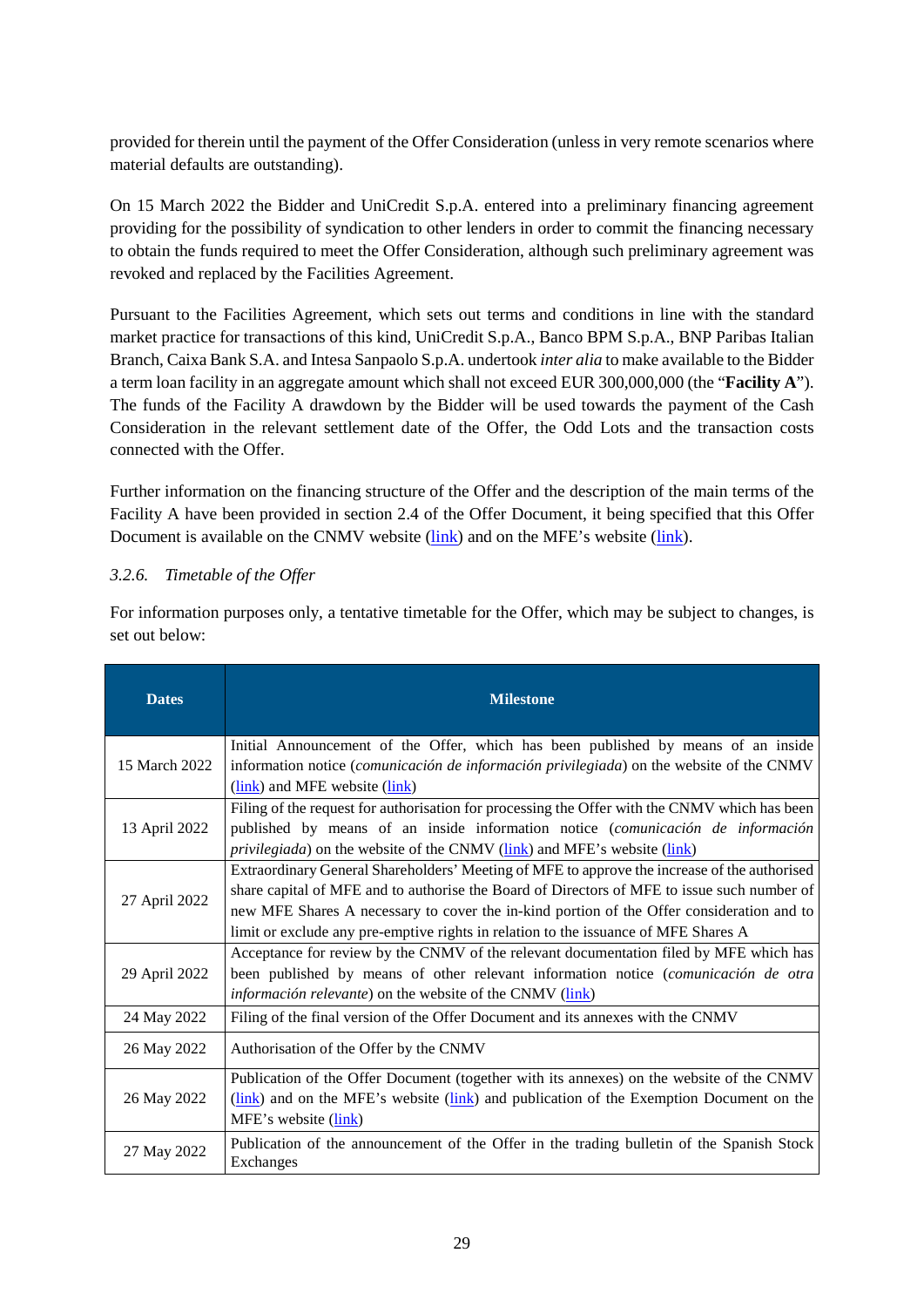| <b>Dates</b>                                | <b>Milestone</b>                                                                                                                                                                                                                                                                                                                                                                                                  |
|---------------------------------------------|-------------------------------------------------------------------------------------------------------------------------------------------------------------------------------------------------------------------------------------------------------------------------------------------------------------------------------------------------------------------------------------------------------------------|
| On or before 28<br>May 2022                 | Publication of the announcement of the Offer in one Spanish national newspaper                                                                                                                                                                                                                                                                                                                                    |
| 30 May 2022                                 | Start of the acceptance period of the Offer                                                                                                                                                                                                                                                                                                                                                                       |
| On or before 8<br>June 2022                 | Publication of the MES board of directors' report on the Offer                                                                                                                                                                                                                                                                                                                                                    |
| 28 June 2022                                | Last day of the acceptance period of the Offer                                                                                                                                                                                                                                                                                                                                                                    |
|                                             | Communication of the result of the Offer (article 36.2 of Royal Decree 1066/2007) and<br>publication by the CNMV on its website the result of the Offer by means of an inside<br>information notice or other relevant information notice.                                                                                                                                                                         |
|                                             | MFE's Board resolution determining the exact number of new MFE Shares A to be issued and<br>publication of an inside information notice in this regard on the website of the CNMV.                                                                                                                                                                                                                                |
| At the latest on 7<br>July 2022 (D-1)       | Granting of the deed of issuance of the new MFE Shares A, subject to the transfer of the MES<br>shares (no registration with any public registry will be required).                                                                                                                                                                                                                                               |
|                                             | Communication by the Bidder by means of other relevant information communication that all<br>the actions and corporate formalities for the issuance and listing of the new MFE Shares A<br>have been duly fulfilled and that the issuance of the new MFE Shares A will be effective once<br>Iberclear makes effective the delivery of the corresponding MES shares of the accepting<br>shareholders of the Offer. |
| At the latest on 8<br>July 2022 (D)         | Publication of the result of the Offer in the Listing Bulletins of the Spanish Stock Exchanges.<br>Such date shall be deemed to be the trading date (referred to as the transaction date)                                                                                                                                                                                                                         |
| At the latest on<br>12 July 2022<br>$(D+2)$ | MES shares that have accepted the Offer made available to the Bidder by Iberclear.<br>Settlement date for the cash portion of the Offer Consideration.<br>Settlement of the shares portion of the Offer Consideration, delivery of the new MFE Shares<br>A and payment of the Odd Lots.<br>Publication by the Bidder on the website of the CNMV of an inside information notice in this                           |
|                                             | regard.<br>Listing of the newly issued MFE Shares A on Euronext Milan.                                                                                                                                                                                                                                                                                                                                            |

### <span id="page-35-0"></span>**3.3. Risk factors**

### **Risk factors relating to the transaction**

The Offer and the MES Minority Shareholders Capital Increase imply certain risks. Investors must take into account and carefully assess the following risks and uncertainties, together with other information provided in this Exemption Document (including the information incorporated by reference hereto) and in any other public document, in particular the Offer Document, which is available on the CNMV's website [\(link\)](http://www.mfemediaforeurope.com/) and on the MFE's website (link). The risk factors described below may have an adverse effect on the Offer and on the share price of the Issuer, and the shareholders and investors could lose all or part of their investment.

The Issuer believes that the risk factors described below represent the principal material risks that are specific to the Offer. However, there are certain other risks, which are considered to be less important, or because they are more general or external risks, such as for example, financial risks affecting the entire global economy, risks related to regulatory changes or risks related to the performance of the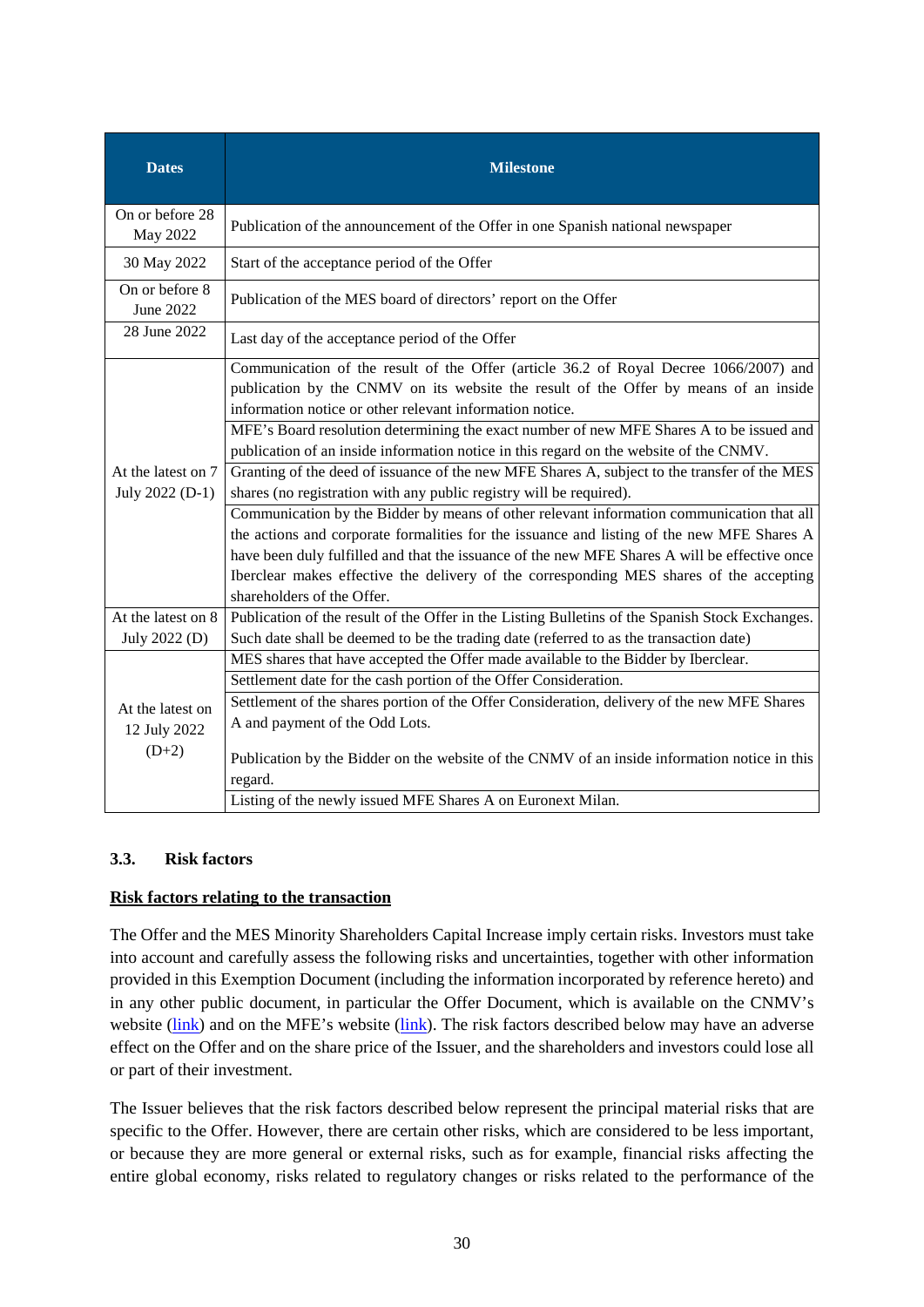economy, which have not been included in this Exemption Document in accordance with Delegated Regulation 2021/528. In addition, in the future, risks that are currently unknown or not considered relevant by the Issuer might also have a material adverse effect on the Offer or MFE Group's business, results of operations and/or financial position.

# *A delay in the admission to listing and trading of the new MFE Shares A to be issued in the context of the MES Minority Shareholders Capital Increase would affect their liquidity and difficult their sale until its admission to listing and trading.*

It is expected that the new MFE Shares A to be issued in the context of the MES Minority Shareholders Capital Increase will be admitted to listing and trading on Euronext Milan simultaneously with the execution of the MES Minority Shareholders Capital Increase. In this regard, any delay in the admission to trading of the new MFE Shares A would affect their liquidity and difficult their sale on Euronext Milan until they are admitted to listing and trading.

# *Substantial future sales of MFE shares after admission, or the perception that such sales could occur, could affect their market price.*

Those shareholders of MES, who have received MFE shares in the context of the Offer, which will not be subject to restrictions on transferability, may elect to make substantial sales of their MFE shares, which could cause the market price of the MFE shares to decline. Sales of a substantial number of MFE shares in the public market following admission of the new MFE Shares A, or the perception that such sales could occur, could adversely affect the market price of the Issuer's shares and particularly, could adversely affect the market price of MFE Shares A.

### <span id="page-36-0"></span>**3.4. Conflict of interests**

On the date of the Exemption Document, the Issuer is not aware of any conflict of interest that the Issuer, the Target Company and any of its shareholders may have in respect of the Offer. It shall however be noted that, on the date of the Exemption Document, five members of the Board of Directors of MES are proprietary directors representing the Issuer. In addition, four members of the Board of Directors of the Issuer are simultaneously serving as proprietary directors in MES and own shares in the Issuer.

Additional information regarding the Offer and particularly, the members of the Board of Directors of the Issuer and the Target Company and their shareholding in both companies, is provided in the Offer Document, it being specified that this Offer Document is available and may be found for perusal on the CNMV's website [\(link\)](https://www.cnmv.es/portal/home.aspx) and on the MFE's website [\(link\)](https://www.mfemediaforeurope.com/en/).

# <span id="page-36-1"></span>**3.5. Consideration of the Offer**

# *3.5.1. The addressees of the Offer or allotment of the equity securities connected with the Offer*

The MES Minority Shareholders Capital Increase is solely intended for the MES shareholders that will tender their MES shares to the Bidder under the Offer.

# <span id="page-36-2"></span>*3.5.2. The consideration offered for each equity security or class of equity securities, and in particular the exchange ratio and the amount of any cash payment*

The consideration of the Offer is mixed and consists of the payment of EUR 3,72 in cash and 9 newly issued MFE Shares A per two Target Company shares to which the Offer is addressed (the "**Offer**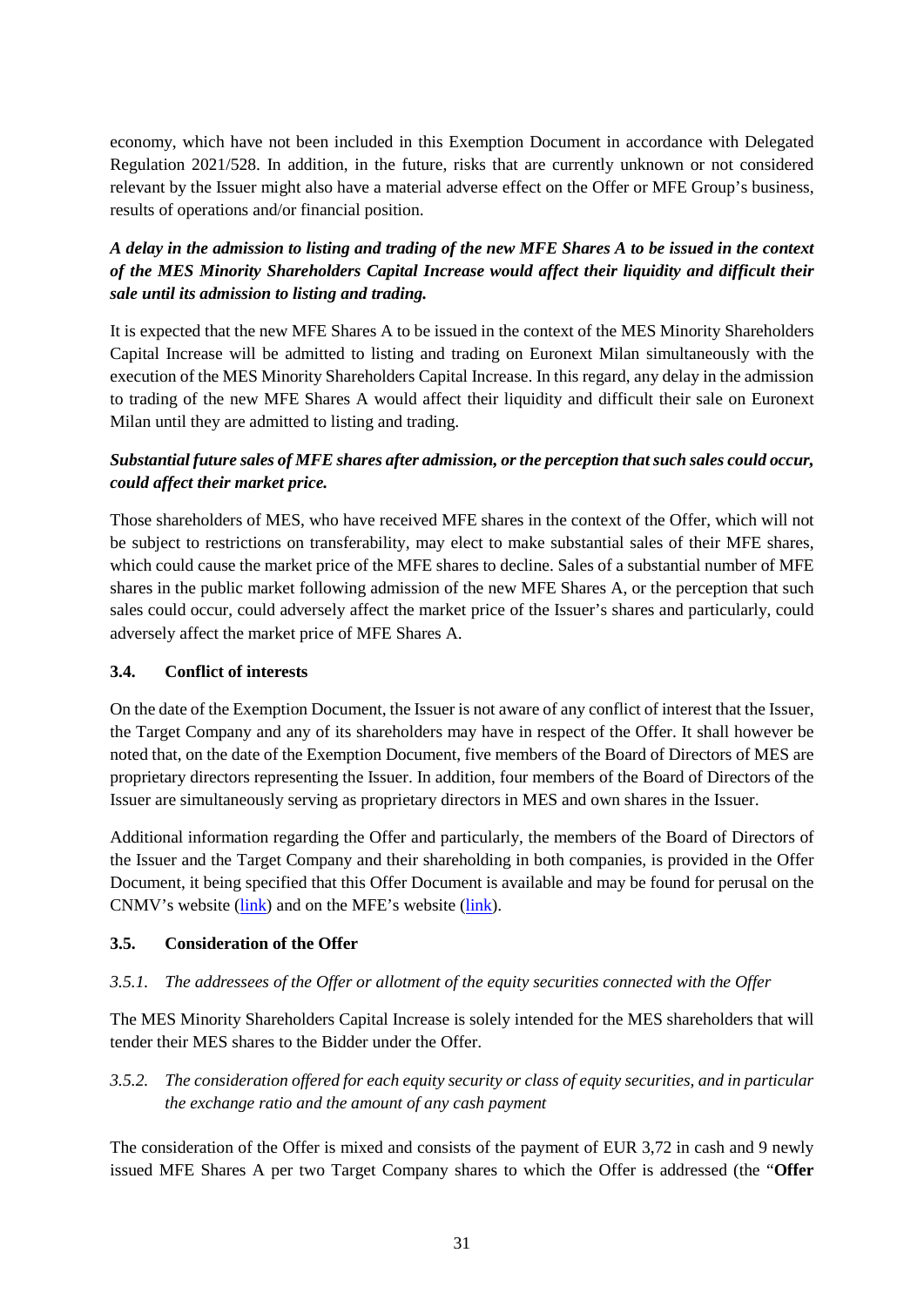**Consideration per Two Shares**" and, in aggregate, the "**Offer Consideration**" or the "**Share Exchange Ratio**"). Therefore, the Offer is launched as sale and purchase and swap of shares.

Such exchange ratio is equivalent to EUR 1.86 and 4.5 MFE Shares A for each MES share (the "**Offer Consideration per Share**").

The cash equivalence will vary depending on the current market price of the MFE Shares A. Pursuant to Article 14 of Royal Decree 1066/2007, by applying to the Share Exchange Ratio the effective volumeweighted average price of the MFE Shares A of the quarter immediately preceding the Initial Announcement, the effective equivalent price of the Share Exchange Ratio is EUR 5.61 per Target Company share (the "**Effective Equivalent Consideration**"). The effective volume-weighted average price of the MFE Shares A in the last 63 trading sessions preceding the Initial Announcement (quarter immediately prior to the Initial Announcement) amounts to EUR 0.8334 per each MFE Share A, as indicated in the certificate issued by Borsa Italiana S.p.A., dated 1 April 2022, which is attached to the Offer Document.

The Offer will be settled in cash and by delivering newly issued MFE Shares A, in the proportion indicated above. Given the Share Exchange Ratio, it could be the case that MES shares are tendered by shareholders of MES that do not hold the minimum of 2 shares of MES —or a multiple of 2— necessary for carrying out the share exchange in accordance with the Share Exchange Ratio established by the Bidder. In order to facilitate the acceptance of the Offer in these cases in which, in application of the Share Exchange Ratio, the MES shares with which a MES shareholder accepts the Offer are not an even number, the Bidder has established a mechanism to ensure that the MES shareholders can receive the corresponding amount to the remaining MES share after the application of the Share Exchange Ratio (the "**Odd Lot**").

Given that the Offer is a voluntary offer, the price does not need to have the consideration of "equitable" price" (*precio equitativo*) as defined in Article 130 of the Securities Market Act and Article 9 of Royal Decree 1066/2007. The Bidder does not submit valuation reports on the MES shares nor with respect to MFE shares in order for the shareholders of MES to which the Offer is addressed to evaluate the Offer Consideration.

Taking into account the total number of MES shares to which the Offer is addressed, i.e. 138,763,424 shares, (i) the maximum aggregate amount of the Cash Consideration would be EUR 258,099,968.64, (ii) the maximum aggregate cash equivalent amount of the Offer Consideration per Two Shares would be approximately EUR 520,404,469.03 and, therefore, (iii) the maximum aggregate amount of the Effective Equivalent Consideration would be, approximately, EUR 778,504,437.67. In light of the foregoing, the proportion between cash (EUR 1.86) and shares (4.5 newly issued MFE Shares A) of the agreed Share Exchange Ratio represents approximately 33.15% of cash and approximately a 66.85% of shares, taking as a reference a value of the MFE Shares A of the quarter preceding the Initial Announcement (EUR 0.8334 per share).

The information provided below does not constitute a justification of the Offer Consideration per Share as an equitable price for the purposes of Article 130 of the Securities Market Act and Article 9 of Royal Decree 1066/2007, and the resulting premiums may change as from the date of the Offer Document as a result of variations in the trading price of either MFE or MES shares. The Effective Equivalent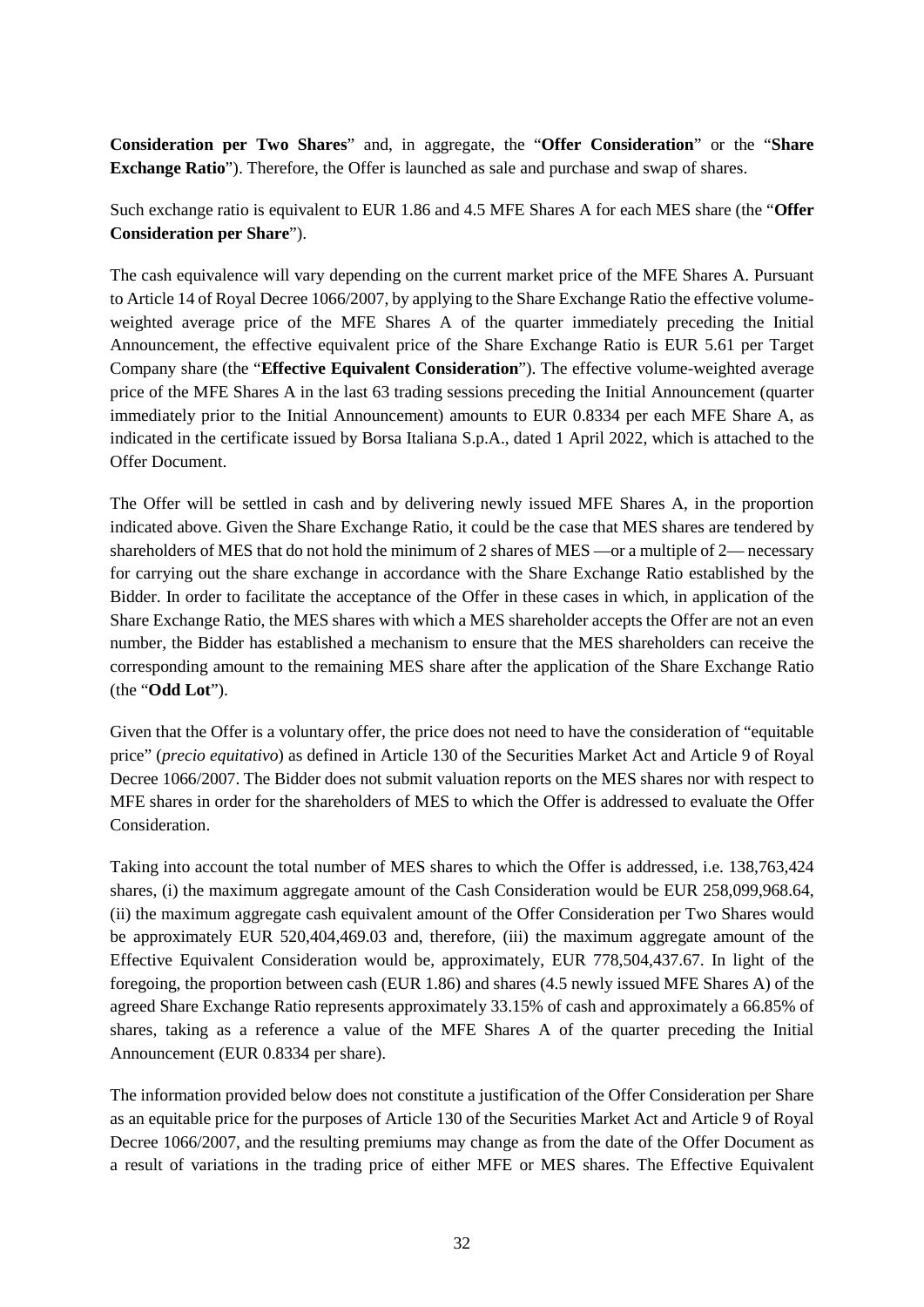Consideration of the Offer Consideration per Share calculated as indicated above represents a premium<sup>[2](#page-38-2)</sup> of approximately:

- (i) 12.1% over the closing price of MES shares on 11 March 2022 (EUR 5.005);
- (ii) 25.1% over the effective volume-weighted average price of MES shares during the month prior to 11 March 2022 (EUR 4.485); and
- (iii) 30.00% over the effective volume-weighted average price of MES shares during the quarter prior to 11 March 2022 (EUR 4.316).

Additional information regarding the Offer and particularly, the consideration of the Offer, is provided in the Offer Document, it being specified that this Offer Document is available and may be found for perusal which is available on the CNMV's website [\(link\)](https://www.cnmv.es/portal/home.aspx) and on the MFE's website [\(link\)](http://www.mfemediaforeurope.com/).

*3.5.3. Information concerning any contingent consideration agreed on the context of the Offer*

The Offer is not subject to any contingent consideration agreed on the context of the Offer.

*3.5.4. The valuation methods and the assumptions employed to determine the consideration offered for each equity security or class of equity securities, and in particular regarding the exchange ratio*

For information regarding the Offer Consideration per Share and the Share Exchange Ratio, see point [3.5.2](#page-36-2) of this Exemption Document.

Additional information regarding the Offer and particularly, regarding the Offer Consideration per Share and the Share Exchange Ratio, is provided in the Offer Document, it being specified that this Offer Document is available and may be found for perusal on the CNMV's website [\(link\)](https://www.cnmv.es/portal/home.aspx) and on the MFE's website [\(link\)](https://www.mfemediaforeurope.com/en/).

*3.5.5. Indication of any appraisals or reports prepared by independent experts and information where these appraisals or reports may be found for perusal*

No valuation report has been used to determine the Offer Consideration.

# <span id="page-38-0"></span>**4. EQUITY SECURITIES OFFERED TO THE PUBLIC OR ADMITTED TO TRADING ON A REGULATED MARKET FOR THE PURPOSE OF THE OFFER**

<span id="page-38-1"></span>**4.1. Risk factors**

<u>.</u>

### **Risk factors relating to the equity securities**

<span id="page-38-2"></span><sup>&</sup>lt;sup>2</sup> MFE has not taken into consideration the listing price of the shares of MES nor of the shares of MFE as of 14 March 2022 as a reference given the suspension of the trading of MES shares that took place on the same date at 9.42 AM, by means of the inside information notice released on the same date by the CNMV under register number 1,357, which was followed by the inside information notice published by MFE on the same date with register number 1,361. For this reason, the reference date taken has been 11 March 2022 for the calculation of the premium as of the date of the Initial Announcement, as it was the last trading session of MES shares prior to the suspension of the trading of MES shares on the Spanish Stock Exchanges.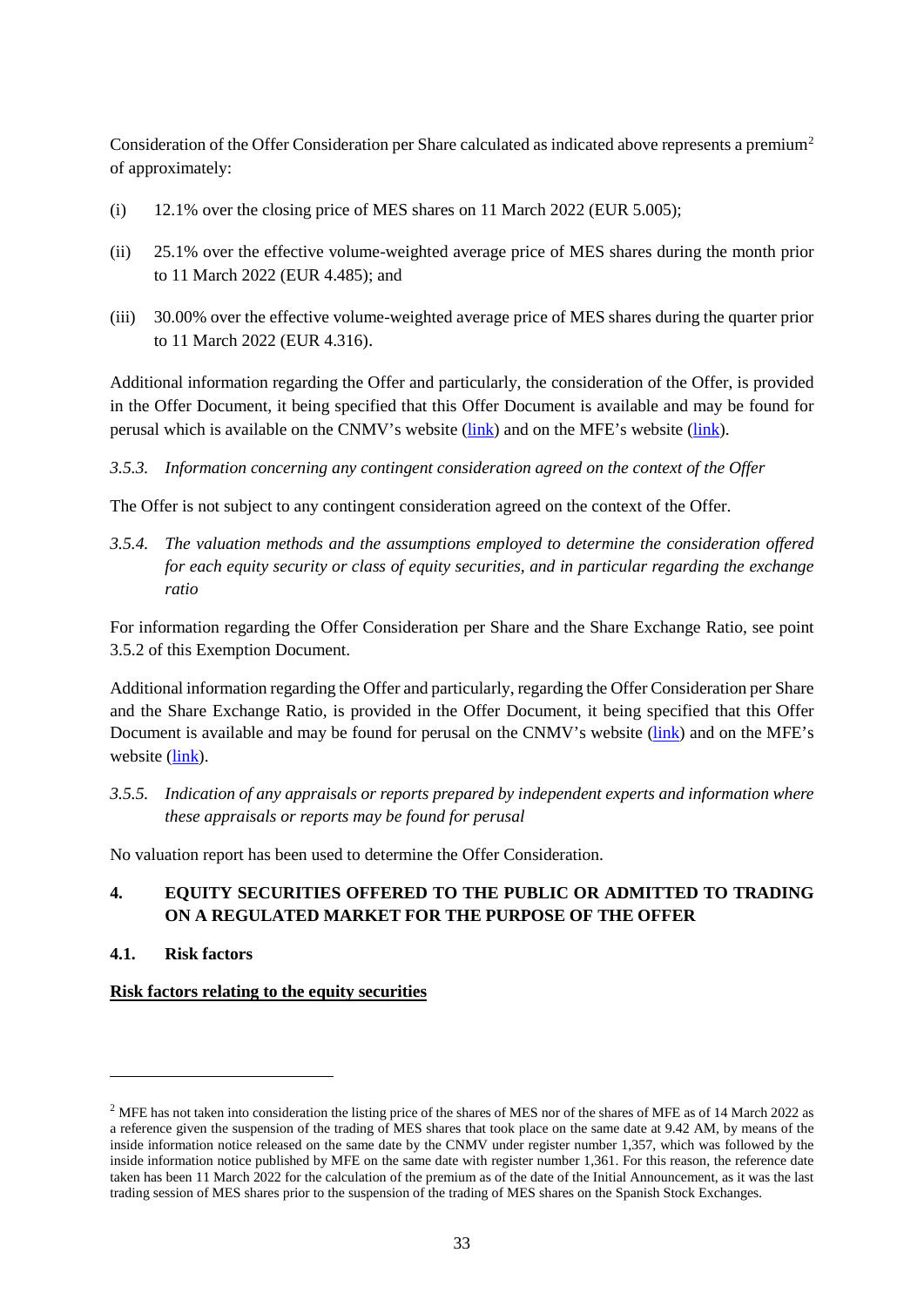Before accepting MFE Shares A of the Issuer as part of the consideration of the Offer and/or investing in MFE Shares A, prospective investors should consider carefully the risks and uncertainties described below, together with the other information contained in the MFE A Prospectus, which is available on the Issuer's corporate website [\(link\)](https://www.mfemediaforeurope.com/binary/documentRepository/59/EUO3-2006541099-v1%20NL%20-%20Prospectus%20(FINAL).cleaned_1707.pdf). The occurrence of any of the events or circumstances described in these risk factors and the risk factors contained in the MFE A Prospectus, individually or together with other circumstances, may have a significant negative impact on the Issuer's business, results of operations, financial condition and prospects. The price of the MFE Shares A could decline and an investor might lose part or all of its investment upon the occurrence of any such event.

All of these risk factors and events are contingencies, which may or may not occur. The Issuer may face a number of the risks described below simultaneously and one or more of the risks described below may be interdependent. While the risk factors below have been divided into categories, some risk factors could belong in more than one category and prospective investors should carefully consider all of the risk factors set out in this section.

Although the Issuer believes that the risks and uncertainties described below and in the MFE A Prospectus are the material risks and uncertainties concerning the Issuer's business and industry and the MFE Shares A in particular, they are not the only risks and uncertainties relating to the Bidder and the MFE Shares A. Other risks, events, facts or circumstances not presently known to the Issuer, or that the Issuer currently deems to be immaterial, could, individually or cumulatively, prove to be important and may have a significant negative impact on the Issuer's business, results of operations, financial condition and prospects.

# *The dual class share structure of the Issuer has the effect of concentrating voting control with certain shareholders, which limits shareholders' ability to influence the outcome of matters submitted to shareholders for approval, including the election of directors, the adoption of amendments to the Issuer's articles of association and a change of control.*

On 25 November 2021, the extraordinary shareholders' meeting of the Issuer resolved to introduce the Dual Class Share Structure and to amend the articles of association of the Issuer accordingly. As a result, as of the date of this Exemption Document, the Issuer's shares are divided into two classes of shares, namely MFE Shares A and MFE Shares B.

Holders of MFE Shares A are entitled to one vote per share, while holders of MFE Shares B are entitled to 10 votes per share. Therefore, MFE Shares B holders will have the ability to pass or block a resolution proposed to the shareholders, regardless of the support any such resolution may have or may not have from other shareholders. Accordingly, holders of MFE Shares B will be able to control key shareholder decisions including (without limitation): (i) the appointment and removal of directors; (ii) amendments to the Issuer's articles of association; (iii) changes to the name of the Issuer; (iv) the reduction of the Issuer's share capital; and (v) the approval of the amounts recommended by the directors to be paid as dividends. Depending on the level of shareholder representation at any general meeting, it is also possible that the voting rights of holders of MFE Shares B will be sufficient to pass any resolutions proposed at the relevant meeting (including any of those referred to above in this paragraph).

Finanziaria d'investimento Fininvest S.p.A. ("**Fininvest**") is the major shareholder of the Issuer and, as such, it controls the Issuer and could exercise significant influence on the decisions of the general shareholders' meeting of the Issuer subject to a simple majority.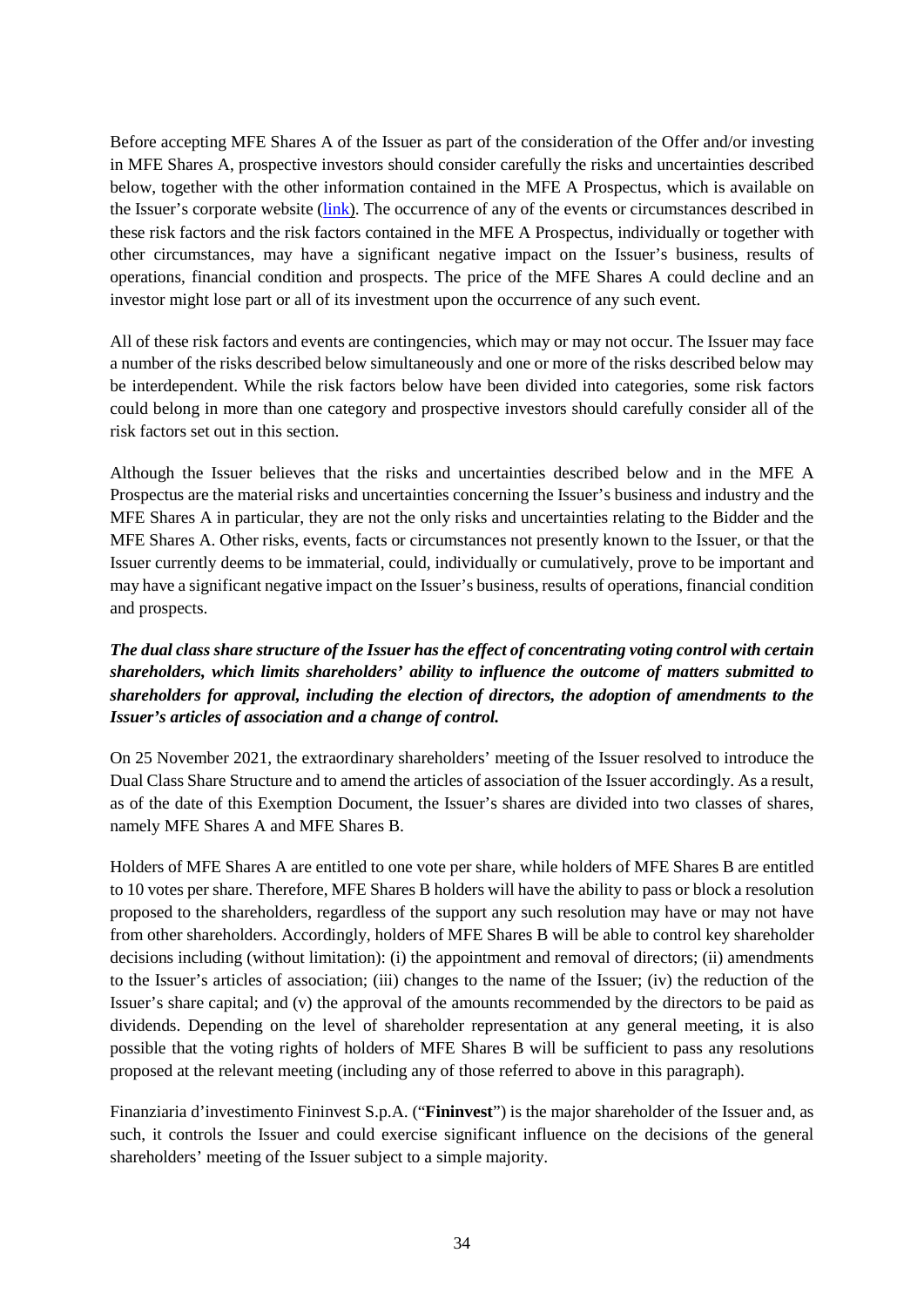In addition, this concentrated control could discourage or prevent others from pursuing any potential merger, takeover or other change of control transactions with the Issuer, which may reduce the probability for the shareholders to receive a premium for their Shares. Such shareholder structure may have an impact on the price of the listed MFE shares.

## *The Issuer may issue shares (i.e. MFE Shares A and/or MFE Shares B) in the future in order to raise capital, which may dilute investors' shareholdings in the Issuer.*

The Issuer may issue Shares to investors at any time, resulting in potentially significant dilution to holders of shares. The market price of the Shares could decline if a substantial number of Shares are sold or issued, or if there is a perception that such sales or issuances could occur. In addition, any sale of Shares could make it more difficult for the Issuer to raise capital through the issuance of equity securities in the future and may make it more difficult for investors to sell Shares at a time and price that they deem appropriate.

The Issuer or any of its affiliates may, in the future, seek to raise capital through public or private debt or equity financings by issuing additional Shares, debt or equity securities convertible into Shares or rights to acquire these securities. The Issuer or any of its affiliates may also, in the future, seek to issue additional Shares in the context of any new employment arrangement involving employees of the Issuer. Any additional offering or issuance of Shares by the Issuer, or the perception that an offering or issuance may occur, could have a negative impact on the market price of the Shares and could increase the volatility in the market price of the Shares.

### *Impact of sales of MFE Shares A on their price.*

The sale of a substantial number of MFE Shares A in the market following the capital increase of the Issuer, whether by MES' shareholders who have accepted the Offer or by existing Issuer's shareholders, or the perception that such sales may occur, could adversely affect the market price of MFE Shares A or the ability of the Issuer to raise additional capital through further public offerings of Shares in the future. In particular, MES' shareholders who have accepted the Offer will receive MFE Shares A as part of the consideration of the Offer, which will not be subject to restrictions on transferability and will be able to sell such MFE Shares A the following day, with the possible adverse effect this may have on the market price of MFE Shares A.

### *The market price of the Shares of the Issuer could fluctuate.*

The newly issued MFE Shares A offered as part of the consideration of the Offer will be listed on Euronext Milan. Therefore, the market price of the MFE Shares A could fluctuate either upwards or downwards. Factors that could adversely affect the Shares' price or result in fluctuations in the Shares' price or trading volume include, for example: (i) stock analysts' recommendations, (ii) changes in the legal and regulatory framework applicable to the Issuer or (iii) changes in general economic conditions (including those changes derived from the Ukrainian war, such as significant increase in oil, gas and electricity prices, as well as the volatility in financial and commodity markets.). In addition, general fluctuations in share prices could lead to pressure on the Shares' price, even if there is not necessarily a reason linked to the Issuer's business and earnings forecasts.

*The rights of shareholders in a Dutch public limited company (naamloze vennootschap) may differ from the rights of shareholders in companies incorporated under the laws of other jurisdictions, such as Spain.*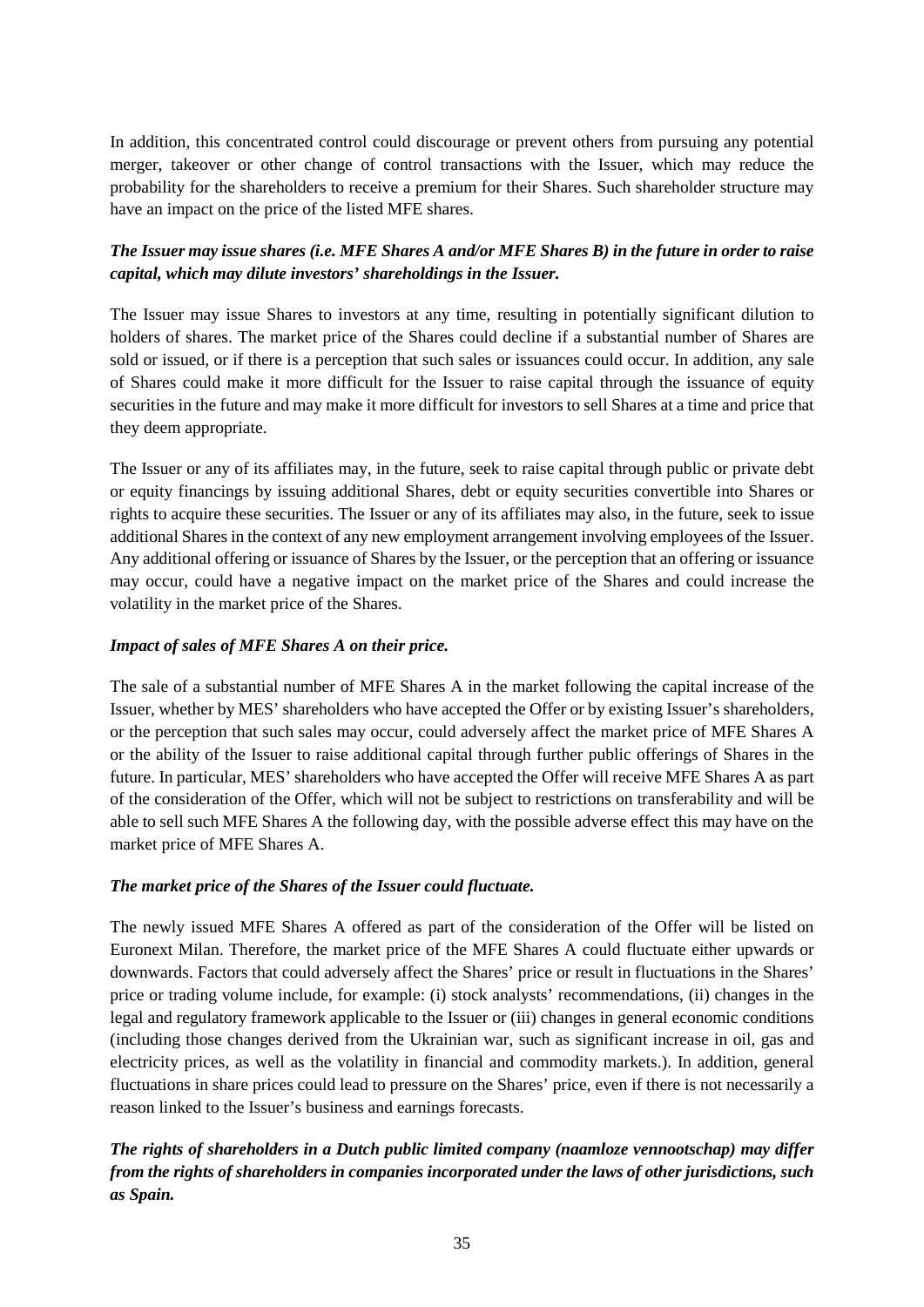The Issuer is a public limited company (*naamloze vennootschap*) governed by Dutch law, with its statutory seat in Amsterdam, the Netherlands. The rights of shareholders in such a company are based on the articles of association and applicable Dutch laws and regulations and may differ from the rights of shareholders in companies incorporated under the laws of other jurisdictions, such as Spain.

### *Exchange rate risk.*

The MFE Shares A will be quoted in Euro and future dividend payments by the Issuer, if any, will be denominated in Euro. Accordingly, any investment in MFE Shares A by a shareholder whose principal currency is not the Euro exposes such shareholder to exchange rate risk, such that any depreciation of the Euro in relation to the shareholder's currency will reduce the value of its investment in the MFE Shares A and any dividends such investor may have received.

# *The Issuer intends to be treated exclusively as a resident of Italy for tax purposes, but Dutch or other tax authorities may seek to treat the Issuer as a tax resident of another jurisdiction as a result of which increased and/or different taxes may be applicable*

The Issuer is a company incorporated under Italian law and converted from an Italian S.p.A. to a Dutch N.V. governed by Dutch law, effective 18 September 2021 (the "**Conversion**"). Since its incorporation the Issuer has had, on a continuous basis, its place of "effective management" in Italy and the Issuer therefore qualifies as an Italian tax resident pursuant to Italian domestic law. For Dutch tax purposes, a corporate entity is in any case considered to be a tax resident of the Netherlands in the event it is incorporated under Dutch law (the "**Incorporation Rule**"), irrespective its place of "effective management", and is as such subject to Dutch taxation.

In a Decree published by the Dutch tax authorities dated 19 March 2019, no. 2019-30576, the Dutch State Secretary of Finance takes the position that entities incorporated under Dutch law remain considered incorporated under Dutch law for purposes of the Incorporation Rule, and therefore remain a tax resident of the Netherlands for Dutch tax purposes, following the change of their registered address to a jurisdiction other than the Netherlands and the subsequent change of their legal form, if the legal personality of the relevant entity does not end. Conversely, for purposes of the Incorporation Rule, the Issuer continues - following the Conversion - to be incorporated under Italian law (i.e. its legal personality did not end as a result of the Conversion) and should therefore not be considered as incorporated under Dutch law.

Furthermore, it should be noted that the Dutch State Secretary of Finance did not specifically mention the applicability of the Incorporation Rule in relation to "inbound" cross-border conversions in a Decree on conversions published by the Dutch tax authorities dated 30 March 2022, no. 2022-107231. However, in the same Decree, the Dutch State Secretary of Finance mentioned that the Dutch tax policy on crossborder conversions shall be revisited in light of the implementation of Directive 2017/1132/EU which will, amongst other things, regulate cross-border conversions. Whether this could have retro-active effect is not clear. Implementation of Directive 2017/1132/EU should take place ultimately per 31 January 2023.

On the basis of the aforementioned Decrees and in the absence of Dutch case law in this respect, for purposes of the Incorporation Rule, the Issuer continues - following the Conversion - to be incorporated under Italian law and should therefore not be considered as incorporated under Dutch law. As a result, and as long as the Issuer's place of effective management remains in Italy, dividends distributed by the Issuer should not be subject to Dutch dividend withholding tax.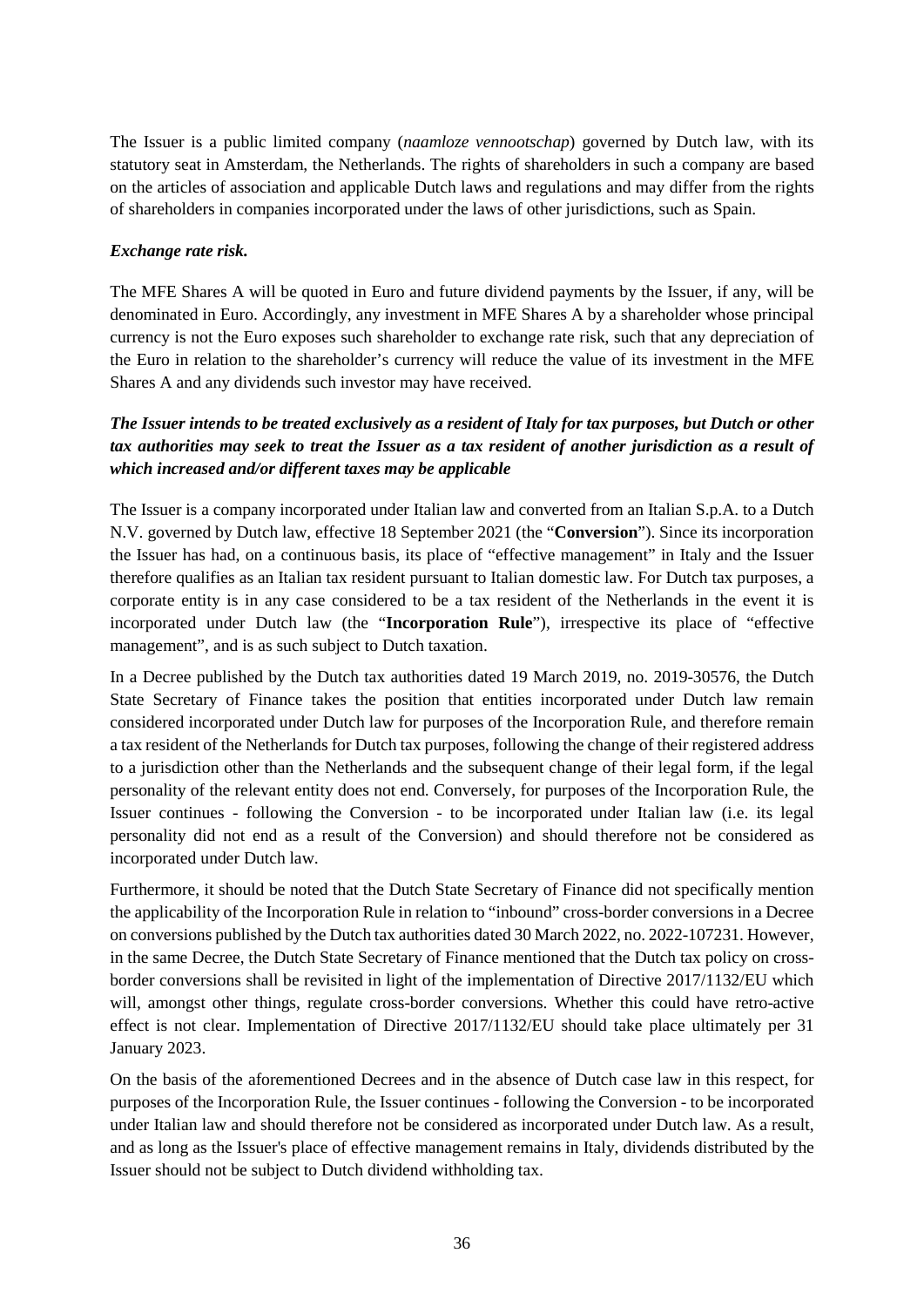In the event the Dutch tax authorities would take a different position in relation to the Incorporation Rule or the rules or explanation change in this regard, the following applies.

In the event that it would be determined that the Issuer is incorporated under Dutch law, the Issuer would qualify as a tax resident of the Netherlands on the basis of the Incorporation Rule. This would result in the Issuer being a tax resident in both Italy and the Netherlands. In such event, the Tie-Breaker Provision (for the definition and a discussion thereof, see below) determines that the Issuer qualifies solely as a tax resident of Italy for purposes of the 1990 Convention between the Kingdom of the Netherlands and the Republic of Italy for the avoidance of double taxation and the prevention of fiscal evasion with respect to taxes on income and capital (the "**Italian-Dutch Tax Treaty**") as long as its "effective management" remains located in Italy.

The test of the "effective management" is largely a question of fact and degree based on all the circumstances, rather than a question of law. Nevertheless, the relevant case law and OECD guidance suggest that the Issuer is likely to be regarded as having become Italian tax resident from incorporation and remaining so, if (i) most meetings of its executive directors are prepared and held in Italy (and none will be held in presence in the Netherlands) with a majority of executive directors present in Italy for those meetings; (ii) at those meetings there are full discussions of, and decisions are made regarding, the key strategic issues affecting the Issuer and its subsidiaries; (iii) those meetings are properly minuted; (iv) a majority of the executive directors, together with supporting staff, are based in Italy; and (v) the Issuer has permanent staffed office premises in Italy. These facts and circumstances may change (for example, the directors or the place where board of directors meetings take place may change), and this may result in the Issuer becoming (also) a tax resident of the Netherlands or another jurisdiction. In addition, the applicable tax laws and tax treaties or the interpretations thereof may change. Such changes, and changes to applicable facts and circumstances (for example, a change of managing directors or the place where management board meetings take place), may affect the determination of the Issuer's tax residency and the consequent tax treatment.

If the competent tax authorities of a jurisdiction other than Italy take the position that the Issuer should be treated as (exclusively) tax resident of that jurisdiction for purposes of an applicable tax treaty, it could be subject to corporate income tax and distributions made by it could be subject to any applicable withholding taxes in such other jurisdiction(s) as well as in Italy. This could include the competent tax authorities of the Netherlands, although the Issuer believes that the competent tax authorities of the Netherlands should view the Issuer as being exclusively tax resident of Italy under both domestic Dutch tax law and the Italian-Dutch Tax Treaty on the basis of its management structure and its governance, as well as under the Incorporation Rule.

In case the Issuer would be considered resident in more than one jurisdiction, and this is not resolved under an applicable (tax) treaty, the Issuer's overall effective income tax rate and tax expense could materially increase, which could have a material adverse effect on the Issuer's business, results of operations, financial condition and prospects, which could cause the Shares price and trading volume to decline.

The Issuer's exclusive tax residency in Italy for the purposes of the Italian-Dutch Tax Treaty is subject to the application of the provisions on tax residency as stipulated in the Italian-Dutch Tax Treaty effective as of the date of this Exemption Document. As Italy has not yet adopted the Multilateral Convention to Implement Tax Treaty Related Measures to Prevent Base Erosion and Profit Shifting (the "**MLI**"), the exclusive tax residence of the Issuer under the Italian-Dutch Tax Treaty continues to be determined on the basis of where the Issuer's place of effective management is located, as set forth in Article 4(3) of the Italian-Dutch Tax Treaty. If Italy adopts the MLI and decides to apply the MLI tie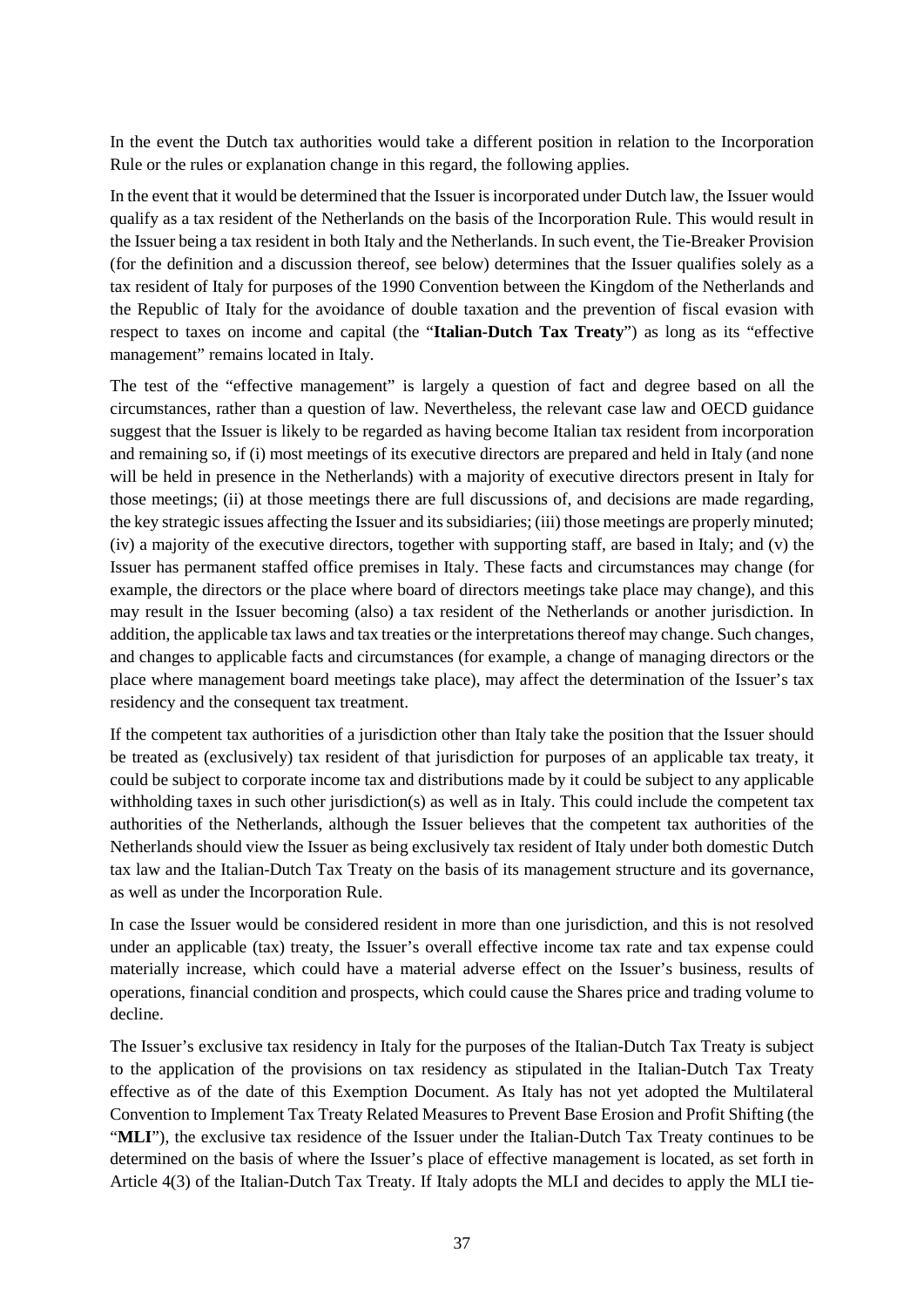breaker with respect to the Italian-Dutch Tax Treaty, the tie-breaker provision included in Article 4(1) of the MLI may replace the tie-breaker provision in Article 4(3) of the Italian-Dutch Tax Treaty (the "**Tie-Breaker Provision**"). In that event, the competent authorities of Italy and the Netherlands might need to determine the exclusive tax residency of the Issuer by mutual agreement. During the period in which a mutual agreement between both states is absent, the Issuer may not be entitled to any relief or exemption from tax provided by the Italian-Dutch Tax Treaty and there would be a risk that both Italy and the Netherlands could levy withholding tax on distributions by the Issuer, in addition to the risk of double taxation on the Issuer's profits. This could have a material adverse impact on the financial position of the Issuer and investors.

## *Dividends distributed by the Issuer may be subject to dividend withholding tax in both Italy and the Netherlands*

As the Issuer intends to maintain its management structure and governance in such a manner that it should be treated (exclusively) as tax resident of Italy under Italian domestic tax laws and for the purposes of the Italian-Dutch Tax Treaty, dividends distributed by the Issuer are generally (solely) subject to Italian withholding tax.

However, if the Dutch tax authorities determine that the Issuer is incorporated under Dutch law on the basis of the Incorporation Rule, the Issuer would also be a tax resident of the Netherlands and the following should be noted.

In such event, any dividends distributed by the Issuer will, in principle, be subject to Dutch dividend withholding tax on the basis of Dutch domestic law. However, pursuant to case law of the Dutch Supreme Court, the Netherlands will be restricted in imposing Dutch dividend withholding tax on dividend distributions made by the Issuer to holders of MFE Shares A other than Dutch Nexus Investors under the Italian-Dutch Tax Treaty (the "**Withholding Tax Restriction**"). For these purposes, a "**Dutch Nexus Investor**" is a holder of MFE Shares A that is resident in the Netherlands for tax purposes or has a permanent establishment in the Netherlands to which the MFE Shares A are fundamentally linked. If, for any reason, Dutch dividend withholding tax is withheld from a dividend distribution made by the Issuer to holders of MFE Shares A other than Dutch Nexus Investors, such holders may apply for a refund of such Dutch dividend withholding tax levied.

In the event the Issuer would be considered as incorporated under Dutch law on the basis of the Incorporation Rule, the Issuer is required to identify its shareholders before a distribution of dividends in order to assess whether there are Dutch Nexus Investors among them, in respect of which Dutch dividend withholding tax then needs to be withheld. Such identification may be problematic and not always possible in practice. If the identity of the Issuer's shareholders cannot be timely determined, withholding of both Italian and Dutch dividend withholding tax would occur upon a dividend distribution to any investor.

In addition, it is not entirely clear whether the Withholding Tax Restriction applies if a distribution by the Issuer qualifies as a dividend for the purposes of Dutch tax laws while it does not qualify as a dividend for the purposes of Italian tax laws. On the basis of a literal reading of the Italian-Dutch Tax Treaty, a distribution that qualifies as a dividend under the tax laws of the Netherlands but that does not qualify as a dividend under the tax laws of Italy, is not in scope of the Withholding Tax Restriction. Since Italy and the Netherlands may have a differing concept of what constitutes a dividend under their domestic tax laws, which could also be subject to change, it cannot be entirely excluded that certain acts of the Issuer vis-à-vis investors constitute a dividend under the tax laws of the Netherlands while they do not constitute a dividend under the tax laws of Italy, in which case the Netherlands may not be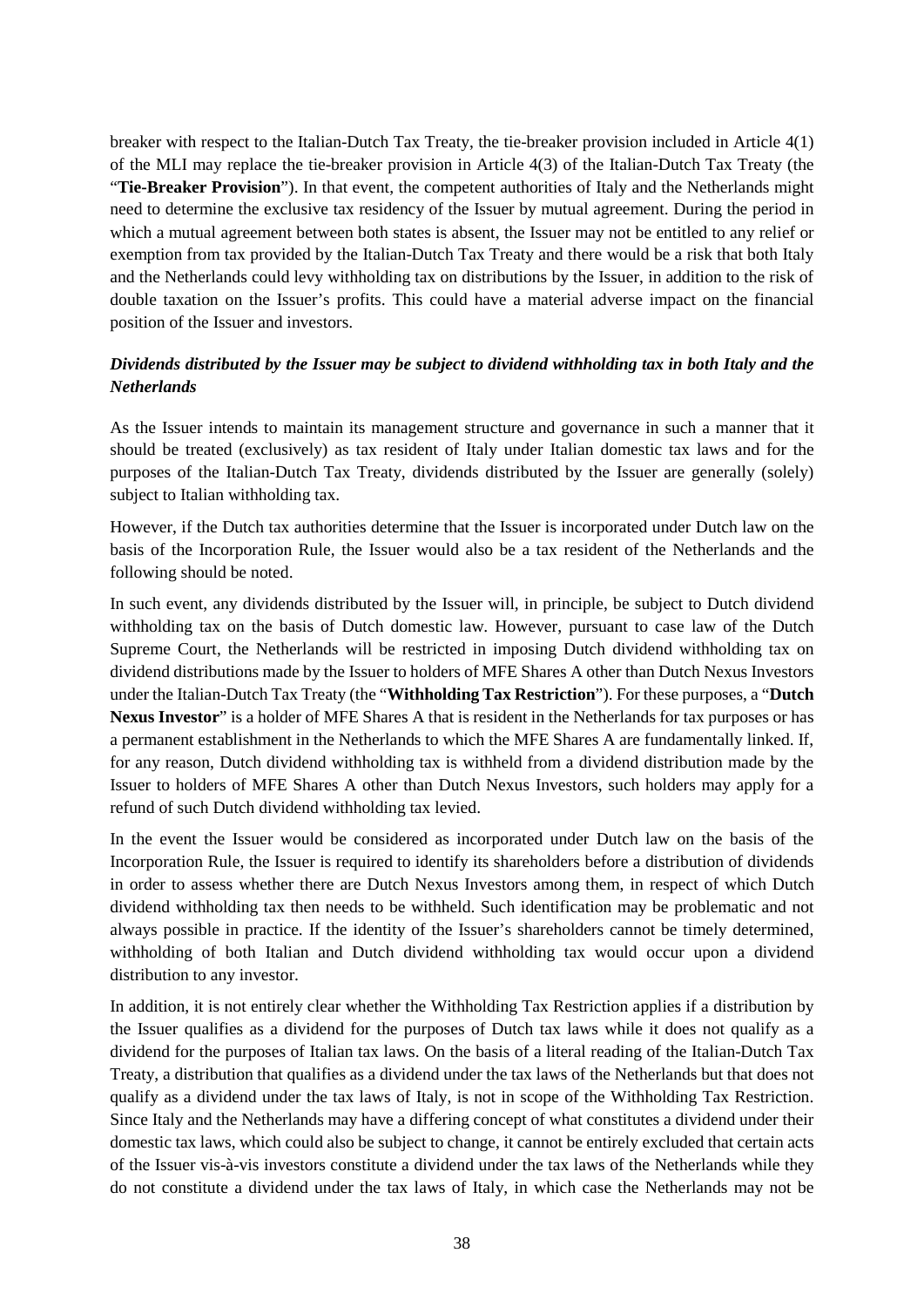precluded from levying Dutch dividend withholding under the Withholding Tax Restriction. Consequently, the Netherlands would under the Italian-Dutch Tax Treaty be entitled to levy Dutch dividend withholding tax in relation to all investors (in addition to any Italian withholding tax that may become due), although the Netherlands might then still be precluded from levying Dutch dividend withholding tax under a double tax treaty concluded between the Netherlands and the jurisdiction of residence of a relevant investor, depending on the provisions of the double tax treaty and the specific situation of the investor.

Furthermore, provided that the Issuer would (temporarily) not be entitled to the benefits of the Italian-Dutch Tax Treaty, the Withholding Tax Restriction referred to above would not apply. Consequently, any dividends distributed by the Issuer during the period it is not entitled to the benefits of Italian-Dutch Tax Treaty may be subject to both Italian and Dutch dividend withholding tax in the event the Incorporation Rule would apply.

As of 1 January 2024, a Dutch conditional withholding tax will be imposed on dividends distributed by a Dutch company to related recipients in low-tax jurisdictions and in abusive situations. Under this Dutch conditional withholding tax a recipient of dividends that is related to the Issuer for purposes of the Dutch conditional withholding tax and that (i) is established or has a permanent establishment (to which the dividend payment is allocated) in a jurisdiction that has a statutory corporate tax rate below 9% or in a jurisdiction included on the EU's black-list of non-cooperative jurisdictions, (ii) is a hybrid entity or a reverse hybrid entity or (iii) is interposed to avoid tax otherwise due by another entity, will be subject to a conditional withholding tax on dividends at the highest Dutch corporate income tax rate (25.8% in 2022), as a result of which such holders of MFE Shares A would receive lower after-tax dividends as of 1 January 2024. The Dutch conditional withholding tax on dividends will be reduced, but not below zero, by any regular Dutch dividend withholding tax withheld in respect of the same dividend distribution. Holders of MFE Shares A should seek their own tax advice on the consequences of this Dutch conditional withholding tax on dividends.

### <span id="page-44-0"></span>**4.2. Working capital statement**

In the Issuer's opinion, MFE Group's working capital is sufficient for the MFE Group's present requirements (that is for at least 12 months following the date of this Exemption Document).

### <span id="page-44-1"></span>**4.3. Information concerning the equity securities to be offered and admitted to trading**

### *4.3.1. General information to be provided*

The Offer Consideration per Share is equal to EUR 1.86 and 4.5 MFE Shares A for each MES share.

The newly issued MFE Shares A of the Bidder will provide their holders with the same rights granted by the outstanding MFE Shares A at the time of the issue as from the settlement date of the Offer, such newly issued MFE Shares A will be traded on Euronext Milan.

The key features of the MFE Shares A are described below:

|                      | <b>MFE Shares A</b>            |
|----------------------|--------------------------------|
| <b>Denomination</b>  | Denominated and traded in euro |
| <b>Nominal value</b> | EUR 0.06                       |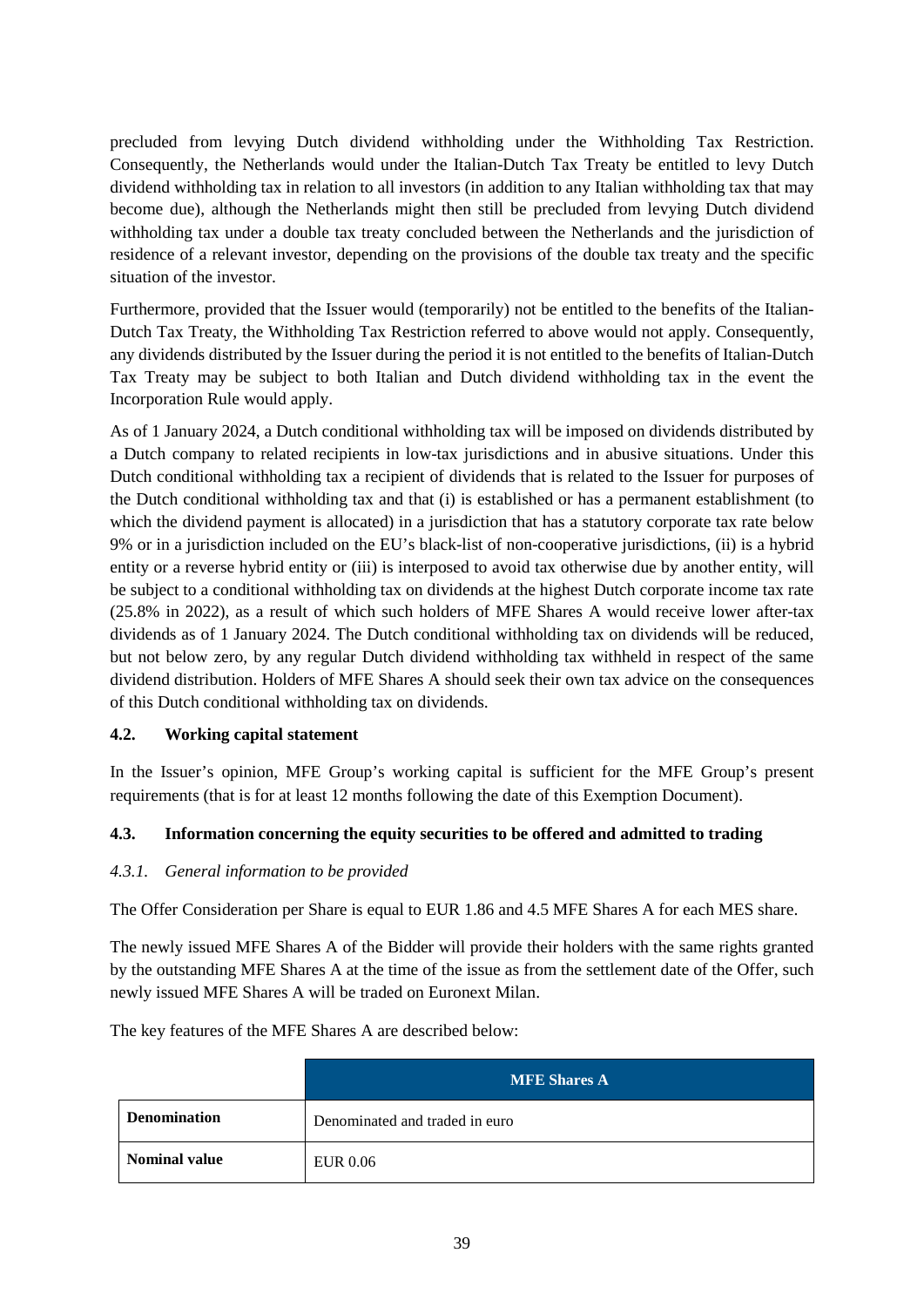|                                                                | <b>MFE Shares A</b>                                                                                                                                                                                                                                                                                                                                                                                                                                                                                     |
|----------------------------------------------------------------|---------------------------------------------------------------------------------------------------------------------------------------------------------------------------------------------------------------------------------------------------------------------------------------------------------------------------------------------------------------------------------------------------------------------------------------------------------------------------------------------------------|
| Voting rights                                                  | 1 vote per share                                                                                                                                                                                                                                                                                                                                                                                                                                                                                        |
| <b>Economic entitlements</b><br>on equity and<br>distributions | The MFE Shares A and MFE Shares B have the same rights to any distributions<br>made by the Bidder in respect of the Shares, which shall be made on an equal<br>basis, i.e. in proportion to the number of Shares each shareholder holds. In the<br>event of the liquidation of MFE, the remaining balance after payment of the<br>debts of the liquidated Company must be transferred to the holders of MFE<br>Shares A and MFE Shares B in proportion to the number of Shares held by each<br>of them. |
| <b>Pre-emption rights</b>                                      | The pre-emption rights are proportional to the nominal value per Share, meaning<br>that a holder of one MFE Share B will have tenfold pre-emption rights compared<br>to a holder of one MFE Share A.                                                                                                                                                                                                                                                                                                    |
| Listing                                                        | Listed on Euronext Milan                                                                                                                                                                                                                                                                                                                                                                                                                                                                                |
| <b>ISIN</b>                                                    | NL 0015000MZ1                                                                                                                                                                                                                                                                                                                                                                                                                                                                                           |

# *4.3.2. A statement of the resolutions, authorisations and approvals by virtue of which the equity securities have been or will be created and/or issued*

The Extraordinary General Shareholders' Meeting of the Bidder approved on 27 April 2022, amongst others, (i) the amendment of its articles of association, providing for the increase of the authorised share capital of the Bidder up to an amount of EUR 817,076,316.72, divided into 1,805,662,972 MFE Shares A, having a nominal value of EUR 0.06 each, and 1,181,227,564 MFE Shares B, having a nominal value of EUR 0.60 each, and (ii) the designation of the Board of Directors of MFE as the corporate body authorised to resolve (a) to issue such number of new MFE Shares A necessary to fulfil the payment of the share-for-share exchange consideration and (b) to exclude any pre-emptive rights in relation to the issuance of MFE Shares A as referred to under (a) above.

Additionally, the Board of Directors of the Bidder held on 27 April 2022 approved the commitment to exercise the delegation granted by the Extraordinary General Shareholders' Meeting of the Bidder in its favour, and to approve the issuance of the necessary MFE Shares A to cover the part of the Offer Consideration consisting of the share exchange. Once the result of the Offer has been communicated to the Bidder, the Board of Directors of the Bidder will approve the issuance of the exact number of the MFE Shares A to meet the acceptances of the Offer.

### *4.3.3. A description of any restrictions on the free transferability of the equity securities*

There will be no restrictions on the transferability of the newly issued MFE Shares A and therefore they will be freely transferable. The transfer of the MFE Shares A to persons located or resident in, or who are citizens of, or who have a registered address in, jurisdictions other than the Netherlands may be subject to specific regulations according to their securities laws.

*4.3.4. An indication of public takeover bids by third parties in respect of the Issuer's equity which have occurred during the last financial year and the current financial year. The price or exchange terms attaching to such offers and the outcome thereof shall be stated*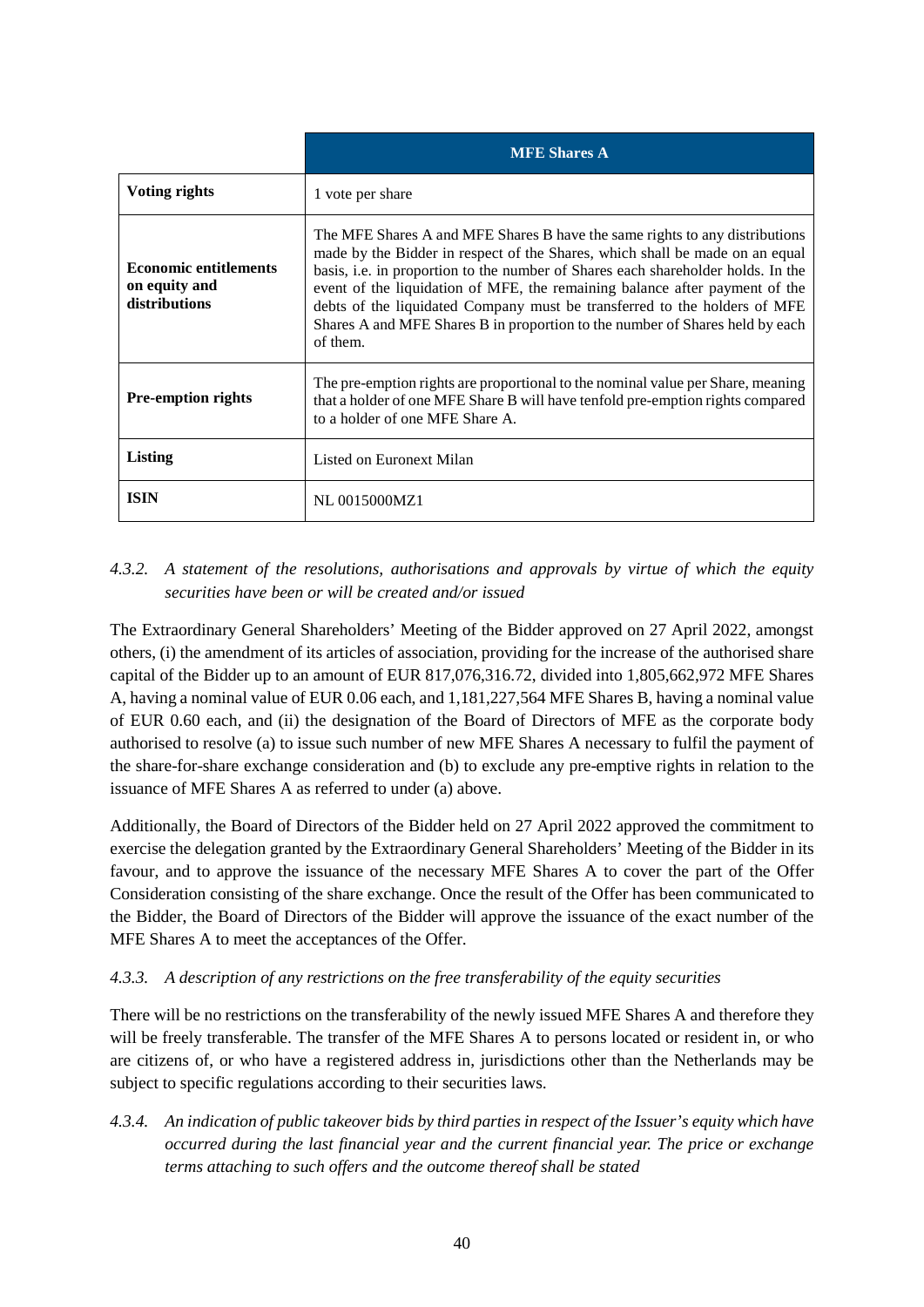There have been no public takeover bids by third parties in respect of the Issuer's equity during the last financial year and the current financial year.

## <span id="page-46-0"></span>**4.4. Admission to trading and dealing arrangements**

*4.4.1. An indication as to whether the equity securities offered are or will be the object of an application for admission to trading, with a view to their distribution in a regulated market, or other equivalent third country markets as defined in Article 1, point (b) of Commission Delegated Regulation (EU) 2019/980, with an indication of the markets in question. Where known, the earliest dates on which the equity securities will be admitted to trading*

For the execution of the Offer, it will be necessary that the securities offered are the object of an application for admission to trading, with a view to their distribution in Euronext Milan. In this regards, the Issuer will take all necessary steps to obtain admission to trading of the new MFE Shares A on Euronext Milan and expects such admission to trading to be effective on the same trading day of its registration with the registers of Euronext Securities Milan, that is, within the period of two trading days after the date of publication of the result of the Offer in the Listing Bulletins of the Spanish Stock Exchanges. Once issued, such MFE Shares A will be fully fungible with those already listed. The newly issued MFE Shares A will not have a different provisional ISIN, as they will be assigned the same ISIN as the MFE Shares A currently issued (i.e. NL0015000MZ1).

*4.4.2. All the regulated markets, or equivalent third country markets as defined in Article 1, point (b), of Delegated Regulation (EU) 2019/980, on which, to the knowledge of the Issuer, equity securities of the same class of the equity securities to be offered or to be admitted to trading are already admitted to trading including, where applicable, depository receipts and underlying shares*

As of the date of this Exemption Document, all Issuer's equity securities and specifically, all existing MFE Shares A, are already admitted to listing and trading on Euronext Milan.

*4.4.3. Details of the entities that have given a firm commitment to act as intermediaries in secondary trading, providing liquidity through bid and offer rates and a description of the main terms of their commitment*

The Bidder has not engaged, as of the date of this Exemption Document, any financial intermediary in secondary trading to provide liquidity through bid and offer rates.

### *4.4.4. Lock-up agreements*

There have been no lock-up agreements with respect to the new MFE Shares A offered as part of the Offer Consideration.

### <span id="page-46-1"></span>**4.5. Dilution**

As of 31 March 2022, which is the latest financial reporting date for MFE, the book value of equity per each of the existing MFE Shares A was EUR 1.13 while the issue price of each new MFE Shares A issued within the Offer, as contemplated in the Offer Consideration illustrated under section [3.5](#page-36-1) of this Exemption Document, is EUR 0.8334 (EUR 0.06 nominal value plus EUR 0.7734 share premium).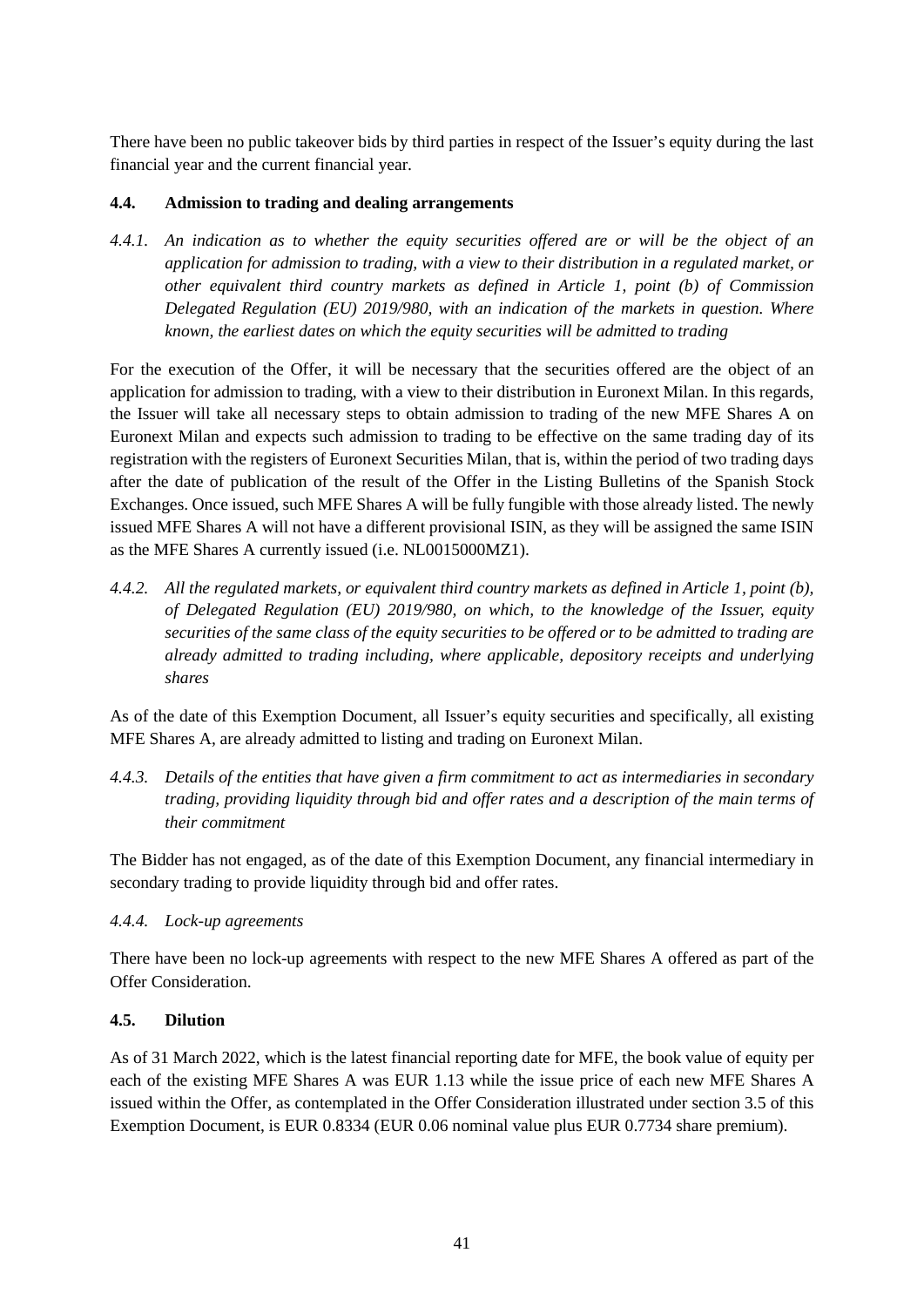Assuming that the Offer is accepted by all the MES shares to which the Offer is effectively addressed and that the current MFE shareholders do not modify their participation in MFE, the shareholding structure of MFE after the settlement of the Offer shall be as follows:

|                                                           |                  |                                            |                                   | % ownership                    |                         |                 |                               |
|-----------------------------------------------------------|------------------|--------------------------------------------|-----------------------------------|--------------------------------|-------------------------|-----------------|-------------------------------|
| <b>Declarer</b>                                           | N° of MFE Shares | $N^{\circ}$ of MFE                         | No. of<br><b>Shares</b>           | Share capital by nominal value |                         |                 | % voting rights<br>(excluding |
| $\mathbf{A}$                                              | <b>Shares A</b>  | (% MFE<br>$A + MFE$<br>$B)$ <sup>(4)</sup> | $%$ MFE<br>$B + MFE$<br>$A^{(5)}$ | $%$ MFE<br>B                   | $%$ MFE<br>$\mathbf{A}$ | treasury stock) |                               |
| Mr. Silvio Berlusconi<br>(1)                              | 582,007,240      | 580,865,369                                | 39.47%                            | 47.07%                         | 49.17%                  | 32.97%          | 48.51%                        |
| Vivendi S.E. $^{(2) (3)}$                                 | 281,051,873      | 281,043,323                                | 19.08%                            | 22.77%                         | 23.79%                  | 15.93%          | 23.47%                        |
| <b>Former MES</b><br>shareholders*                        | 624,435,408      |                                            | 21.19%                            | 4.60%                          | $-$                     | 35.37%          | 4.74%                         |
| $MFE -$<br><b>MEDIAFOREUROPE</b><br>N.V. (treasury stock) |                  | 40,398,915                                 | 1.37%                             | 2.98%                          | 3.42%                   | $- -$           | $-$                           |
| Free float                                                | 277,769,536      | 278,919,357                                | 18.89%                            | 22.59%                         | 23.61%                  | 15.73%          | 23.28%                        |
| <b>Total</b>                                              | 1,765,264,057    | 1,181,227,564                              | 100.00%                           | 100.00%                        | 100.00%                 | 100.00%         | 100.00%                       |

Note (1): The direct shareholder is Fininvest.

- Note (2): Vivendi directly holds 54,471,923 MFE Shares A and 54,471,923 MFE Shares B. SimonFid directly holds 226,579,950 MFE Shares A and 226,572,000 MFE Shares B. In compliance with the Italian Media Authority Decision No. 178/17/CONS, Vivendi signed a consulting agreement with SimonFid and its sole shareholder Ersel, relating to the exercise of voting rights over the MFE shares owned by SimonFid, according to the instructions given by Ersel, through its Chairman. Vivendi has kept its right to provide SimonFid with voting instruction at the shareholders' meeting resolving on matters entitling the shareholders (not taking part in said decision) to withdraw from MFE under the applicable law.
- Note (3): Fininvest, on the one hand, and Vivendi (together with SimonFid and its sole shareholder Ersel), on the other hand, entered into an agreement, on 3 May 2021 (amended on 18 November 2021 to take into account the introduction by MFE of the dual-class share structure), regarding certain commitments in relation to MFE. Pursuant to this agreement, Vivendi undertook to sell on the market all of the MFE Shares held directly by SimonFid (representing 19.19% of the share capital of MFE) for a period of five years from 22 July 2021. In particular, Vivendi thereby committed to sell one-fifth of the MFE Shares A and MFE Shares B held indirectly through SimonFid each year at specifically agreed minimum prices for each year (unless Vivendi authorizes the sale of these shares at a lower price). In any event, Vivendi will have the right to sell the MFE Shares A and/or the MFE Shares B held indirectly through SimonFid at any time if their price reaches EUR 1.60. Fininvest is, however, entitled to purchase any such MFE Shares A and/or MFE Shares B that are not sold in each 12-month period at a price annually determined.
- Note (4): The percentage figures are calculated by applying the following formula: number of MFE B + MFE A Shares owned by each shareholder / total number of MFE B + MFE A Shares issued.
- Note (5): According to AFM criteria, the percentage figures are calculated by applying the following formula: number of MFE B + MFE A shares owned by each shareholder  $*$  nominal value of each Share / total nominal.
- Note (\*): Holders of 138,763,424 MES shares to which the Offer is addressed.

#### <span id="page-47-0"></span>**4.6. Advisors**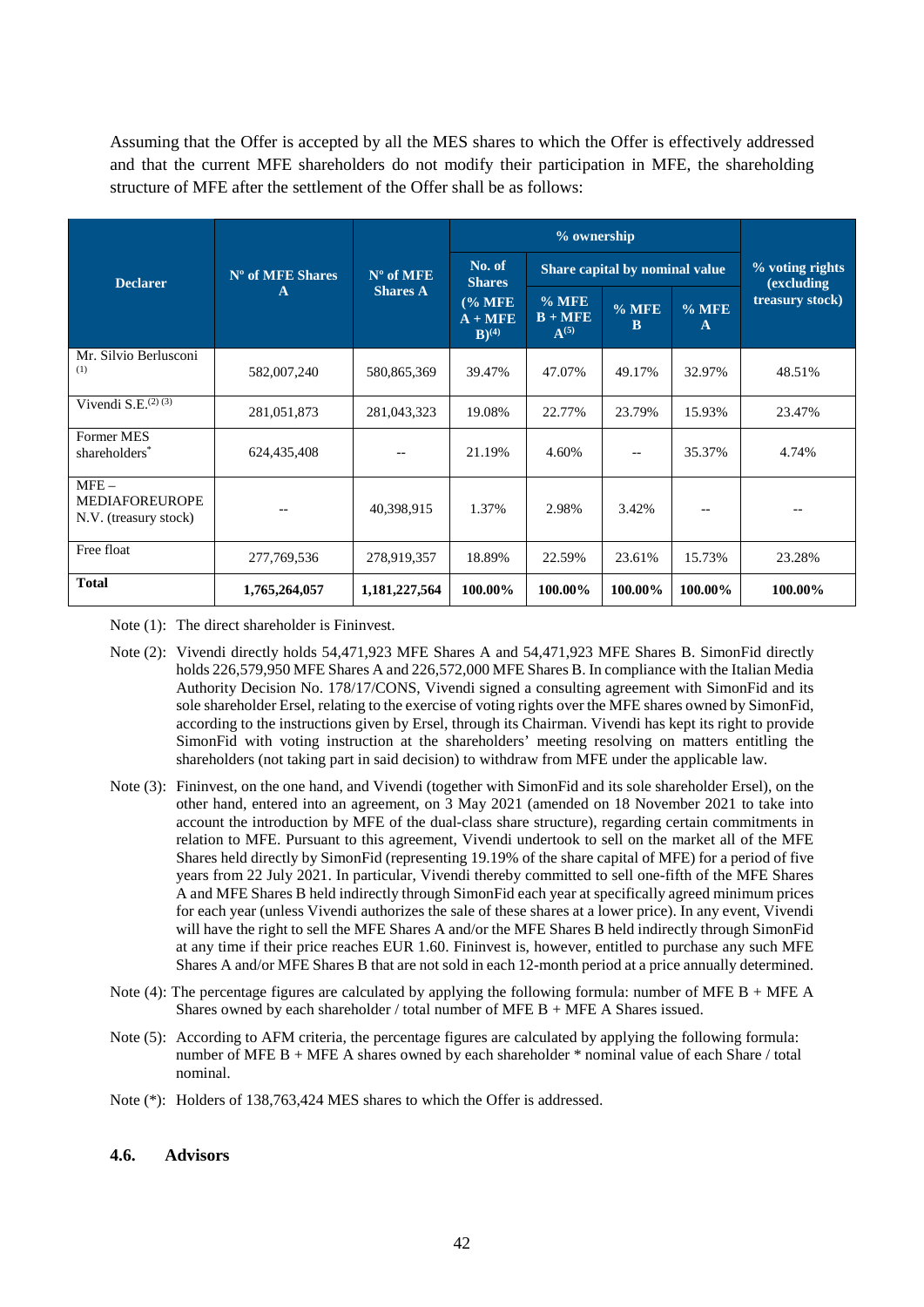Nauta*Dutilh*, BonelliErede and Pérez-Llorca have been acting as ad-hoc legal advisors (as to Dutch law, Italian law and Spanish law, respectively) to MFE in connection with the Offer.

# <span id="page-48-0"></span>**5. IMPACT OF THE OFFER ON THE ISSUER**

### <span id="page-48-1"></span>**5.1. Strategy and objectives**

A description of the strategic and operational objectives considered by the Bidder has been included in section [3.1.3](#page-29-0) above and section 4.1 of the Offer Document, which is available on the CNMV's website [\(link\)](https://www.mfemediaforeurope.com/en/) and on the MFE's website (link).

The Bidder currently intends to maintain the activities being carried out by the Target Company and its group and the places in which the Target Company and its group do business for at least 12 months following the settlement of the Offer, without prejudice to any changes that may be required in the event of unforeseen economic/business development of the industry.

The Bidder does not envisage any corporate restructuring, although it does not rule out carrying out in the future an intra-EU cross-border merger transaction by absorption of MES by MFE or other similar transaction whereby the shareholders of MES would receive MFE Shares A admitted to listing and trading on Euronext Milan and which, if approved by the respective general shareholders' meetings of MES and MFE, would entail the extinction of MES and its shares' delisting.

Whether or not MFE acquires 100% of the share capital of MES as a result of the Offer or its final shareholding in MES is lower, MFE will not promote any merger transaction before at least six months have elapsed from the settlement of the Offer and in the event that MFE finally decides, not earlier than after such period has elapsed, to promote any merger transaction or equivalent transaction, it will request the admission to listing and trading of all the issued Shares A of MFE on the Madrid, Barcelona, Bilbao and Valencia Stock Exchanges and their incorporation in the Spanish Automated Quotation System (*Sistema de Interconexión Bursátil* - *Mercado Continuo*) as soon as possible within a period of three months from the completion of such transaction, without prejudice to the separation rights of those shareholders of MES who vote against the merger transaction or equivalent transaction. Consequently, and considering that, in this case, the Shares A of MFE would be dually listed both on Euronext Milan and on the Spanish Stock Exchanges, pursuant to Article 10.1 of Royal Decree 1066/2007, it will not be required to launch a delisting tender offer prior to the merger or similar transaction.

Apart from the above, MFE has no plans to carry out any other corporate transaction or restructuring, which may, directly or indirectly affect MES or its group companies.

Additional information regarding the intentions of the Issuer with regard to the future business following the settlement of the Offer, is provided in the Offer Document and particularly, in Chapter IV, it being specified that this Offer Document is available on the CNMV's website [\(link\)](https://www.cnmv.es/portal/home.aspx) and on the MFE's website [\(link\)](https://www.mfemediaforeurope.com/en/).

### <span id="page-48-2"></span>**5.2. Material contracts**

There are no material contracts entered into other than in the ordinary course of the Issuer's business, which are materially affected by the Offer.

As far as the Issuer is aware, there are no material contracts entered into other than in the ordinary course of the Target Company's business, which are materially affected by the Offer.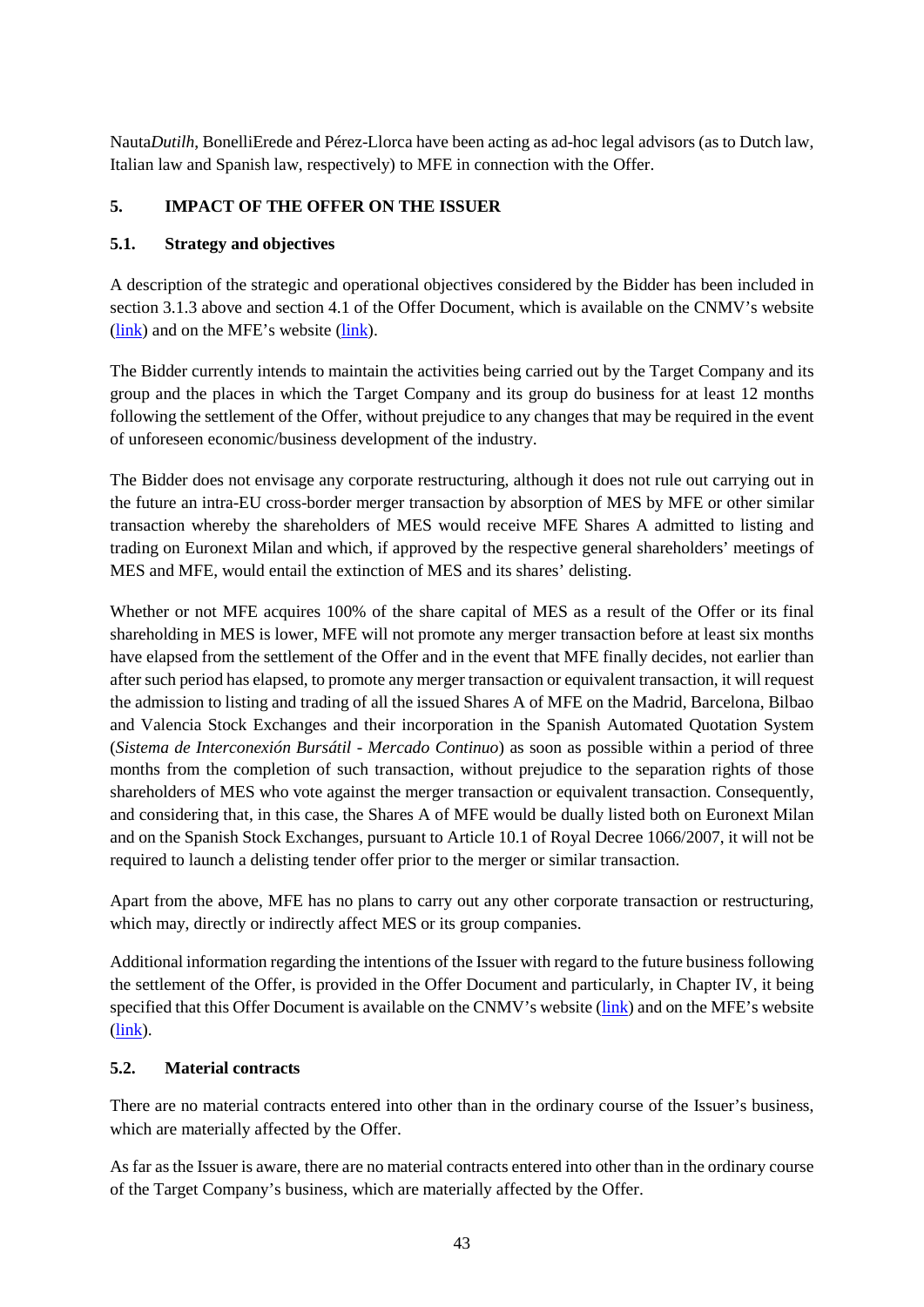### <span id="page-49-0"></span>**5.3. Disinvestment**

*5.3.1. To the extent known, information on material disinvestments such as material sales of subsidiaries or any major line(s) of business after the Offer becomes effective, together with a description of possible impacts on the Issuer's group*

As of the date of this Exemption Document, no material disinvestments are expected to take place after the Offer becomes effective.

*5.3.2. Information on any material cancellation of future investments or disinvestments previously announced*

As of the date of this Exemption Document, no material cancellation of future investments or disinvestments previously announced are expected to take place.

### <span id="page-49-1"></span>**5.4. Corporate governance**

(a) *To the extent known by the Issuer, names, business addresses and functions within the Issuer of the persons that are going to be, immediately after the Offer, members of the administrative, management or supervisory bodies and, in case of a limited partnership with a share capital, partners with unlimited liability*

No changes to the Board of Directors of the Issuer are expected as a result of the Offer. The following table sets out the name, position and the status of the persons that are expected to be, immediately after the Offer, members of the Board of Directors of the Issuer:

| <b>Name</b>                            | <b>Position</b>                       | <b>Category</b>               |
|----------------------------------------|---------------------------------------|-------------------------------|
| Mr. Fedele Confalonieri                | Chairman                              | Non-Executive                 |
| Mr. Pier Silvio Berlusconi             | <b>Chief Executive Officer</b>        | Executive                     |
| Mr. Marco Giordani                     | Member and Chief Financial<br>Officer | Executive                     |
| Ms. Gina Nieri                         | Member                                | Executive                     |
| Mr. Niccoló Querci                     | Member                                | Executive                     |
| Mr. Stefano Sala                       | Member                                | Executive                     |
| Ms. Marina Berlusconi                  | Member                                | Non-Executive                 |
| Mr. Danilo Pellegrino                  | Member                                | Non-Executive                 |
| Ms. Marina Brogi                       | Member                                | Non-Executive and Independent |
| Ms. Alessandra Piccinino               | Member                                | Non-Executive and Independent |
| Mr. Carlo Secchi                       | Member                                | Non-Executive and Independent |
| Ms. Stefania Bariatti                  | Member                                | Non-Executive and Independent |
| Ms. Costanza Esclapon de<br>Villeneuve | Member                                | Non-Executive and Independent |
| Mr. Giulio Gallazzi                    | Member                                | Non-Executive and Independent |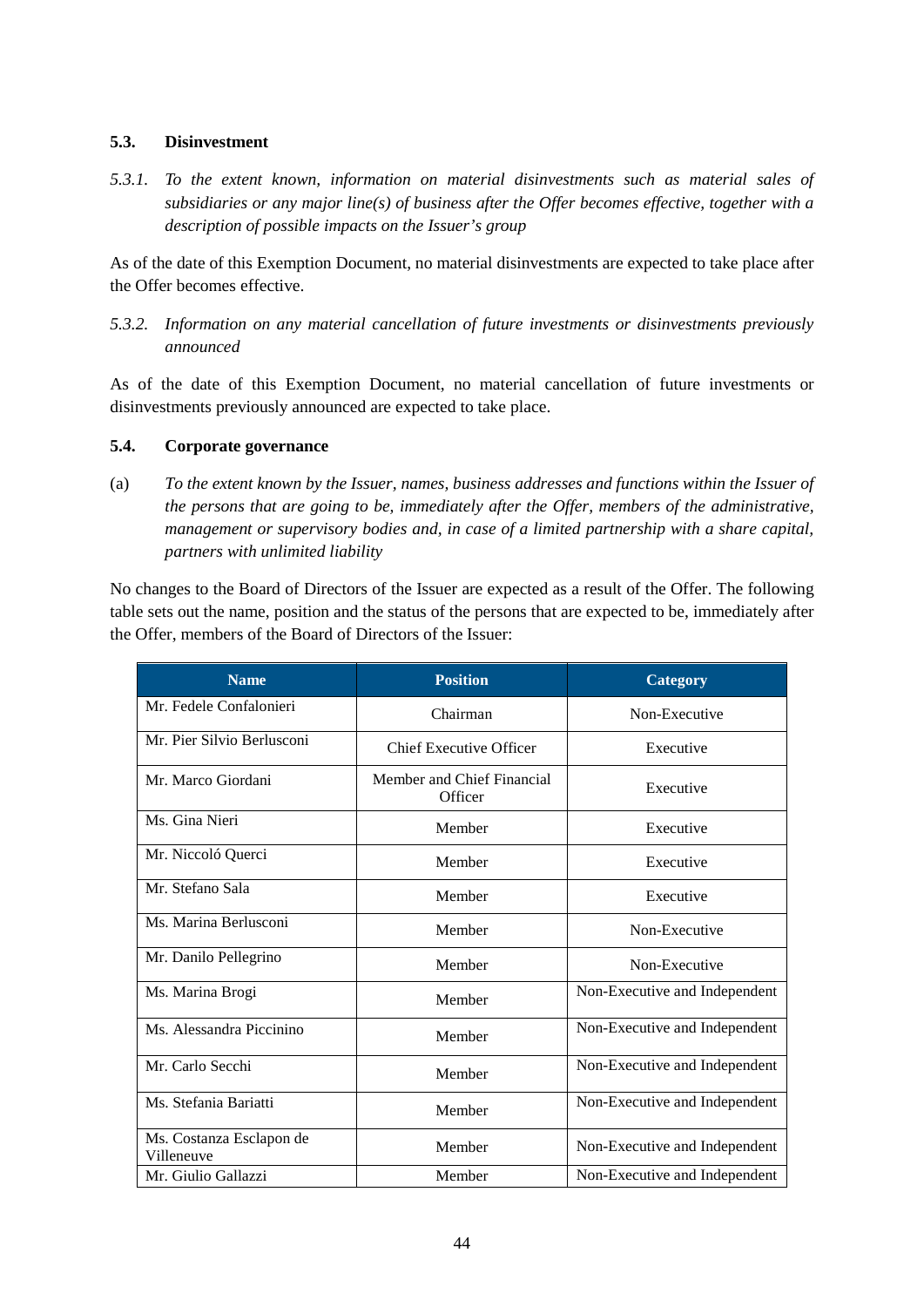| <b>Name</b>            | <b>Position</b> | Category                      |
|------------------------|-----------------|-------------------------------|
| Mr. Raffaele Cappiello | Member          | Non-Executive and Independent |

Information regarding the educational background, training and experience of the members of the Bidder's Board of Directors may be consulted on its corporate website [\(www.mfemediaforeurope.com\)](https://www.mfemediaforeurope.com/en/governance/corporate-bodies/)

(b) *Any potential conflicts of interest that may arise as a result of the carrying out by the persons referred to in point (a) of any duties on behalf of the Issuer and their private interests or other duties shall be clearly stated* 

No agreements are in place between the Issuer and the members of its Board of Directors. There is no conflict of interests between the private interests and the duties of each of the directors towards the Issuer.

Some of the members of the Board of Directors of the Issuer are also members of the board of directors of Fininvest (i.e. the Issuer's major shareholder), namely Pier Silvio Berlusconi, Marina Berlusconi and Danilo Pellegrino, but do not represent the majority of members of Fininvest's board of directors or the Issuer's Board of Directors. Pier Silvio Berlusconi and Marina Berlusconi are first-degree relatives, but the Board of Directors of MFE does not consider this circumstance a factor that may result in a conflict of interest. Apart from the first-degree relative relationship between Pier Silvio Berlusconi and Marina Berlusconi, no Issuer's director has a family relationship with any other Issuer's director. Finally, some of the Issuer's directors own shares in the Issuer. As such, a conflict of interest may arise between the interests typically attributed to shareholders and the interests of directors. Other than the circumstance that some Issuer's directors are both a director and a shareholder of the Issuer, there are no other circumstances that may lead to a (potential) conflict of interest between the private interests and the duties of each of the Issuer's directors.

(c) *Details of any restrictions agreed by the persons referred to in point (a) on the disposal of their holdings in the Issuer's equity securities within a certain period of time after the Offer*

According to the information provided by the Issuer's directors and to the best of the Issuer's knowledge, none of the persons mentioned in point (a) above who are holders of MFE shares have assumed any temporary restriction on their free disposal within a certain period of time after the Offer, all without prejudice to those restrictions provided for in the applicable regulations.

# <span id="page-50-0"></span>**5.5. Shareholding**

### (a) *The shareholding structure as of the date of this Exemption Document*

As of the date of this Exemption Document, the issued share capital of MFE amounts to EUR 777,186,257.34 and is divided into a total number of 2,322,056,213 shares, of which 1,140,828,649 are MFE Shares A (with a nominal value of EUR 0.06 each and granting 1 voting right per share – code named "MFE A") and 1,181,227,564 MFE Shares B (with a nominal value of EUR 0.60 and granting 10 voting rights per share – code named "MFE B"), of which 40,398,915 MFE Shares B are treasury shares.

The current authorised share capital of MFE is EUR 817,076,316.72, divided into 1,805,662,972 MFE Shares A, having a nominal value of EUR 0.06 each, and 1,181,227,564 MFE Shares B, having a nominal value of EUR 0.60 each.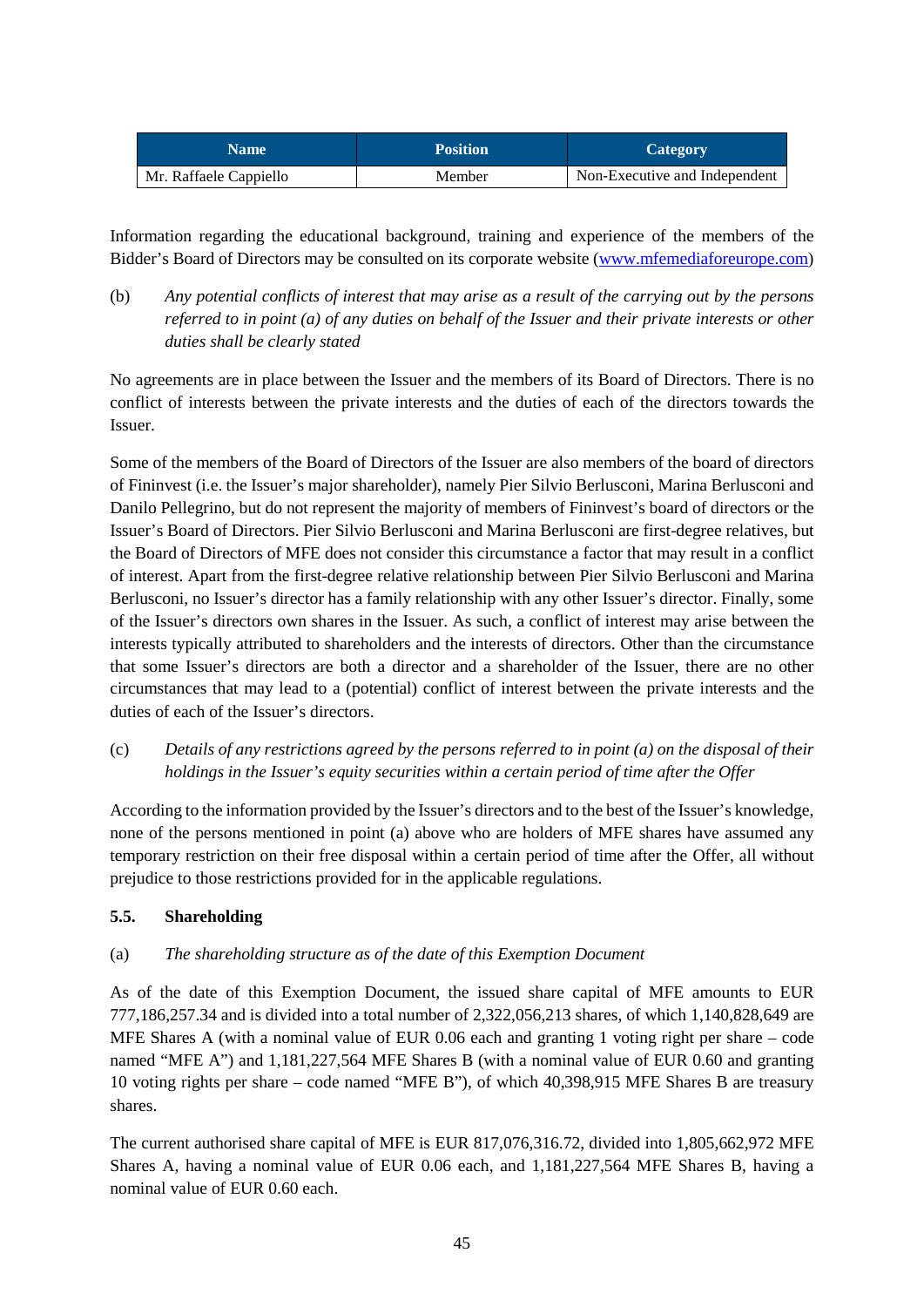|                                                                |                          |                            | % ownership                                             |                                             |              |              |                                  |
|----------------------------------------------------------------|--------------------------|----------------------------|---------------------------------------------------------|---------------------------------------------|--------------|--------------|----------------------------------|
|                                                                | <b>No. of MFE Shares</b> |                            | No. of<br><b>Shares</b>                                 | Share capital by nominal value              |              |              | % voting<br>rights               |
| <b>Declarer</b>                                                | A                        | <b>No. of MFE Shares B</b> | (°/°)<br><b>MFE A</b><br>$+$ MFE<br>$B)$ <sup>(4)</sup> | $%$ MFE<br>$B +$<br><b>MFE</b><br>$A^{(5)}$ | $%$ MFE<br>B | $%$ MFE<br>A | (excluding<br>treasury<br>stock) |
| Mr. Silvio<br>Berlusconi $^{(1)}$                              | 582,007,240              | 580,865,369                | 50.08%                                                  | 49.33%                                      | 49.17%       | 51.02%       | 50.93%                           |
| Vivendi S.E. $(2)$ $(3)$                                       | 281,051,873              | 281,043,323                | 24.21%                                                  | 23.87%                                      | 23.79%       | 24.63%       | 24.63%                           |
| $MFE -$<br><b>MEDIAFOREURO</b><br>PE N.V. (treasury<br>shares) |                          | 40,398,915                 | 1.74%                                                   | 3.12%                                       | 3.42%        |              |                                  |
| Free float                                                     | 277,769,536              | 278,919,357                | 23.97%                                                  | 23.68%                                      | 23.61%       | 24.35%       | 24.44%                           |
| <b>Total</b>                                                   | 1,140,828,649            | 1,181,227,564              | 100.00%                                                 | 100.00%                                     | 100.00%      | 100.00%      | 100.00%                          |

The table below shows the Issuer's shareholding structure as of the date of 26 May 2022:

Note (1): The direct shareholder is Fininvest.

- Note (2): Vivendi directly holds 54,471,923 MFE Shares A and 54,471,923 MFE Shares B. SimonFid directly holds 226,579,950 MFE Shares A and 226,572,000 MFE Shares B. In compliance with the Italian Media Authority Decision No. 178/17/CONS, Vivendi signed a consulting agreement with SimonFid and its sole shareholder Ersel, relating to the exercise of voting rights over the MFE shares owned by SimonFid, according to the instructions given by Ersel, through its Chairman. Vivendi has kept its right to provide SimonFid with voting instruction at the shareholders' meeting resolving on matters entitling the shareholders (not taking part in said decision) to withdraw from MFE under the applicable law.
- Note (3): Fininvest, on the one hand, and Vivendi (together with SimonFid and its sole shareholder Ersel), on the other hand, entered into an agreement, on 3 May 2021 (amended on 18 November 2021 to take into account the introduction by MFE of the dual-class share structure), regarding certain commitments in relation to MFE. Pursuant to this agreement, Vivendi undertook to sell on the market all of the MFE Shares held directly by SimonFid (representing 19.19% of the share capital of MFE) for a period of five years from 22 July 2021. In particular, Vivendi thereby committed to sell one-fifth of the MFE Shares A and MFE Shares B held indirectly through SimonFid each year at specifically agreed minimum prices for each year (unless Vivendi authorizes the sale of these shares at a lower price). In any event, Vivendi will have the right to sell the MFE Shares A and/or the MFE Shares B held indirectly through SimonFid at any time if their price reaches EUR 1.60. Fininvest is, however, entitled to purchase any such MFE Shares A and/or MFE Shares B that are not sold in each 12-month period at a price annually determined.
- Note (4): The percentage figures are calculated by applying the following formula: number of MFE B + MFE A Shares owned by each shareholder / total number of MFE  $B + MFE$  A Shares issued.
- Note (5) According to AFM criteria, the percentage figures are calculated by applying the following formula: number of MFE B + MFE A shares owned by each shareholder \* nominal value of each Share / total nominal.
- (b) *The shareholding structure immediately after the settlement of the Offer*

The shareholding structure of the Issuer immediately after the Offer will depend on the level of acceptance of the Offer by MES shareholders and, accordingly, on the number of MFE Shares A to be issued and allotted to those MES shareholders accepting the Offer as part of the Offer Consideration.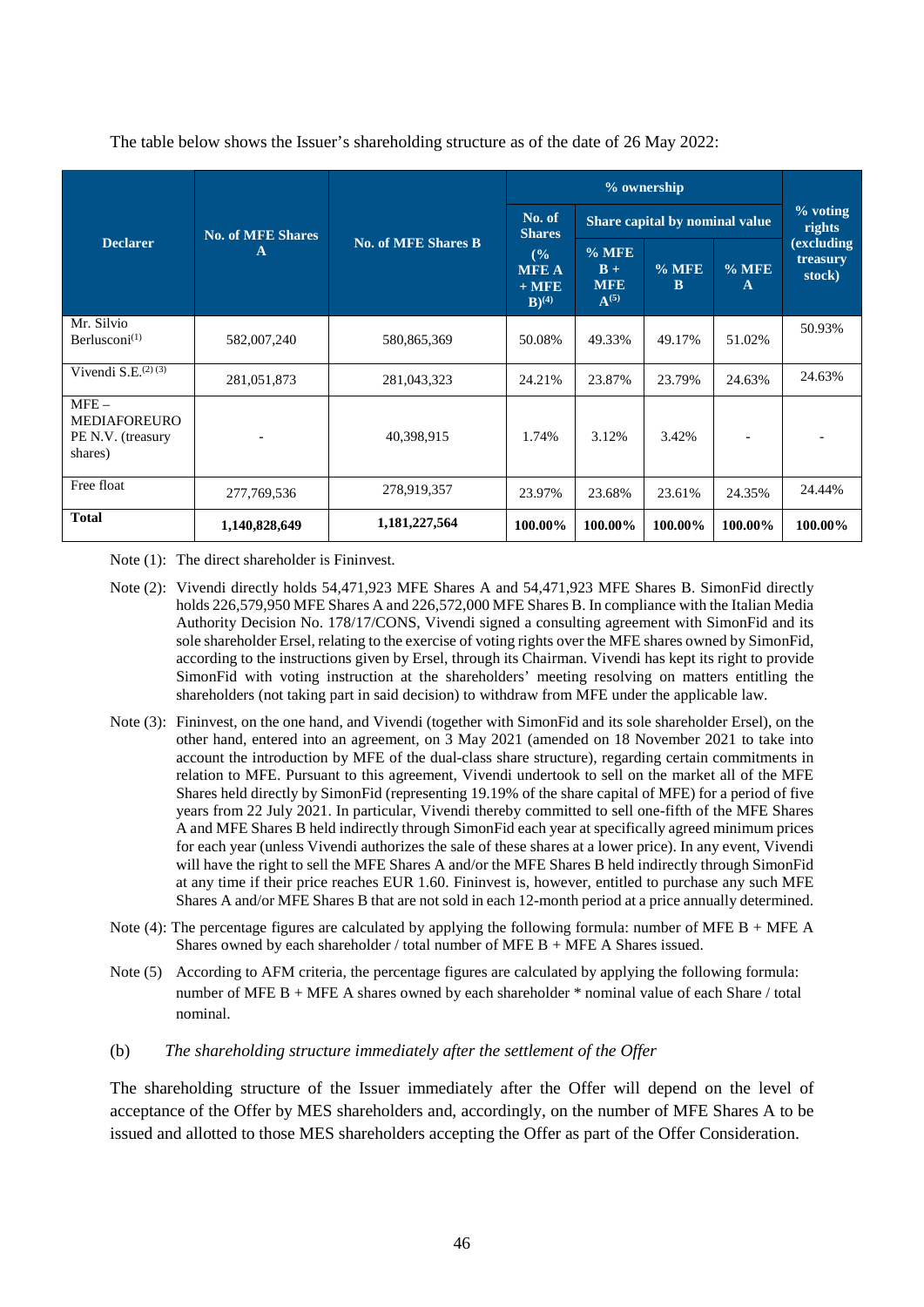Assuming that the Offer is accepted by all the MES shares to which the Offer is effectively addressed and that the current MFE shareholders do not modify their participation in MFE, the shareholding structure of MFE after the settlement of the Offer shall be as follows:

|                                                           |                 |                                             | % ownership                       |                                |                         |                 |                               |  |
|-----------------------------------------------------------|-----------------|---------------------------------------------|-----------------------------------|--------------------------------|-------------------------|-----------------|-------------------------------|--|
| N° of MFE Shares<br><b>Declarer</b><br>$\mathbf{A}$       |                 | $N^{\circ}$ of MFE                          | No. of<br><b>Shares</b>           | Share capital by nominal value |                         |                 | % voting rights<br>(excluding |  |
|                                                           | <b>Shares A</b> | (% MFE)<br>$A + MFE$<br>$B)$ <sup>(4)</sup> | $%$ MFE<br>$B + MFE$<br>$A^{(5)}$ | $%$ MFE<br>B                   | $%$ MFE<br>$\mathbf{A}$ | treasury stock) |                               |  |
| Mr. Silvio Berlusconi<br>(1)                              | 582,007,240     | 580,865,369                                 | 39.47%                            | 47.07%                         | 49.17%                  | 32.97%          | 48.51%                        |  |
| Vivendi S.E. $^{(2)(3)}$                                  | 281,051,873     | 281,043,323                                 | 19.08%                            | 22.77%                         | 23.79%                  | 15.93%          | 23.47%                        |  |
| <b>Former MES</b><br>shareholders <sup>*</sup>            | 624,435,408     |                                             | 21.19%                            | 4.60%                          |                         | 35.37%          | 4.74%                         |  |
| $MFE -$<br><b>MEDIAFOREUROPE</b><br>N.V. (treasury stock) |                 | 40,398,915                                  | 1.37%                             | 2.98%                          | 3.42%                   |                 |                               |  |
| Free float                                                | 277,769,536     | 278,919,357                                 | 18.89%                            | 22.59%                         | 23.61%                  | 15.73%          | 23.28%                        |  |
| <b>Total</b>                                              | 1,765,264,057   | 1,181,227,564                               | 100.00%                           | 100.00%                        | 100.00%                 | 100.00%         | 100.00%                       |  |

See notes (1), (2), (3), (4) and (5) of the immediately preceding table in sectio[n 5.5\(a\)](#page-50-0) above.

Note (\*): Holders of 138,763,424 MES shares to which the Offer is addressed.

### <span id="page-52-0"></span>**5.6. Pro forma financial information**

The Offer would not result in a "significant gross change" for the Issuer, as defined in article 1, point (e), of Delegated Regulation (EU) 2019/980. Therefore, no pro forma financial information has been prepared by MFE.

The Target Company is part of the scope of consolidation of the Bidder and its results are consolidated in the consolidated financial statements of the Bidder, prepared in accordance with International Accounting Standards (IAS/IFRS) as adopted by the European Union.

The figures included in the table below show the impact the Bidder foresees that the Offer and its funding (as described in Section 2.4.2 of the Offer Document) will have on the Bidder's main consolidated financial figures once the Offer has been settled, assuming that (i) the Offer has been accepted by 100% of the shares of the Target Company (excluding the treasury shares held by the Target Company); (ii) MFE has issued 624,435,408 MFE Shares A; (iii) the Offer's funding is used; (iv) one-off transaction expenses charged for as a deduction from equity preliminarily estimated equal to EUR 10 million; (v) the interest costs of the Offer financing, which is not material for MFE, has not been considered; and (vi) the possible synergies resulting from the Offer are not considered.

The figures included in the table below refer to data as of 31 December 2021, assuming that the effects of the Offer would have taken effect from 1 January 2021 and are not audited: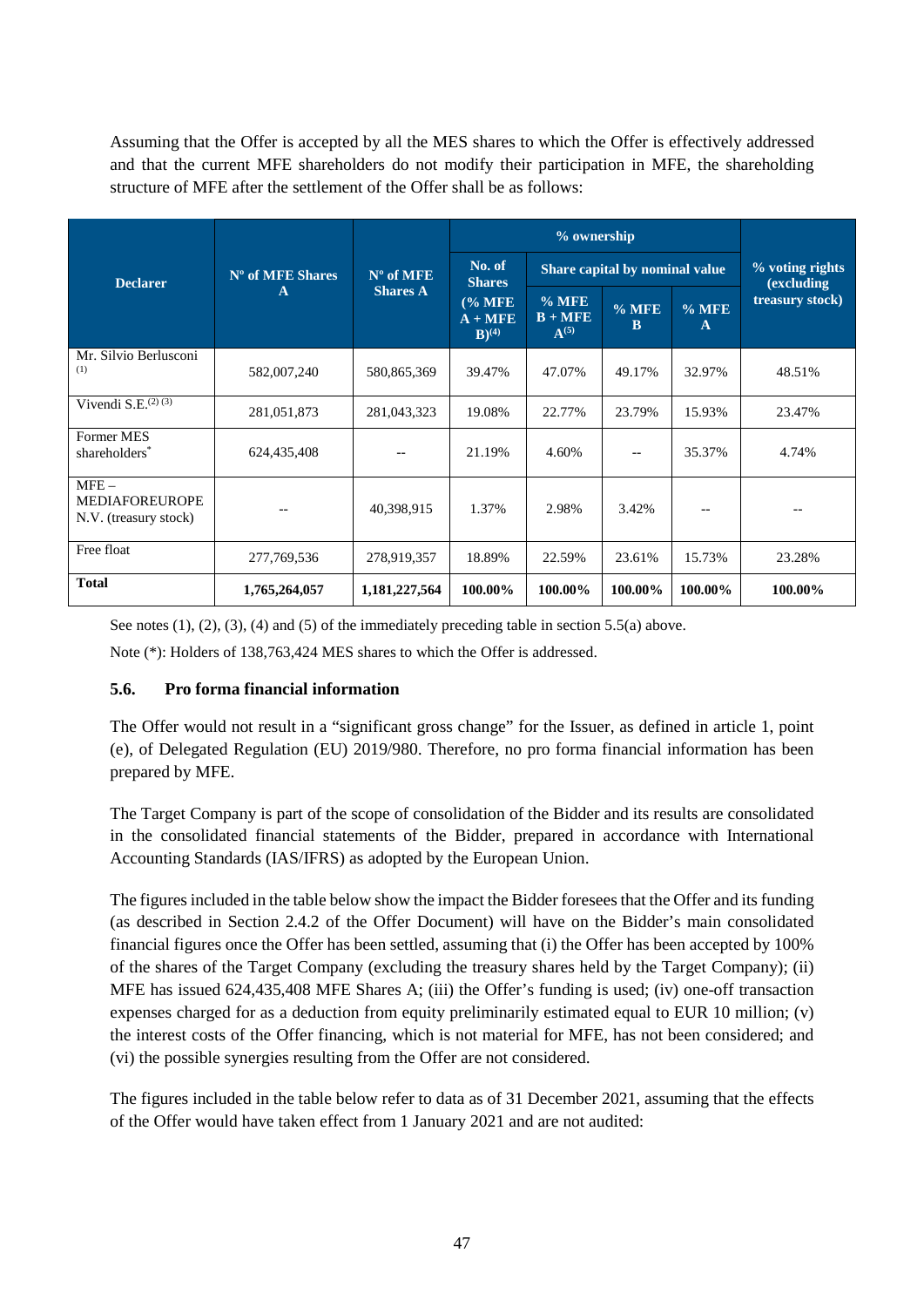| <b>Concept</b>                                                                                      | <b>Bidder</b><br>$+$<br><b>Target Company</b><br>$(\text{pre-Offer})^{(1)}$<br>(million EUR) | <b>Adjustments arising</b><br>out of the Offer and<br>consolidation<br>adjustments<br>(million EUR) | Post-Offer<br>(million EUR) |
|-----------------------------------------------------------------------------------------------------|----------------------------------------------------------------------------------------------|-----------------------------------------------------------------------------------------------------|-----------------------------|
| <b>Total assets</b>                                                                                 | 5,647.9                                                                                      |                                                                                                     | 5,647.9                     |
| <b>Net financial</b><br>$debt^{(2)}$                                                                | 869.2                                                                                        | 265.3                                                                                               | 1,134.5                     |
| Group<br>Shareholders'<br><b>Equity</b><br>attributable to<br>the parent<br>company                 | 2,661.8                                                                                      | 298.8                                                                                               | 2,960.6                     |
| Net revenues $(3)$                                                                                  | 2,914.3                                                                                      |                                                                                                     | 2,914.3                     |
| EBITDA <sup>(4)</sup>                                                                               | 899.2                                                                                        |                                                                                                     | 899.2                       |
| Net Profit to the<br>year attributable<br>to the Equity<br>shareholders of<br>the parent<br>company | 374.1                                                                                        | 80.2                                                                                                | 454.3                       |

(1) The Target Company is part of the scope of consolidation of the Bidder and its results are consolidated in the consolidated financial statements of the Bidder, prepared in accordance with International Accounting Standards (IAS/IFRS) as adopted by the European Union.

- (2) Net financial debt is calculated as the sum of non-current bank borrowings, bonds or other negotiable securities and current bank borrowings and bonds or other negotiable securities minus cash, other financial assets and cash equivalents. Please refer to the MFE's Annual Report 2021 (which is incorporated by reference to this Exemption Document and is available on the Issuer's corporate website [\(link\)](https://www.mfemediaforeurope.com/binary/documentRepository/93/AR_2021_ENG_1791.pdf) for the detailed amounts of each of these items.
- (3) Net Revenues is the sum of "Revenues from sales of goods and services" and "Other income".
- (4) EBITDA means earnings before interest, tax, results from equity investments, depreciation and amortization.

The column referring to the adjustments arising out of the Offer and the consolidation adjustments reflects the following adjustments:

- (a) with regards to net financial debt, the cash consideration of the acquisition for an amount of EUR 258.1 million and the Offer expenses that amount to approximately EUR 7.2 million;
- (b) with regards to the group shareholders' equity attributable to the parent company, the net amount of EUR 298.8 million is determined by (i) the sum of the fair value of the capital increase issued in the Offer equal to EUR 520.4 million (ii) the subtraction of EUR 286.8 million, amount obtained subtracting from the minorities shareholder's equity at the beginning of the year equal to EUR 491.7 million, the total consideration of the Offer (cash consideration and the fair value of the Bidder new shared issued), (iii) minus EUR 7.2 million related to the one-off transaction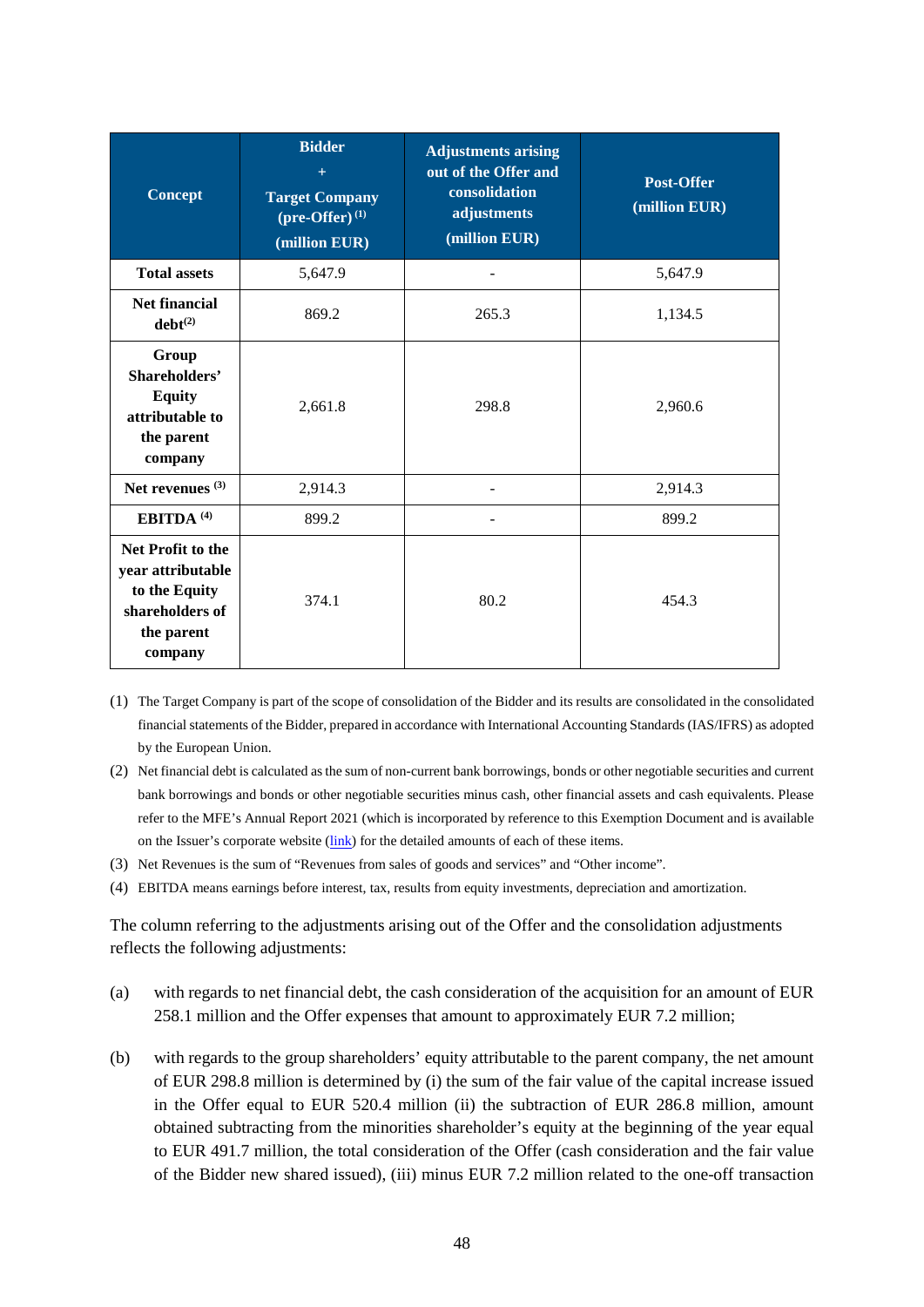expenses net of the related tax impacts; (iv) the sum of the net income for EUR 80.2 million related to the minority interest net income of the Target Company, and (v) the sum of the other change in equity of the minority interest of the Target Company equal to minus EUR 7.8 million; and

(c) with regards to the parent company consolidated net profit, acquisition adjustments for the minority interest of the Target Company acquired by the Bidder equal to EUR 80.2 million.

## <span id="page-54-0"></span>**6. DOCUMENTS AVAILABLE**

The following documents can be perused in the 12 months following the publication of the Exemption Document on the website of the Issuer [\(www.mfemediaforeurope.com\)](http://www.mfemediaforeurope.com/) or on the website of the Target Company [\(www.mediaset.es\)](https://www.mediaset.es/inversores/en/mediaset-espana.html) as the case may be:

- (a) The up-to-date articles of association of the Issuer.
- (b) The other documentation incorporated by reference to this Exemption Document and stated (together with the hyperlink for online consultation) in the "Explanatory Note" section.

Additionally, this Exemption Document will be available on the Issuer's website [\(www.mfemediaforeurope.com\)](http://www.mfemediaforeurope.com/).

## <span id="page-54-1"></span>**7. CROSS-REFERENCE LIST**

The list below contains the specific cross-references included throughout this Exemption Document to the documents incorporated by reference detailed in section "Explanatory Note":

| <b>Exemption Document</b>    | <b>Specific cross-references</b>                                                                                                                                                                                                                                                                                                                                                                                                                                                                                                                                                                                                                                                                                                                                                                                                                            |
|------------------------------|-------------------------------------------------------------------------------------------------------------------------------------------------------------------------------------------------------------------------------------------------------------------------------------------------------------------------------------------------------------------------------------------------------------------------------------------------------------------------------------------------------------------------------------------------------------------------------------------------------------------------------------------------------------------------------------------------------------------------------------------------------------------------------------------------------------------------------------------------------------|
| Point (a) of section $2.2.1$ | The main activities of the Issuer and its subsidiaries are further<br>described in the MFE A Prospectus, which is available on the<br>Issuer's corporate website ( <i>link</i> ) and in the Directors' Report on<br>Operations included in the MFE's Annual Report 2021 (link)                                                                                                                                                                                                                                                                                                                                                                                                                                                                                                                                                                              |
| Point (a) of section 2.2.2   | There has been no significant change having an impact on the<br>operations and principal activities of the MFE Group since 31<br>December 2021 apart from the events described in (i) the<br>explanatory note 17 ("Subsequent Events after 31 December<br>2021") to the consolidated financial statements of MFE for the year<br>ended 31 December 2021 included in the MFE's Annual Report<br>2021 (pages 360 to 362, both included), which is incorporated by<br>reference to this Exemption Document and is available on the<br>Issuer's corporate website (link) and (ii) the unaudited condensed<br>consolidated interim financial and operating information of MFE<br>for the three-month period ended 31 March 2022, which are<br>incorporated by reference to this Exemption Document and are<br>available on the Issuer's corporate website (link) |
| Point (b) of section 2.2.2   | As far as the Issuer is aware, apart from the events described in the<br>explanatory notes 13 and 24 of MES Consolidated Financial<br>Statement, which is incorporated by reference to this Exemption<br>Document and is available on the MES' corporate website (link),                                                                                                                                                                                                                                                                                                                                                                                                                                                                                                                                                                                    |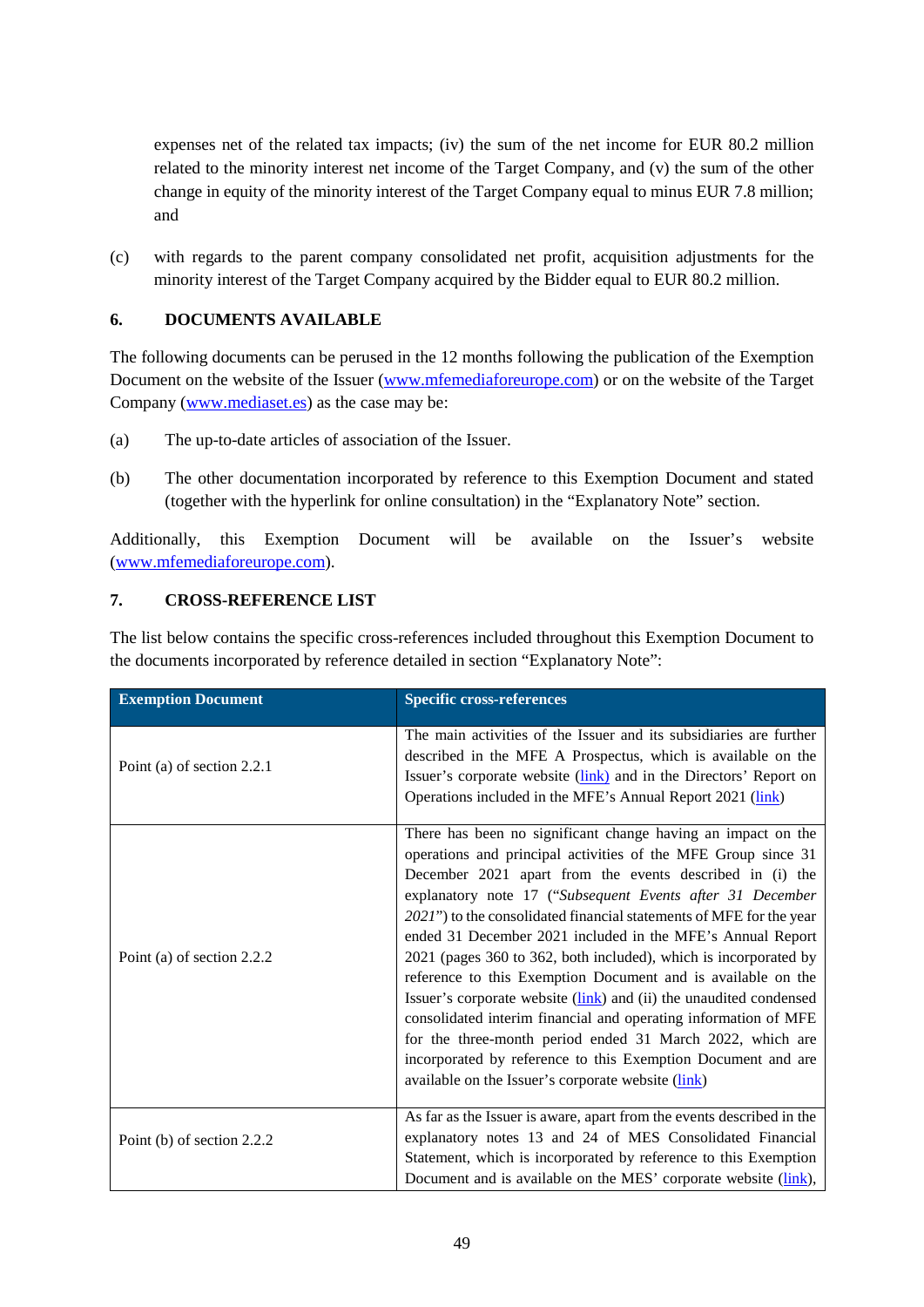| <b>Exemption Document</b>                                                                        | <b>Specific cross-references</b>                                                                                                                                                                                                                                                                                                                                                                                                                                                                                                                                                                                                                                                                                 |
|--------------------------------------------------------------------------------------------------|------------------------------------------------------------------------------------------------------------------------------------------------------------------------------------------------------------------------------------------------------------------------------------------------------------------------------------------------------------------------------------------------------------------------------------------------------------------------------------------------------------------------------------------------------------------------------------------------------------------------------------------------------------------------------------------------------------------|
|                                                                                                  | there has been no significant change having an impact on the<br>operations and principal activities of the Target Company since 31<br>December 2021.                                                                                                                                                                                                                                                                                                                                                                                                                                                                                                                                                             |
| Sub-section "Breakdown of revenues by<br>category and location" in point (a) of<br>section 2.2.3 | Please refer to section named "Financial review: main economic<br>and financial results by geographical area and business segment"<br>(pages 63 to 69, both included) of the MFE's Annual Report 2021,<br>which is incorporated by reference to this Exemption Document<br>and is available on the Issuer's corporate website (link)                                                                                                                                                                                                                                                                                                                                                                             |
| Sub-section "Breakdown of revenues by<br>category and location" in point (b) of<br>section 2.2.3 | Please refer to section named "Financial review: main economic<br>and financial results by geographical area and business segment"<br>(pages 63 to 69, both included) of the MFE's Annual Report 2021,<br>which is incorporated by reference to this Exemption Document<br>and is available on the Issuer's corporate website (link)                                                                                                                                                                                                                                                                                                                                                                             |
| Point (a) of section 2.3                                                                         | No material investments have been made since the date of the last<br>published financial statements of MFE nor material investments<br>are in progress nor for which firm commitments have already been<br>made by MFE, apart from those described in (i) the MFE's Annual<br>Report 2021, which is incorporated by reference to this Exemption<br>Document and is available on the Issuer's corporate website (link)<br>and (ii) the unaudited condensed consolidated interim financial and<br>operating information of MFE for the three-month period ended 31<br>March 2022, which are incorporated by reference to this<br>Exemption Document and are available on the Issuer's corporate<br>website (link). |
| Point (b) of section 2.3                                                                         | As far as the Issuer is aware, no material investments have been<br>made since the date of the last published financial statements of<br>MES nor are material investments in progress nor for which firm<br>commitments have already been made by MES.                                                                                                                                                                                                                                                                                                                                                                                                                                                           |
| Point (a) section 2.5.1                                                                          | The MFE's Consolidated Financial Statements including the<br>independent auditor's report, which are comprised in the MFE's<br>Annual Report 2021, have been incorporated in the Exemption<br>Document by reference and are available in electronic form on the<br>Issuer's corporate website (link)                                                                                                                                                                                                                                                                                                                                                                                                             |
| Point (b) section 2.5.1                                                                          | The MES Consolidated Financial Statements including the<br>independent auditor's report, have been incorporated in the<br>Exemption Document by reference and are available in electronic<br>form on the Target Company's corporate website (link).                                                                                                                                                                                                                                                                                                                                                                                                                                                              |
| Point (a) section 2.5.3                                                                          | No significant change in the financial position of MFE has<br>occurred after the publication of its unaudited condensed<br>consolidated interim financial and operating information for the<br>three-month period ended 31 March 2022, which are incorporated<br>by reference to this Exemption Document and are available on the<br>Issuer's corporate website (link).                                                                                                                                                                                                                                                                                                                                          |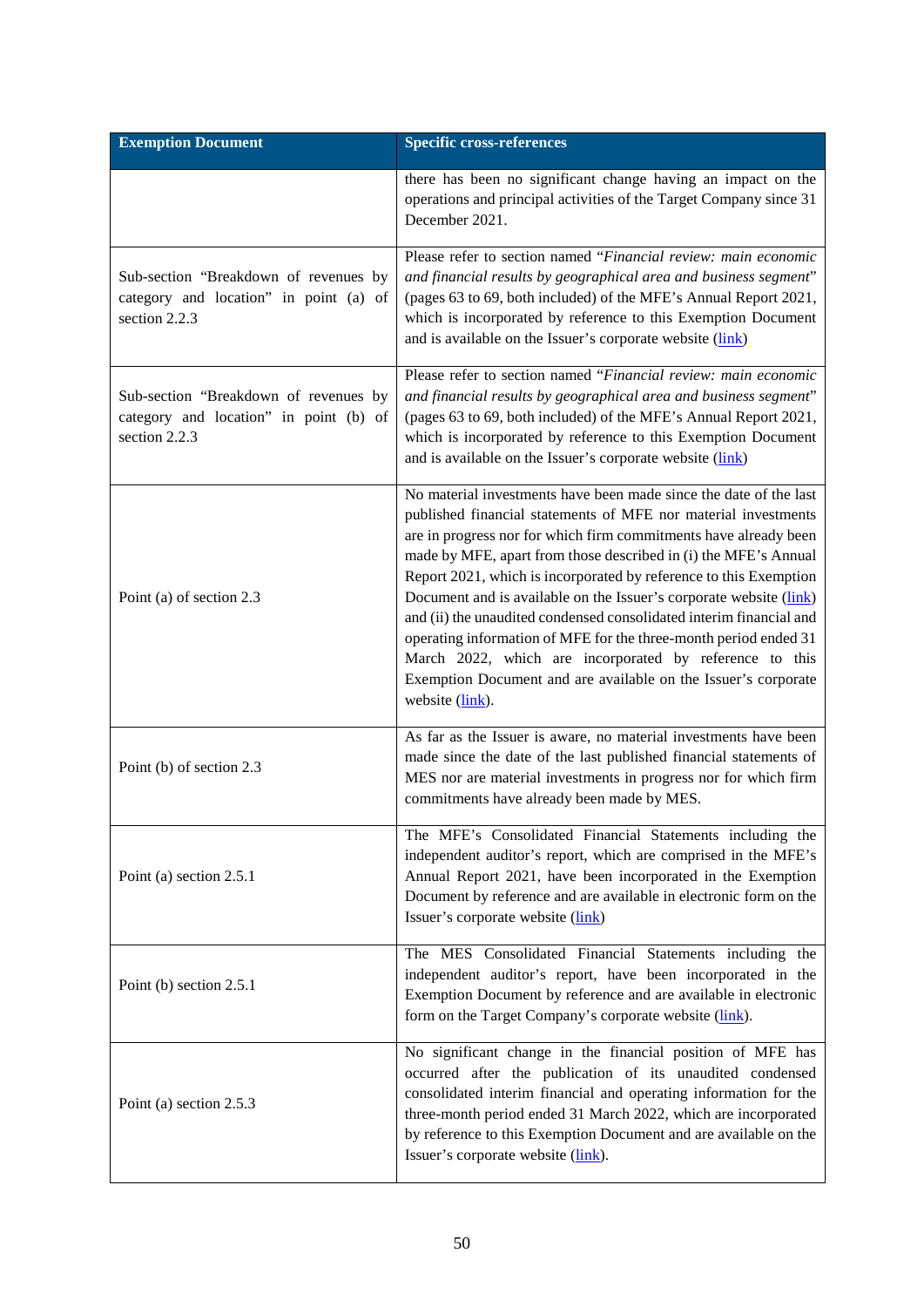| <b>Exemption Document</b> | <b>Specific cross-references</b>                                                                                                                                                                                                                                                                                                                                                                                                                                                                                                                                                                                                                                                                                                                                                                                                                                                                                                                                                                                                                                                                                                                                                                                                                                                                                                |
|---------------------------|---------------------------------------------------------------------------------------------------------------------------------------------------------------------------------------------------------------------------------------------------------------------------------------------------------------------------------------------------------------------------------------------------------------------------------------------------------------------------------------------------------------------------------------------------------------------------------------------------------------------------------------------------------------------------------------------------------------------------------------------------------------------------------------------------------------------------------------------------------------------------------------------------------------------------------------------------------------------------------------------------------------------------------------------------------------------------------------------------------------------------------------------------------------------------------------------------------------------------------------------------------------------------------------------------------------------------------|
| Point (b) section 2.5.3   | As far as the Issuer is aware, no significant change in the financial<br>position of MES other than the ordinary course of business has<br>occurred after the publication of its unaudited condensed<br>consolidated interim financial and operating information for the<br>three-month period ended 31 March 2022 (link).                                                                                                                                                                                                                                                                                                                                                                                                                                                                                                                                                                                                                                                                                                                                                                                                                                                                                                                                                                                                      |
| Section 2.5.4             | The management report referred to in Articles 19 and 29 of<br>Directive 2013/34/EU is included with respect to MFE and MES<br>in both the MFE's Annual Report 2021 and the MES Consolidated<br>Financial Statements, which have been incorporated in the<br>Exemption Document by reference and are available on the<br>Issuer's corporate website (link) and the Target Company's<br>website (link), respectively                                                                                                                                                                                                                                                                                                                                                                                                                                                                                                                                                                                                                                                                                                                                                                                                                                                                                                              |
| Point (a) section 2.6     | Please refer to note 10.3 ("Provisions and contingent liabilities")<br>to the MFE's Consolidated Financial Statements (pages 325 to 328,<br>both included of the MFE's Annual Report 2021), which is<br>incorporated by reference to this Exemption Document and is<br>available on the Issuer's corporate website (link)                                                                                                                                                                                                                                                                                                                                                                                                                                                                                                                                                                                                                                                                                                                                                                                                                                                                                                                                                                                                       |
| Point (b) section 2.6     | As far as the Issuer is aware, there has been no material and<br>arbitration proceedings during the last 12 months other than (i)<br>those referred in note 16 ("Long-term provisions and<br>contingencies") to the MES Consolidated Financial Statements<br>(pages 73 to 80, both included), which is incorporated by reference<br>to this Exemption Document and is available on the Issuer's<br>corporate website (link) and (ii) the Ordinary Proceeding n°<br>1181/10 (Madrid Court of First Instance n° 6) which is described<br>in detail in the referred note 16 ("Long-term provisions and<br>contingencies") to the MES Consolidated Financial Statements<br>(particularly in pages 76 to 77, both included), in relation to which<br>MES has received on 3 March 2022, the claim for performance<br>("Demanda de Ejecución") in relation of the Court of First<br>Instance's ruling of 3 February 2014, which ordered MES to<br>compensate ITV for the profits obtained as a result of the use of the<br>format and title of the programme "Pasapalabra". On MES opinion,<br>there are strong arguments to support that the compensation to be<br>finally established by the competent Court will be in line with the<br>amounts that MES has already accounted for in its MES<br>Consolidated Financial Statements. |
| Section 4.1               | Before accepting MFE Shares A of the Issuer as part of the<br>consideration of the Offer and/or investing in MFE Shares A,<br>prospective investors should consider carefully the risks and<br>uncertainties described below, together with the other information<br>contained in the MFE A Prospectus, which is available on the<br>Issuer's corporate website (link)                                                                                                                                                                                                                                                                                                                                                                                                                                                                                                                                                                                                                                                                                                                                                                                                                                                                                                                                                          |
| Section 5.6               | (2) Net financial debt is calculated as the sum of non-current bank<br>borrowings, bonds or other negotiable securities and current bank<br>borrowings and bonds or other negotiable securities minus cash,                                                                                                                                                                                                                                                                                                                                                                                                                                                                                                                                                                                                                                                                                                                                                                                                                                                                                                                                                                                                                                                                                                                     |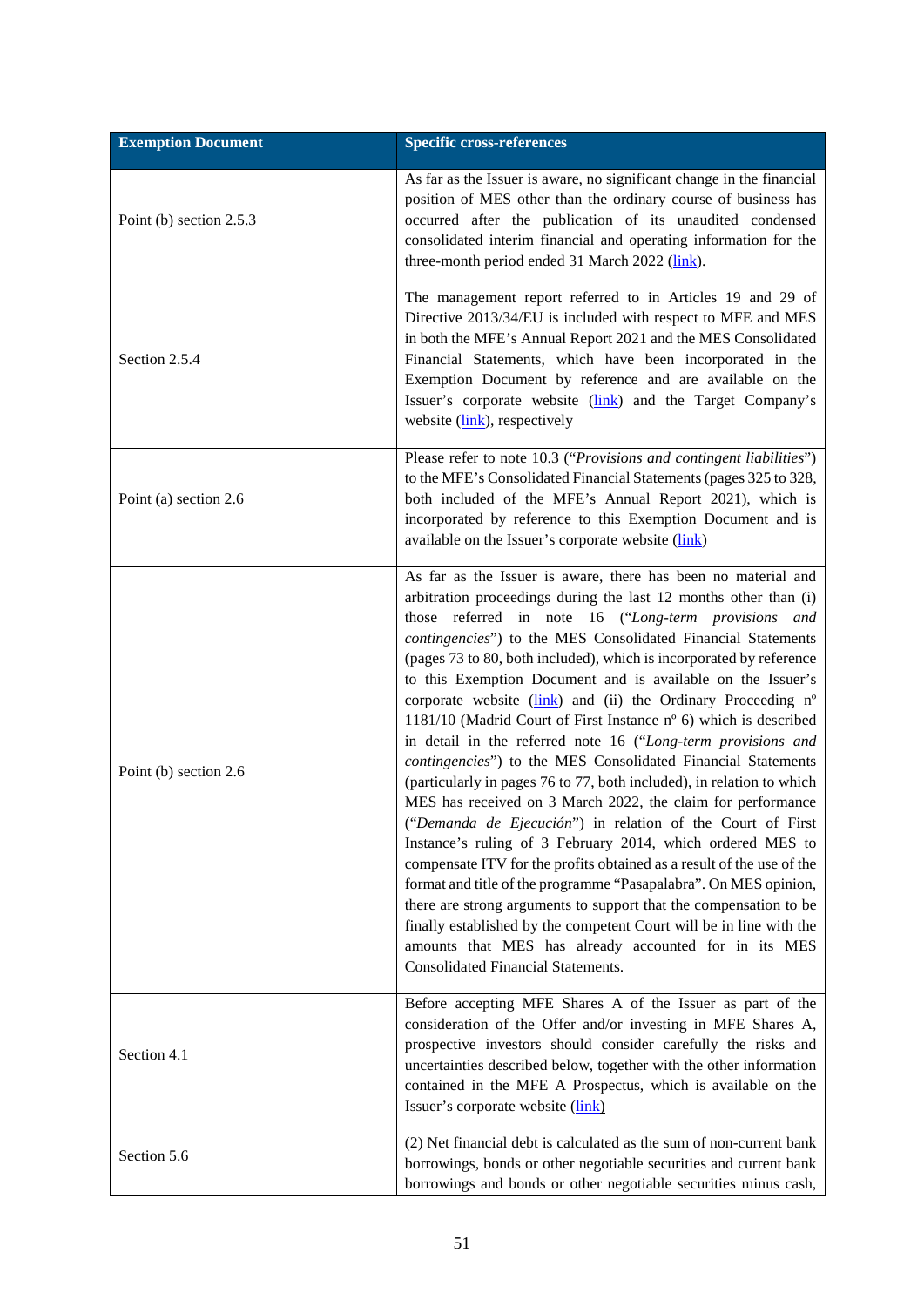| <b>Exemption Document</b> | <b>Specific cross-references</b>                                                                                                                                                                                                                                             |
|---------------------------|------------------------------------------------------------------------------------------------------------------------------------------------------------------------------------------------------------------------------------------------------------------------------|
|                           | other financial assets and cash equivalents. Please refer to the<br>MFE's Annual Report 2021 (which is incorporated by reference to<br>this Exemption Document and is available on the Issuer's corporate<br>website (link)) for the detailed amounts of each of these items |